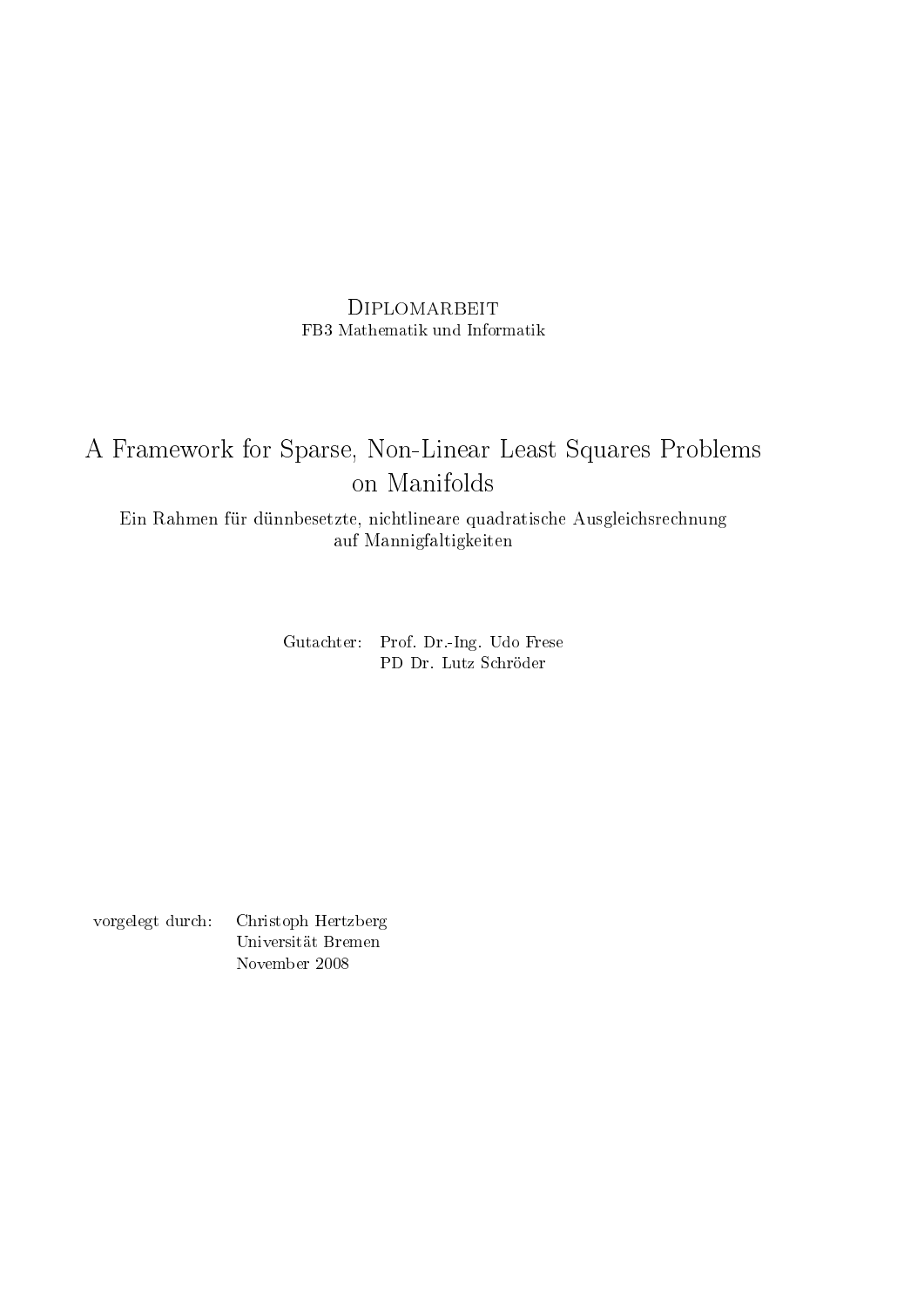## Acknowledgements

First of all I would like to thank Udo Frese for offering me this complex but also interesting and exiting topic, for the constructive discussions, the many useful suggestions and informations, as well as for providing me with several data sets needed to evaluate this thesis.

I like to thank Jörg Kurlbaum for implementing an early example using this framework, and his feedback which led to many interface improvements.

Furthermore I thank Lutz Schröder for volunteering to be the second reviewer for this thesis. Finally I thank my family for supporting me during my studies and during my whole life.

Bremen, November 2008

Christoph Hertzberg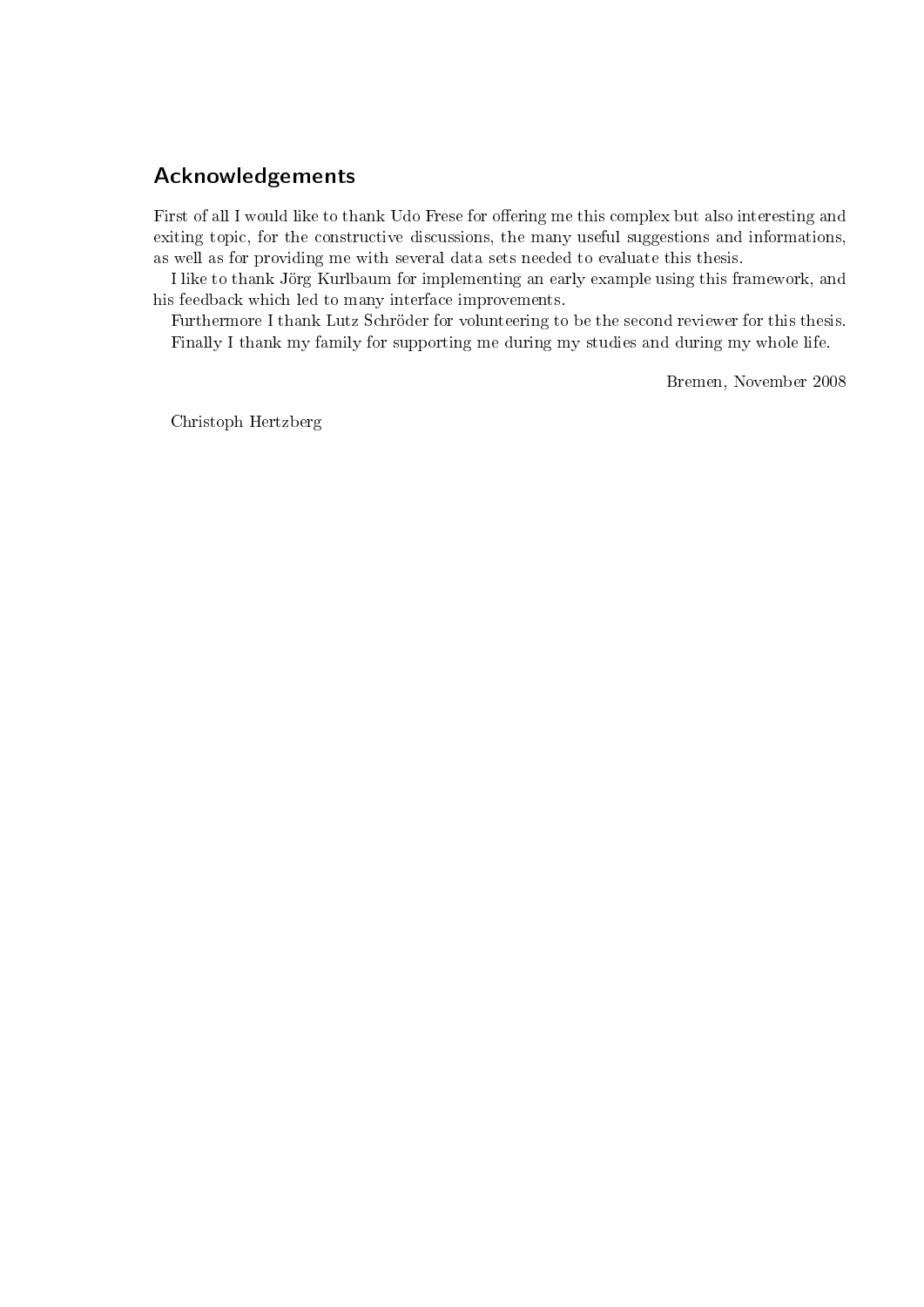## **Contents**

| $\bf{0}$       |                        | Introduction<br>$\mathbf{1}$                                                                                                     |  |  |  |  |  |
|----------------|------------------------|----------------------------------------------------------------------------------------------------------------------------------|--|--|--|--|--|
|                | 0.1                    | $\mathbf{1}$                                                                                                                     |  |  |  |  |  |
|                | 0.2                    | $\overline{2}$                                                                                                                   |  |  |  |  |  |
|                | 0.3                    | $\overline{2}$                                                                                                                   |  |  |  |  |  |
| $\mathbf{1}$   |                        | $\overline{\mathbf{3}}$<br><b>Manifolds</b>                                                                                      |  |  |  |  |  |
|                | 1.1                    | 3                                                                                                                                |  |  |  |  |  |
|                | 1.2                    | $\overline{4}$                                                                                                                   |  |  |  |  |  |
|                | 13                     | $\overline{5}$                                                                                                                   |  |  |  |  |  |
|                |                        | $6\phantom{.}6$<br>1.3.1                                                                                                         |  |  |  |  |  |
|                |                        | $\,6\,$<br>132                                                                                                                   |  |  |  |  |  |
|                | 1.4                    | $\overline{7}$<br>Cartesian Product (Alberta Albert Albert Albert Albert Albert Albert Albert Albert Albert Albert Albert Albert |  |  |  |  |  |
|                | 1.5                    | $\overline{7}$<br>Examples                                                                                                       |  |  |  |  |  |
|                |                        | $\overline{7}$<br>15.1                                                                                                           |  |  |  |  |  |
|                |                        | 8<br>152                                                                                                                         |  |  |  |  |  |
|                |                        | $S^2$<br>9<br>1.5.3                                                                                                              |  |  |  |  |  |
| $\overline{2}$ |                        | 11<br><b>Least Squares Problems</b>                                                                                              |  |  |  |  |  |
|                | 2.1                    | 11                                                                                                                               |  |  |  |  |  |
|                | 2.2                    | 12                                                                                                                               |  |  |  |  |  |
|                | 23                     | 13<br>Linear Least Squares Problems (Albert 2018) (Albert 2018) (Albert 2018) (Albert 2018) (Albert 2019) (Albert 20             |  |  |  |  |  |
|                | 2.4                    | 14                                                                                                                               |  |  |  |  |  |
|                |                        | 15<br>2.4.1                                                                                                                      |  |  |  |  |  |
|                |                        | 16<br>2.4.2                                                                                                                      |  |  |  |  |  |
|                |                        | 16<br>243                                                                                                                        |  |  |  |  |  |
|                |                        | 17<br>2.4.4                                                                                                                      |  |  |  |  |  |
|                |                        |                                                                                                                                  |  |  |  |  |  |
| 3              |                        | <b>Sparse Matrices</b><br>19                                                                                                     |  |  |  |  |  |
|                | 3.1                    | 19                                                                                                                               |  |  |  |  |  |
|                | 3.2                    | 20                                                                                                                               |  |  |  |  |  |
|                |                        | 20<br>3.2.1                                                                                                                      |  |  |  |  |  |
|                |                        | 21<br>3.2.2                                                                                                                      |  |  |  |  |  |
|                |                        | 22<br>323                                                                                                                        |  |  |  |  |  |
| 4              | <b>Framework</b><br>23 |                                                                                                                                  |  |  |  |  |  |
|                | 4.1                    | 23                                                                                                                               |  |  |  |  |  |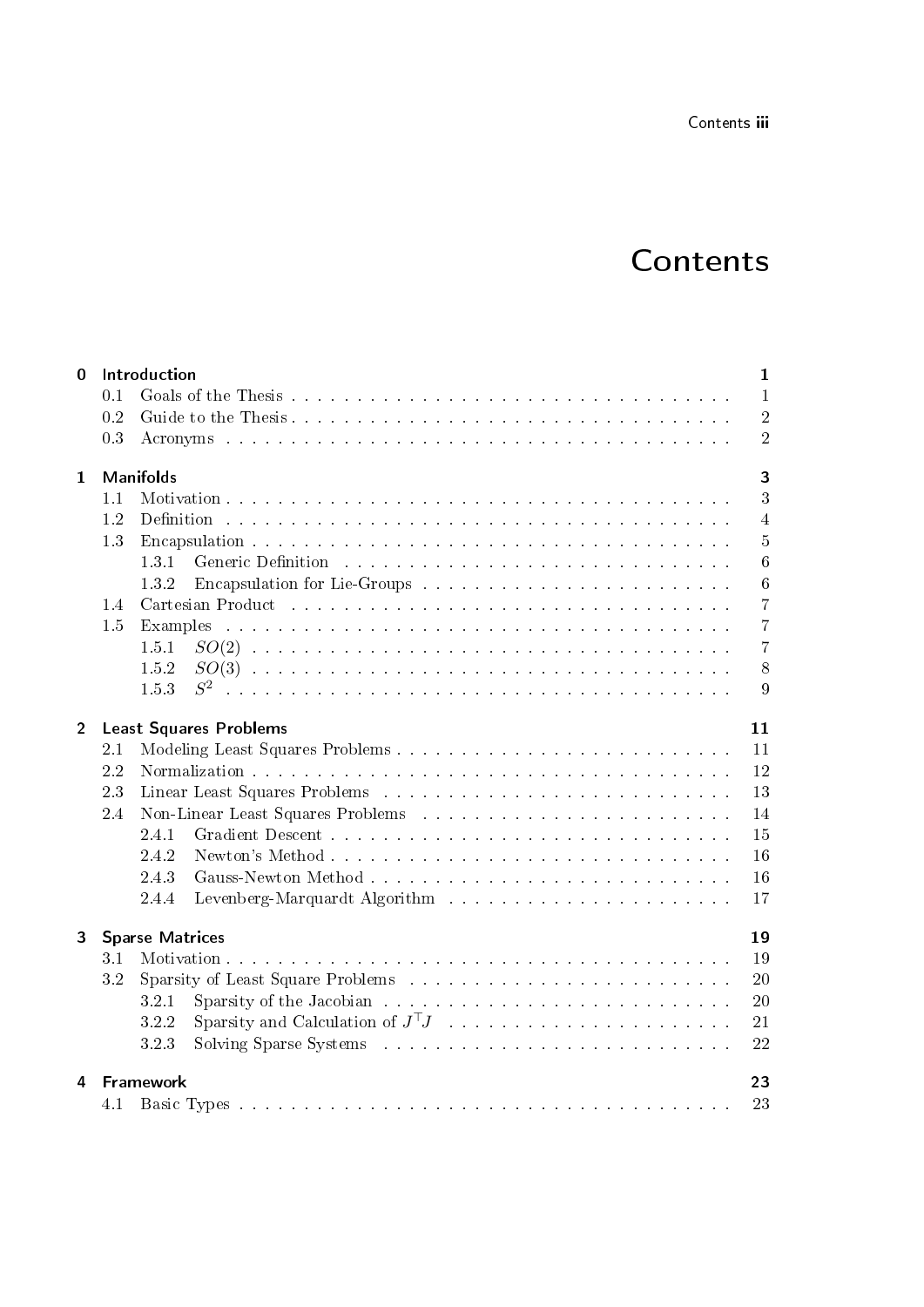|              | 4.2                       |                                                                                                                                                                                                                                        | 24 |  |  |  |
|--------------|---------------------------|----------------------------------------------------------------------------------------------------------------------------------------------------------------------------------------------------------------------------------------|----|--|--|--|
|              | 4.3                       | Data holding                                                                                                                                                                                                                           | 24 |  |  |  |
|              | 4.4                       |                                                                                                                                                                                                                                        | 24 |  |  |  |
|              | 4.5                       |                                                                                                                                                                                                                                        | 25 |  |  |  |
|              |                           |                                                                                                                                                                                                                                        |    |  |  |  |
| 5            |                           | Implementation                                                                                                                                                                                                                         | 27 |  |  |  |
|              | 5.1                       |                                                                                                                                                                                                                                        | 27 |  |  |  |
|              |                           | 5.1.1                                                                                                                                                                                                                                  | 27 |  |  |  |
|              |                           | 5.1.2<br>Random Variables                                                                                                                                                                                                              | 28 |  |  |  |
|              |                           | 5.1.2.1<br>Interface                                                                                                                                                                                                                   | 28 |  |  |  |
|              |                           | 5.1.2.2<br>Implementation                                                                                                                                                                                                              | 28 |  |  |  |
|              |                           | 5.1.2.3                                                                                                                                                                                                                                | 29 |  |  |  |
|              |                           | 5.1.3                                                                                                                                                                                                                                  | 30 |  |  |  |
|              | 5.2                       | Manifolds<br>a constitución de la caractería de la caractería de la caractería de la caractería de la caractería de la cara                                                                                                            | 31 |  |  |  |
|              |                           | 5.2.1                                                                                                                                                                                                                                  | 31 |  |  |  |
|              |                           | 5.2.2                                                                                                                                                                                                                                  | 31 |  |  |  |
|              |                           | 5.2.3                                                                                                                                                                                                                                  | 32 |  |  |  |
|              |                           | 5.2.4                                                                                                                                                                                                                                  | 32 |  |  |  |
|              | 5.3                       | Helper Classes                                                                                                                                                                                                                         | 32 |  |  |  |
|              | 5.4                       | and the contract of the contract of the contract of the contract of the contract of the contract of the contract of                                                                                                                    | 33 |  |  |  |
|              |                           |                                                                                                                                                                                                                                        |    |  |  |  |
|              |                           | 5.4.1                                                                                                                                                                                                                                  | 33 |  |  |  |
|              |                           | 5.4.1.1                                                                                                                                                                                                                                | 33 |  |  |  |
|              |                           | 5.4.1.2<br>Inserting Random Variables and Measurements                                                                                                                                                                                 | 35 |  |  |  |
|              |                           | 5413                                                                                                                                                                                                                                   | 35 |  |  |  |
| 6            | <b>Results</b>            |                                                                                                                                                                                                                                        | 37 |  |  |  |
|              | $6.1\,$                   |                                                                                                                                                                                                                                        | 37 |  |  |  |
|              | 6.2                       |                                                                                                                                                                                                                                        | 39 |  |  |  |
|              |                           | 6.2.1                                                                                                                                                                                                                                  | 39 |  |  |  |
|              |                           | 6.2.2<br>Data Initialization and a construction of the construction of the construction of the construction of the construction of the construction of the construction of the construction of the construction of the construction of | 39 |  |  |  |
|              |                           | 6.2.3                                                                                                                                                                                                                                  | 41 |  |  |  |
|              |                           | 6.2.4                                                                                                                                                                                                                                  | 43 |  |  |  |
|              |                           |                                                                                                                                                                                                                                        |    |  |  |  |
|              |                           | 6.2.5                                                                                                                                                                                                                                  | 43 |  |  |  |
| $\mathbf{7}$ |                           | Conclusion                                                                                                                                                                                                                             | 47 |  |  |  |
|              | 7.1                       |                                                                                                                                                                                                                                        | 47 |  |  |  |
|              | 7.2                       |                                                                                                                                                                                                                                        | 47 |  |  |  |
|              |                           |                                                                                                                                                                                                                                        |    |  |  |  |
|              | <b>Bibliography</b><br>49 |                                                                                                                                                                                                                                        |    |  |  |  |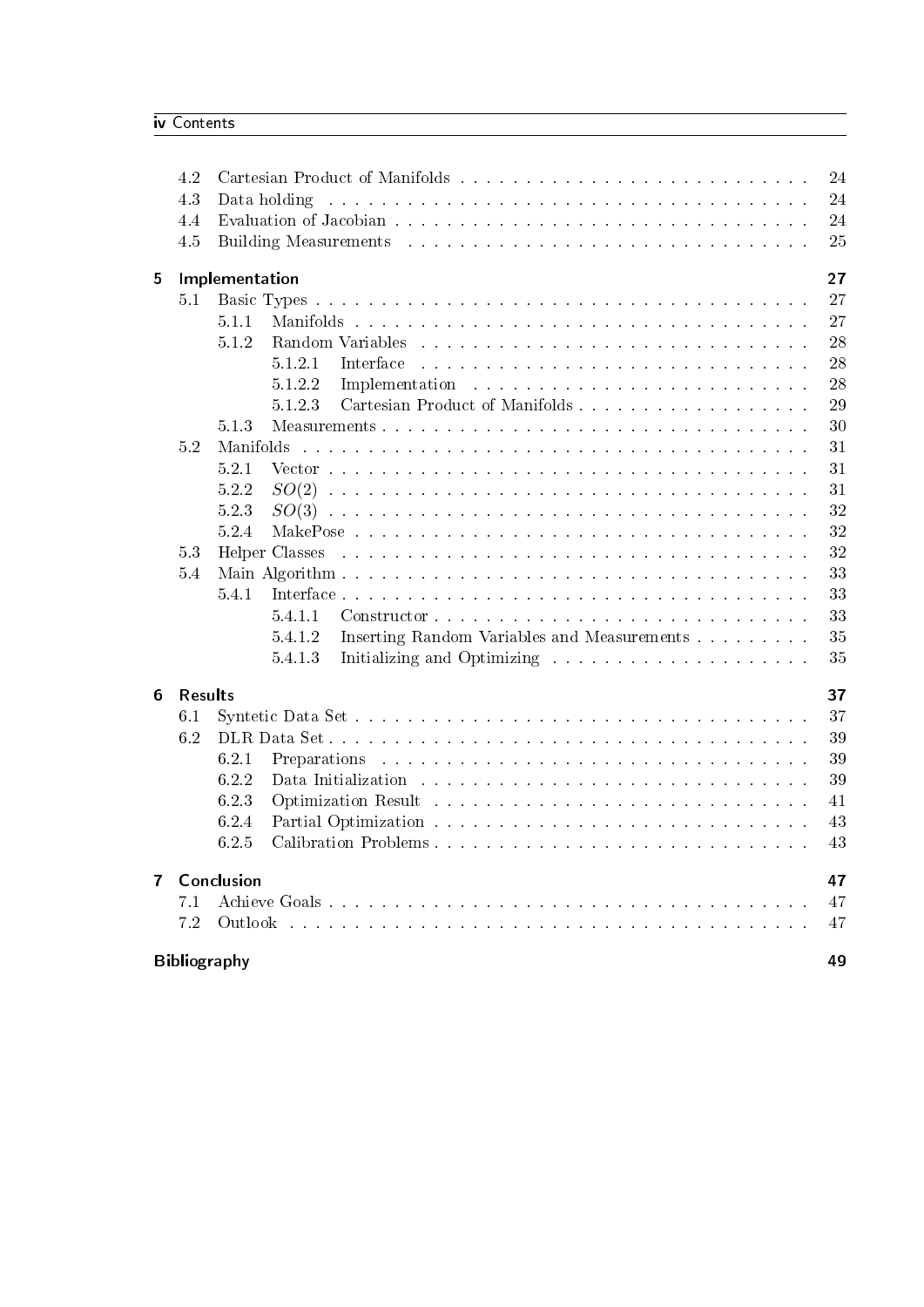<span id="page-4-0"></span>There is always a well-known solution to every human problem  $-$  neat, plausible, and wrong.

H. L. Mencken (1880-1956)



This thesis provides a framework for sparse, non-linear least square problems on manifolds.

Least square problems appear in many areas of computer science today. A well-known example in robotics is the SLAM-problem [\[TBF05\]](#page-53-0).

The motivation for this topic arose due to the fact, that today there exist many least squares algorithms, which all usually make some approximations and trade-offs, to keep their running time reasonable or to reduce their memory load. The goal of this thesis however is to find the "best possible" solution to any given least squares problem. This is useful when evaluating other algorithms to determine how good their approximation is.

In some areas in computer science like visual-SLAM there are already efforts to find best possible solutions as a final step, after performing an approximate algorithms. There the method is known as "bundle adjustment" and there already exist some specialized methods for that [\[HZ03\]](#page-52-1).

The term manifold in combination with least squares problems often appears when trying to estimate orientations in 3D. It is known, that there is no way to represent an orientation with just three parameters, which doesn't get problems at some point.

## <span id="page-4-1"></span>0.1 Goals of the Thesis

The main goal of this thesis is to provide a framework which makes it easy to solve arbitrary least square problems. The framework will be a big support when solving problems which are already solved in an approximated way, and it offers a possibility to solve calibration problems.

This thesis *does not* provide an efficient online-SLAM algorithm, although it is useable as one theoretically. Furthermore doesn't it solve data association problems, which often arise simultaneously with least squares problem. And as this is only a framework it doesn't provide any application specific code, like sensor or motion models.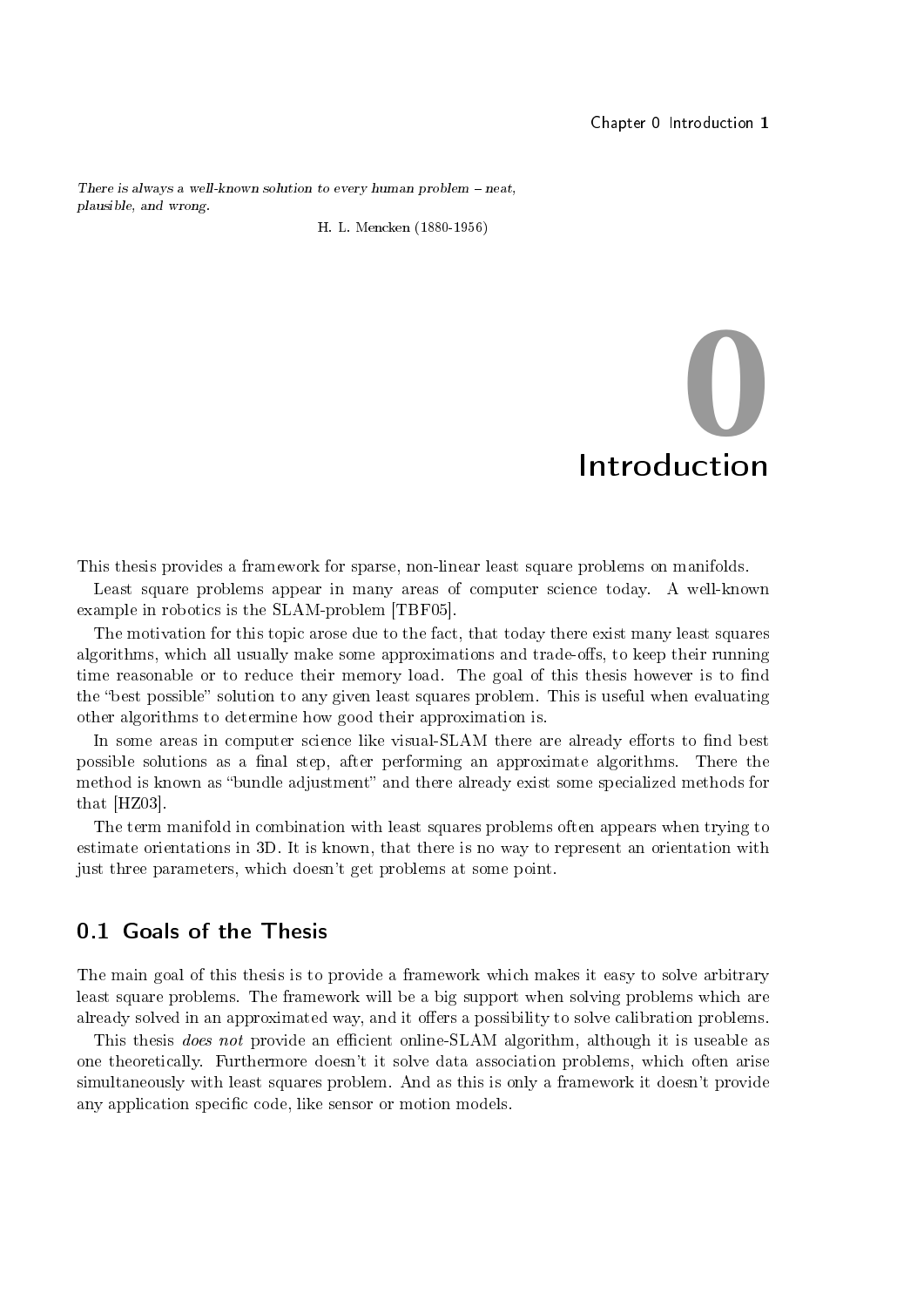## <span id="page-5-0"></span>0.2 Guide to the Thesis

The first four chapters mainly describe the terms of the title in reverse direction.

The first chapter will give an introduction to manifolds, which are necessary to model noneuclidean variables. It requires some basic knowledge in topology.

The second chapter will describe least squares problems and will give some algorithms to solve them.

The third chapter will deal with sparse matrices (matrices which consist mainly of zero entries), and explain their importance.

The fourth chapter explains the general design of the framework and explains some design decissions.

Afterwards, the fth chapter deals with the actual implementation, the sixth chapter presents some example usages of the framework and evaluates their results.

Finally the seventh chapter draws a conclusion over the thesis.

## <span id="page-5-1"></span>0.3 Acronyms

<span id="page-5-6"></span>CRTP Curiously Recurring Template Pattern, see [\[Cop95\]](#page-52-2)

<span id="page-5-2"></span>DOF degrees of freedom, see definition 1.1.

<span id="page-5-4"></span>LM Levenberg-Marquardt algorithm, see [section 2.4.4.](#page-20-0)

<span id="page-5-3"></span>LS Least Squares problem, see ??.

<span id="page-5-7"></span>RSS residual sum of squares

<span id="page-5-5"></span>SLAM Simultaneos Localisation And Mapping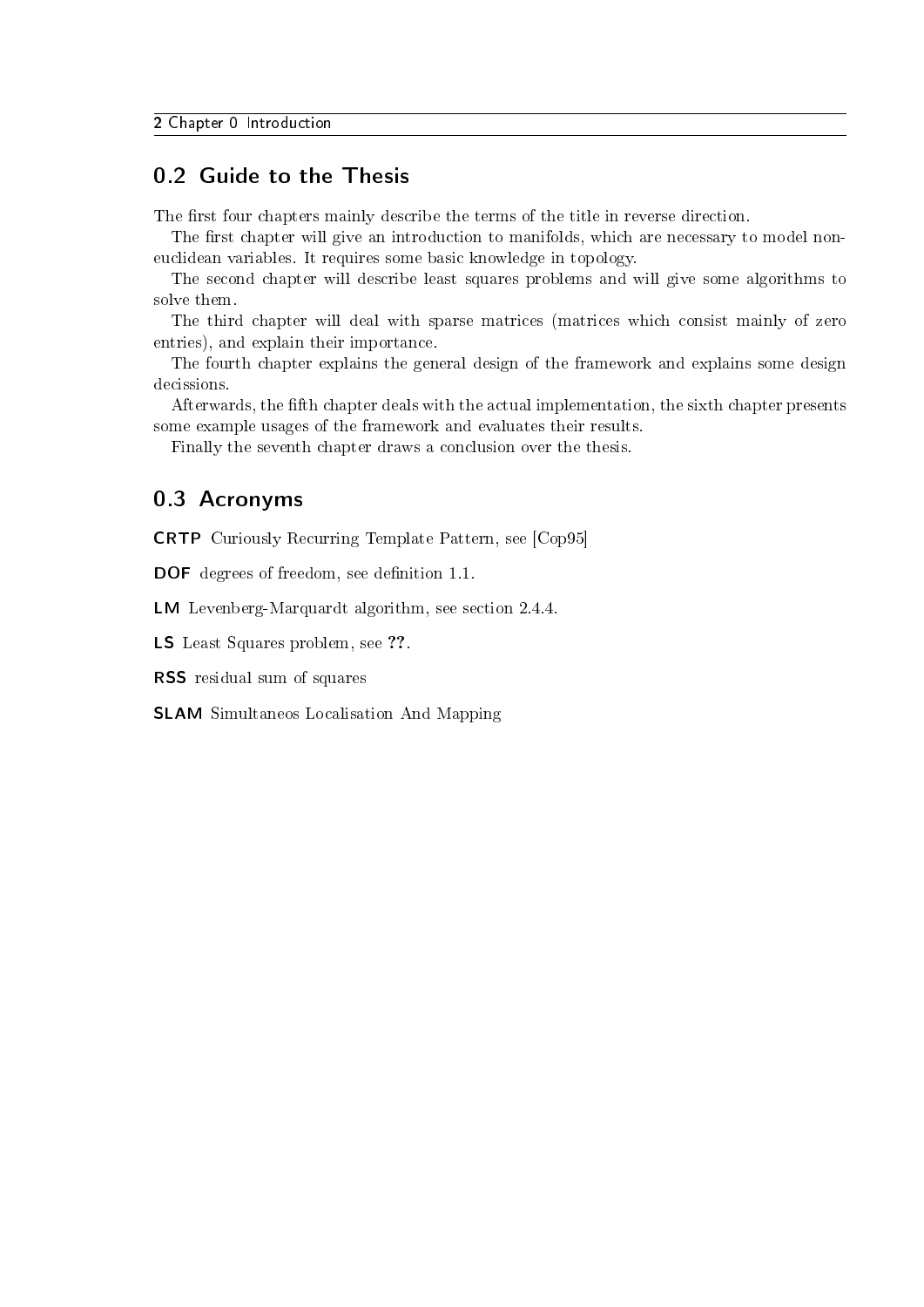<span id="page-6-0"></span>We must maintain that mathematical geometry is not a science of space insofar as we understand by space a visual structure that can be filled with objects  $-$  it is a pure theory of manifolds.

Hans Reichenbach



## <span id="page-6-1"></span>1.1 Motivation

Most standard estimation algorithms work properly only on euclidean vector spaces (i. e. spaces isomorphic to  $\mathbb{R}^n$ ). But sometimes variables to be estimated do not form a euclidean vector space.

A simple example are the orientations in  $\mathbb{R}^2$ , more formally called  $SO(2)$ . They can be represented using a single angle  $\alpha$  with  $\alpha \in [-\pi, \pi)$ . Adding small changes to  $\alpha$  is no problem, as  $\alpha$  can be "renormalized" if it gets out of  $[-\pi, \pi)$  by simply adding or subtracting  $2\pi$ .

But a problem arises when comparing two angles which are near  $-\pi$  and  $\pi$  respectively. Their difference is almost  $2\pi$  although they are actually very close. Some algorithms solve this manually by normalizing this difference to  $[-\pi, \pi)$ .

Another frequent example in practice is  $SO(3)$ , the group of rotations in  $\mathbb{R}^3$ . To handle  $SO(3)$  there exist basically two suboptimal approaches.

One approach is to use a representation with three parameters (like e. g. Euler Angles). The problem arises that there exist no parameterization of  $SO(3)$  with three parameters which has no singularities (cf. [\[FS\]](#page-52-3)). Singularities cause problems called "gimbal lock". When the variable to be estimated approaches such a singularity the inverse of the parameterization becomes discontinuous, which means that some small changes of the variable require big changes in its representation. Some algorithms using this approach avoid this problem by changing the parameterization if the variable gets to close to a singularity.

Another approach is to "overparameterize" the variable (for  $SO(3)$  e.g. by using quaternions, which have four values) and normalize the parameterization in some way  $[MYB<sup>+</sup>01, WI95]$  $[MYB<sup>+</sup>01, WI95]$  $[MYB<sup>+</sup>01, WI95]$ . But this usually causes signicant problems:

As standard estimation algorithms expect their variables to be from euclidean vector spaces they are not aware of the inner constraints between the parameters. Therefore they are optimizing some degrees of freedom [\(DOF\)](#page-5-2) which actually do not exist. This is obvisously a problem when the parameterization of the variable has more parameters than the dimension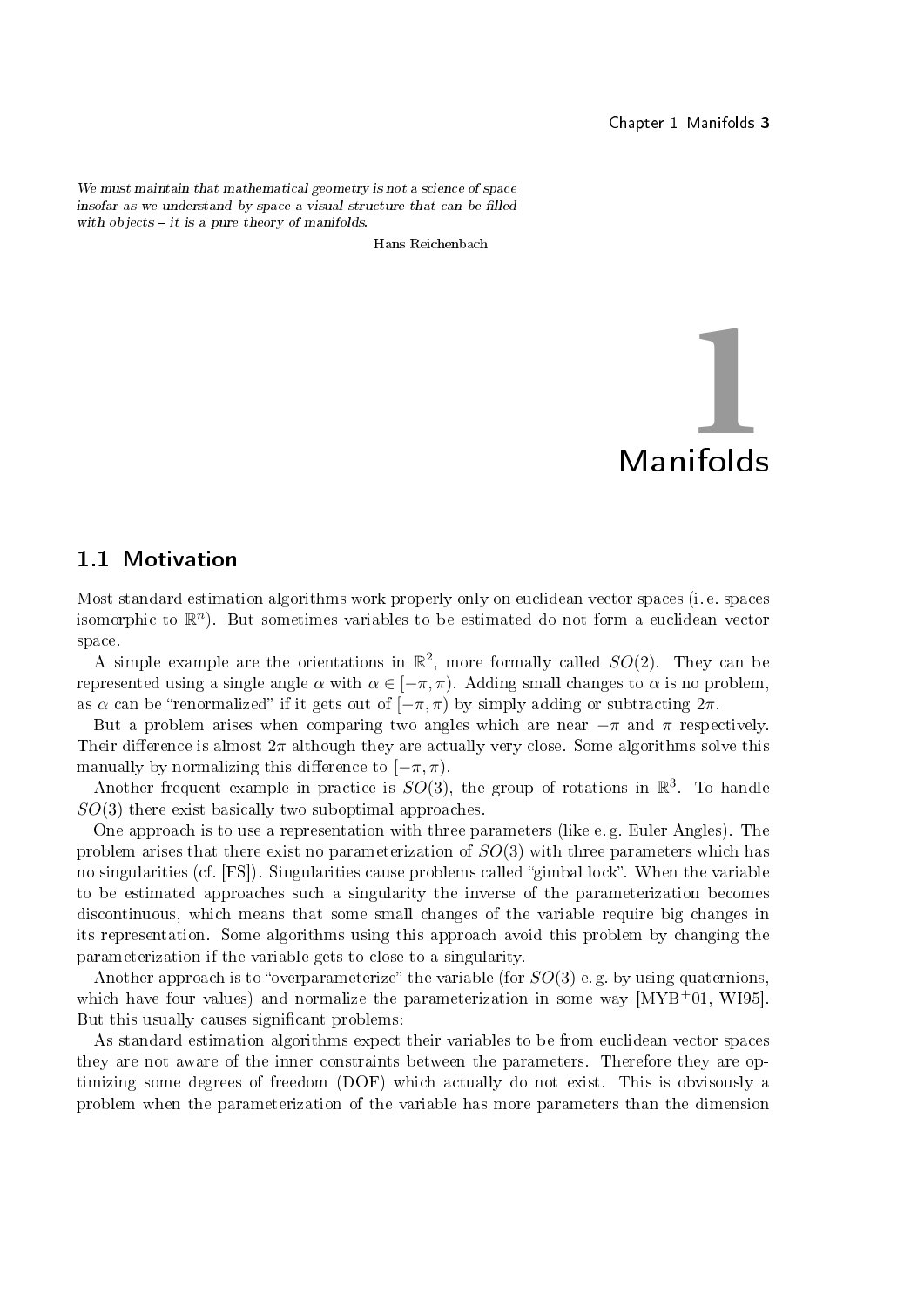#### 4 Chapter 1 Manifolds

of the measurement space, as there can't exist a unique result then (ignoring the constraints). But even otherwise the result has undefined [DOF](#page-5-2) and any modification tends to denormalize the representation, which therefore has to be renormalized. Another related problem is that the parameterization sometimes behaves non-euclidean. That means changes of the same magnitude to different parameters yield to changes of the variable of quite different magnitude.

To solve these problems a combination of both approaches can be used. The variable is globally overparameterized, but local changes are represented with a minimal representation, which ideally behaves like a euclidean space as much as possible, for small values. A formalization of this idea leads to the theory of manifolds.

So informally a manifold can be seen as a space, which locally behaves like a euclidean space, but in general does not globally.

## <span id="page-7-0"></span>1.2 Definition

This section will give a more formal description of manifolds. The definition in this section is not the broadest possible, but it will suffice for this thesis. For a more general definition and deeper introduction see [\[Lee03\]](#page-52-5).

As a general note, the actual definition of  $smooth$  in this whole chapter will depend on its context, but will generally mean  $C^k$ -differentiable, with  $k$  being constant within each definition or theorem.

<span id="page-7-1"></span>**Definition 1.1** (Manifold). Let  $M \subset \mathbb{R}^n$  be connected, and  $\mathcal{F} = (U_\alpha, \varphi_\alpha)_{\alpha \in A}$  be a family such that for a given  $d \in \mathbb{N}$ :

- 1.  $\forall_{\alpha \in A}: U_{\alpha}$  is an open subset of M (open in M means there is an open set  $\tilde{U} \subset \mathbb{R}^n$ , such that  $U = M \cap \tilde{U}$ , and  $M = \bigcup_{\alpha \in A} U_{\alpha}$ .
- 2.  $\varphi_{\alpha}: U_{\alpha} \to V_{\alpha}$  is a homeomorphism to an open subset  $V_{\alpha} \subset \mathbb{R}^d$ .
- 3. If  $U_{\alpha} \cap U_{\beta} \neq \emptyset$ , the transition map

$$
\varphi_{\alpha} \circ \varphi_{\beta}^{-1} : \varphi_{\beta}(U_{\alpha} \cap U_{\beta}) \to \varphi_{\alpha}(U_{\alpha} \cap U_{\beta}) \tag{1.1}
$$

is a  $C^k$  diffeomorphism.

Then  $(M,\mathcal{F})$  (or just M) is called a  $(C^{k_z})$  manifold. The tuples  $(U_\alpha,\varphi_\alpha)$  are called *charts*, and the family  $\mathcal F$  is called atlas of M. The number d is called the dimension, or degrees of freedom of M.

The first condition ensures that  $M$  is completely covered by open sets. The second condition makes sure that the charts are continous. Intuitively that means that the chart has no holes or gaps. The last condition ensures that the charts are smoothly compatible. This is needed when defining smooth functions on  $M$ .

**Definition 1.2** (Smooth Function). Let  $(M,(U_{\alpha},\varphi_{\alpha}))$ ,  $(N,(W_{\beta},\psi_{\beta}))$  be  $C^k$ -manifolds. A function  $f: M \to N$  is called  $C^k$ -differentiable in  $x \in M$  iff for  $x \in U_\alpha$  and  $f(x) \in W_\beta$ :

$$
f_{\alpha}^{\beta} : \varphi_{\alpha}(U_{\alpha}) \to \psi_{\beta}(W_{\beta})
$$
  

$$
x \mapsto \psi_{\beta}(f(\varphi_{\alpha}^{-1}(x)))
$$
 (1.2)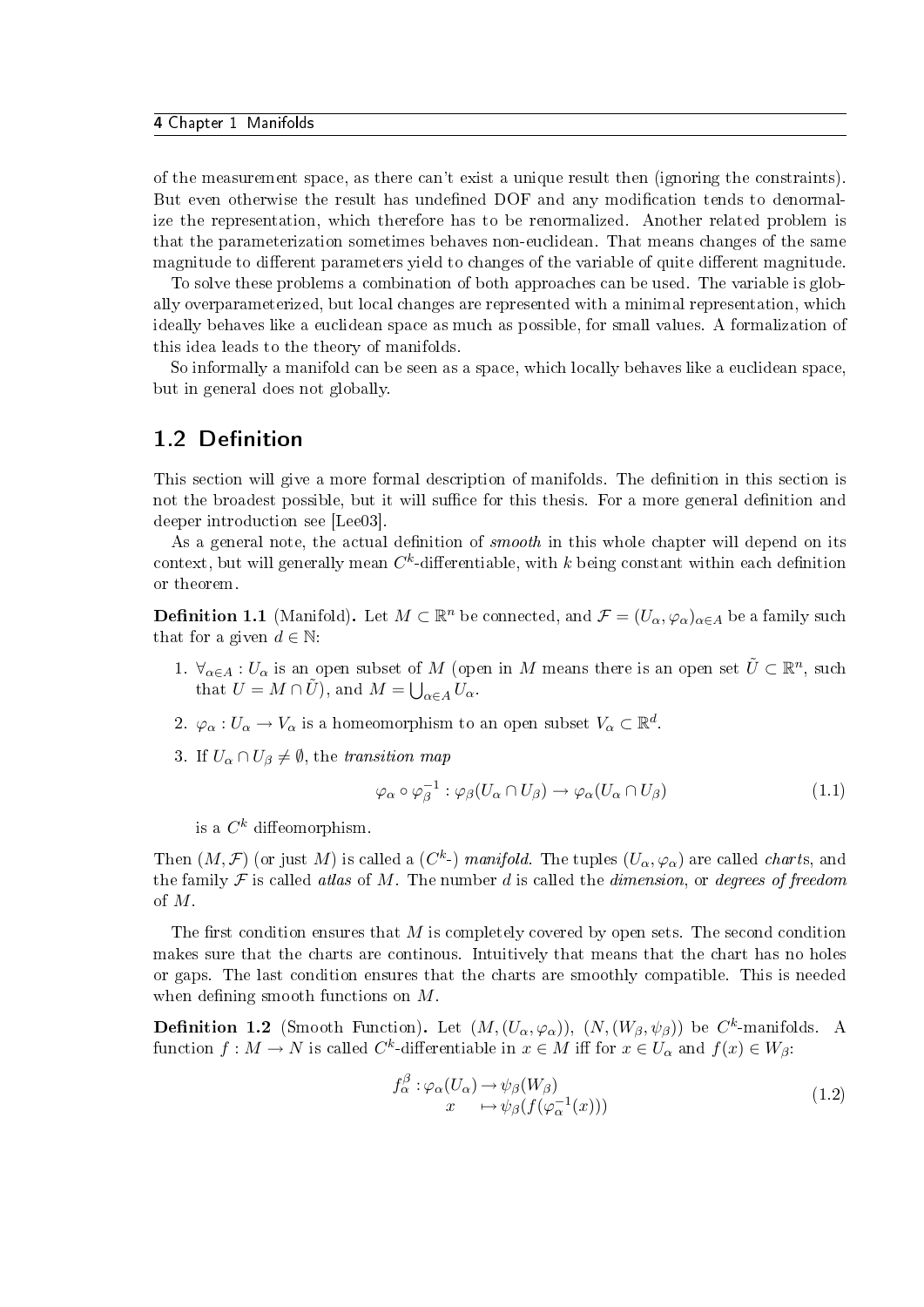is  $C^k$ -differentiable in  $\varphi_\alpha(x)$ . [Note that  $\varphi_\alpha(U_\alpha) \subset \mathbb{R}^d,$  so the usual definition for smoothness is applicable.]  $f$  is called  $C^k$ -differentiable iff it is  $C^k$ -differentiable in every point  $x \in M$ .

Due to the third condition of definition 1.1 the smoothness of  $f$  does not depend on the particular choices of  $\varphi_{\alpha}$  and  $\psi_{\beta}$ :

*Proof.* Let  $x \in U_\alpha \cap U_{\alpha'}$ ,  $f(x) \in W_\beta \cap W_{\beta'}$  and  $f_\alpha^\beta$  be smooth in  $\varphi_\alpha(x)$ , then:

$$
f_{\alpha'}^{\beta'} = (\psi_{\beta'} \circ \psi_{\beta}^{-1}) \circ f_{\alpha}^{\beta} \circ (\varphi_{\alpha} \circ \varphi_{\alpha'}^{-1})
$$
\n(1.3)

is smooth in  $\varphi_{\alpha}(x)$ , because  $(\varphi_{\alpha} \circ \varphi_{\alpha'}^{-1})(\varphi_{\alpha'}(x)) = \varphi_{\alpha}(x)$  and the composition of smooth functions is smooth.  $\Box$ 

## <span id="page-8-0"></span>1.3 Encapsulation

When using manifolds in standard algorithms (like Kalman filters), it would be very impractical if the main algorithm had to care about charts and applying homeomorphisms. To avoid this the entire handling of manifolds can be encapsulated, with an approach proposed in [\[FS\]](#page-52-3).

The general idea is that an estimation algorithm handles the manifold as a "black box". The algorithm has only two possibilities to access the manifold.

The first is to add small changes to the manifold:

$$
\mathbb{H}: M \times \mathbb{R}^m \to M \tag{1.4}
$$

where  $\delta \mapsto x \boxplus \delta$  is a homeomorphism from a neighborhood of  $0 \in \mathbb{R}^m$  to a neighborhood of  $x \in M$ . The other possibility is to find the difference between two elements in M:

$$
\boxminus : M \times M \to \mathbb{R}^m,\tag{1.5}
$$

where  $y \mapsto y \boxminus x$  is the inverse of  $\boxplus$ , or formally for all  $x, y \in M$ :

<span id="page-8-1"></span>
$$
x \boxplus (y \boxminus x) = y \tag{1.6}
$$

As  $\delta \mapsto x \boxplus \delta$  is supposed to be a homeomorphism, the dimension of M has to be m. Furthermore as the domain of the homeomorphism is a neighborhood of 0, it follows that  $x \boxplus 0 = x$ .

This approach has some quite remarkable advantages. Most standard algorithms working on  $\mathbb{R}^m$  now work essentially the same way on  $M,$  after replacing  $+$  with  $\boxplus$  when adding small updates to the state, and  $-$  with  $\boxminus$  when calculating the difference between two states.

In particular they do not have to deal with singularities or denormalized overparameterizations. And, after adapting an algorithm, no further adaptions are needed, if other manifolds are processed (or the internal representation of the manifold changes), as long as these manifolds implement both these operators.

Note that  $\boxplus$  might often be defined only for "small"  $\delta$  and that  $\boxminus$  might behave uncontinous or become undefined if minuend and subtrahend are "far apart". Within this thesis it is always assumed that this doesn't happen. In practice adding too big differences should be avoided anyway, especially if non-linear functions are linearized by their derivation.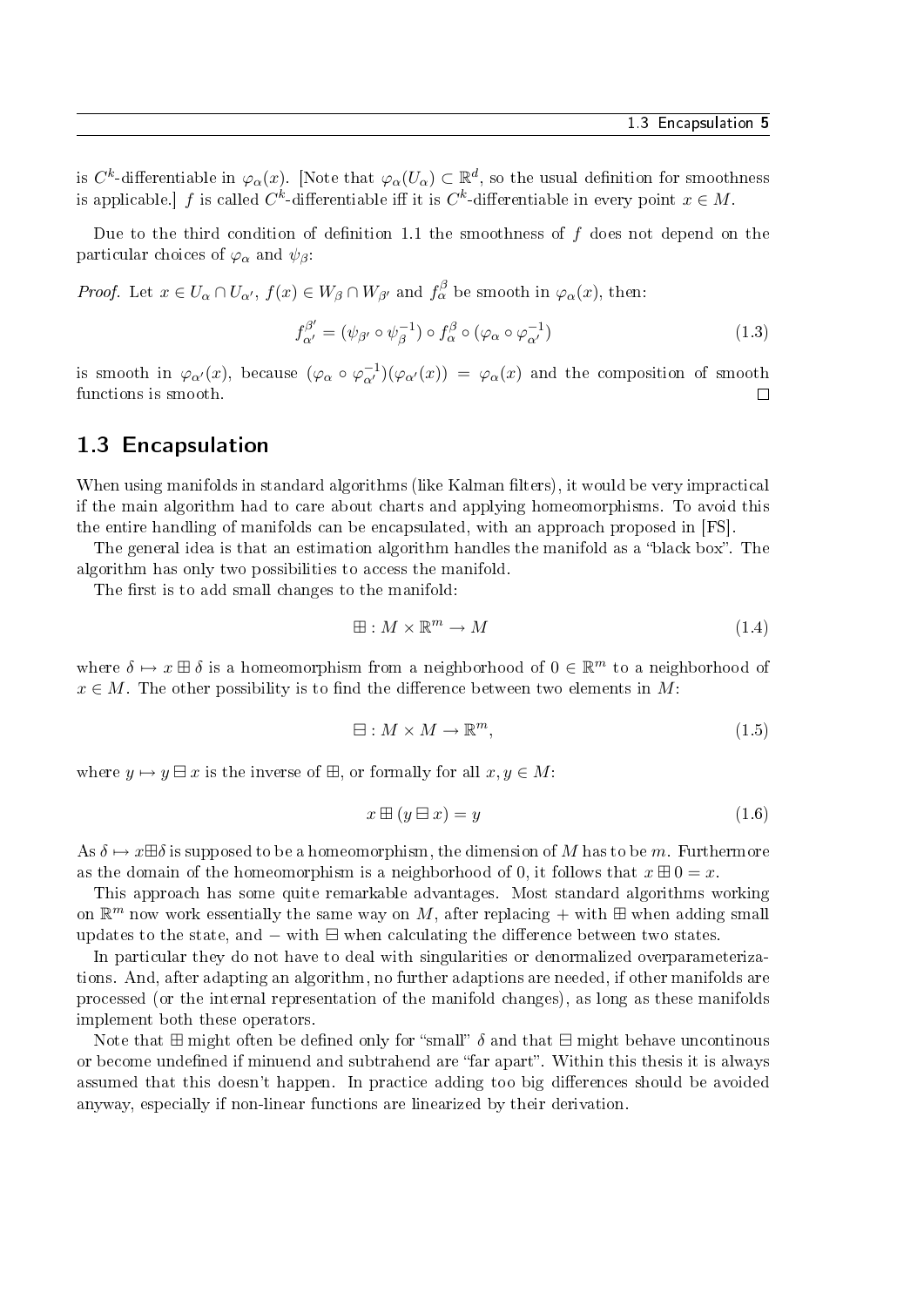#### 6 Chapter 1 Manifolds

#### <span id="page-9-0"></span>1.3.1 Generic Definition

One way to define  $x \boxplus \delta$  is to choose a chart including x, within which a vector x can be added, and project the result back to M.  $y \boxminus x$  essentially does the inverse of this operation, i.e. it finds the value  $y$  in a chart including  $x$  and subtracts their coordinates. To make these functions unique, the choice of the chart has to be determined by  $x$ .

More formally with  $\varphi_x$  describing the chosen chart around x, one can define:

<span id="page-9-3"></span><span id="page-9-2"></span>
$$
x \boxplus \delta := \varphi_x^{-1}(\varphi_x(x) + \delta) \tag{1.7}
$$

$$
y \boxminus x := \varphi_x(y) - \varphi_x(x) \tag{1.8}
$$

One can easily verify, that  $(1.6)$  holds for this definition:

Proof.

$$
x \boxplus (y \boxminus x) = x \boxplus (\varphi_x(y) - \varphi_x(x)) \tag{1.9}
$$

$$
= \varphi_x^{-1} \big( \varphi_x(y) + \varphi_x(y) - \varphi_x(x) \big) \tag{1.10}
$$

$$
=\varphi_x^{-1}(\varphi_x(y))=y
$$

One can also prove, that using aboves definitions  $\boxplus$  and  $\boxminus$  propagate smoothness:

**Proposition 1.1.** Let M, N be smooth manifolds, and  $f : M \to N$  be smooth. Then

$$
g(\delta) := f(x \boxplus \delta) \boxminus f(x) \tag{1.11}
$$

is smooth in  $\delta$ .

Proof.

$$
g(\delta) = f(x \boxplus \delta) \boxminus f(x) = \psi_{f(x)}(f(\varphi_x^{-1}(\varphi_x(x) + \delta))) - \psi_{f(x)}(f(x)), \tag{1.12}
$$

and  $\psi_{f(x)} \circ f \circ \varphi_x^{-1}$  is smooth by definition, whereas  $\varphi_x(x)$  and  $\psi_{f(x)}(f(x))$  are constant with regard to  $\delta$ .  $\Box$ 

#### <span id="page-9-1"></span>1.3.2 Encapsulation for Lie-Groups

M is called Lie-Group, if it is a manifold and has a group structure.

If  $M$  is a Lie-Group one can use a simpler definition, needing only a single chart around the unit element id  $\in M$  with  $\varphi(\text{id}) = 0$ . Using the group's · and <sup>-1</sup> operators, one can then define:

$$
x \boxplus \delta := x \cdot \varphi^{-1}(\delta) \tag{1.13}
$$

$$
y \boxminus x := \varphi(x^{-1} \cdot y) \tag{1.14}
$$

or alternatively (but not necessarily equivalent):

$$
x \boxplus \delta := \varphi^{-1}(\delta) \cdot x \tag{1.15}
$$

$$
y \boxminus x := \varphi(y \cdot x^{-1}) \tag{1.16}
$$

Note that this definition is still a special case of the generic definition, as it is possible to recalculate  $\varphi_x$  from  $\boxminus$ , which satisfies [\(1.7\)](#page-9-2) and [\(1.8\)](#page-9-3):

$$
\varphi_x(y) := y \boxminus x,\tag{1.17}
$$

where  $\varphi_{id} \neq \varphi$  in general.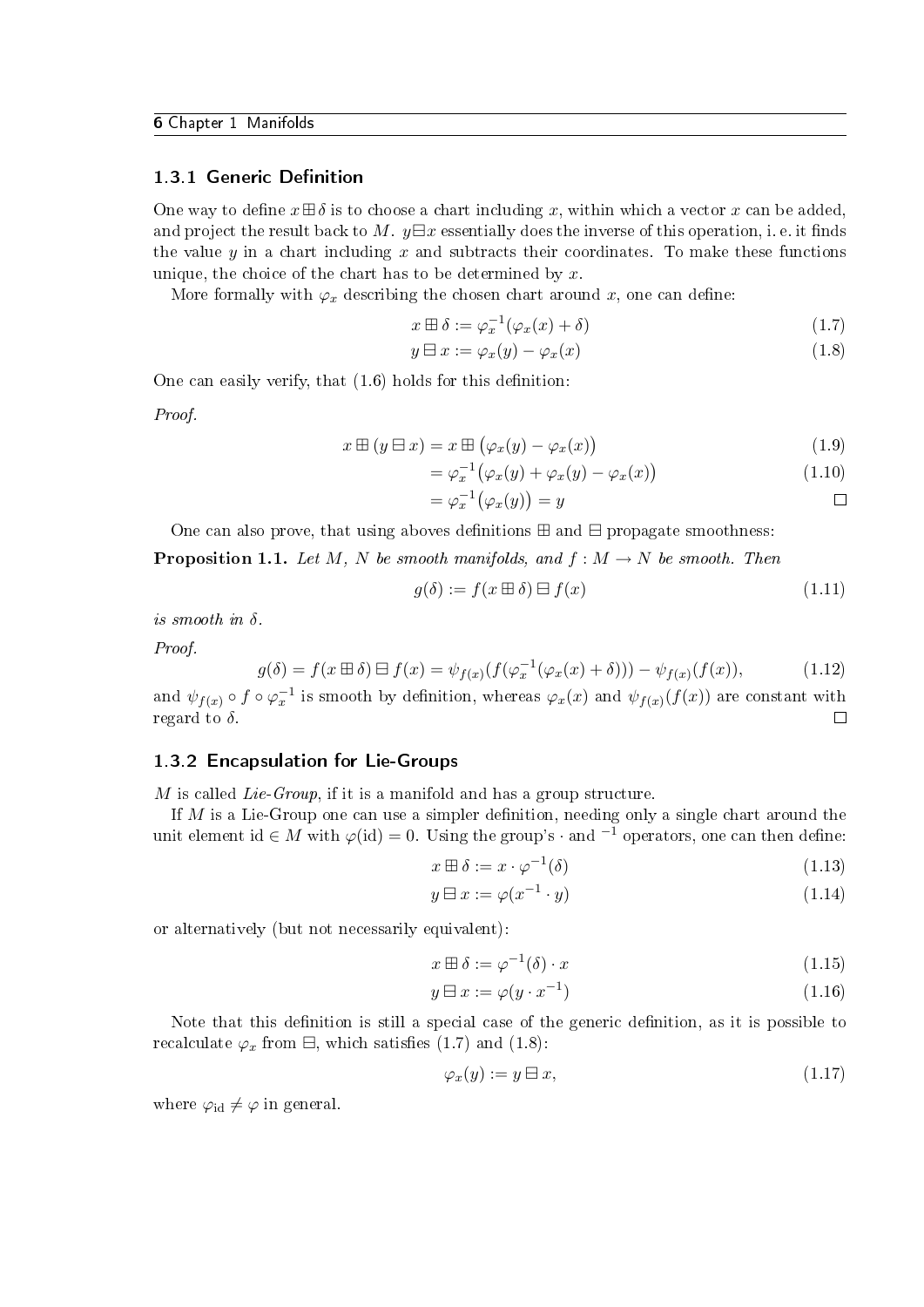#### <span id="page-10-0"></span>1.4 Cartesian Product

One can show, that with  $M_1$ ,  $M_2$  being manifolds with dimensions  $d_1$  and  $d_2$ , their cartesian product  $M := M_1 \times M_2$  is a manifold as well, having dimension  $d := d_1 + d_2$  [\[Lee03,](#page-52-5) p. 8]. Intuitively this means just writing elements x of M as a tupel  $(x_1, x_2)$  with  $x_i \in M_i$ . It is now possible to extend the definition of  $\boxplus$  and  $\boxminus$  to M in the obvious way:

$$
\boxplus: \quad M \times \mathbb{R}^d \longrightarrow M
$$
\n
$$
\left( (x_1, x_2), \begin{bmatrix} \delta_1 \\ \delta_2 \end{bmatrix} \right) \mapsto (x_1 \boxplus \delta_1, x_2 \boxplus \delta_2) \tag{1.18}
$$

$$
\boxminus : \qquad M \times M \qquad \to \mathbb{R}^d
$$
  

$$
((x_1, x_2), (y_1, y_2)) \mapsto \begin{bmatrix} x_1 \boxminus y_1 \\ x_2 \boxminus y_2 \end{bmatrix}, \qquad (1.19)
$$

with  $x \boxplus (y \boxminus x) = y$  and  $x \boxplus 0 = x$  still holding, as they hold by component. This can of course be extended to any finite number of manifolds.

Analog to that a set of functions can be combined to a single function. For  $f_1 : N_1 \times N_2 \to M_1$ and  $f_2: N_2 \times N_3 \to M_2$  one can define a function  $f := f_1 \times f_2$  from  $N := N_1 \times N_2 \times N_3$  to  $M := M_1 \times M_2$  as follows:

$$
f: \t N \to M
$$
  
(x<sub>1</sub>, x<sub>2</sub>, x<sub>3</sub>)  $\mapsto$  (f<sub>1</sub>(x<sub>1</sub>, x<sub>2</sub>), f<sub>2</sub>(x<sub>2</sub>, x<sub>3</sub>)), (1.20)

which of course can also be extended to any finite number of functions. Note that the smoothness of  $f$  is determined by the least smoothest function  $f_i$ , as different subfunctions do not affect the smoothness of others.

## <span id="page-10-1"></span>1.5 Examples

This section will give some examples for manifolds and prove their smoothness. The actual implementation will be handled in [section 5.2.](#page-34-0)

The most trivial example would be  $\mathbb{R}^d$  itself. As one can easily verify, replacing  $\boxplus, \boxminus$  by their vector space equivalents  $+$ ,  $-$  complies with [\(1.6\)](#page-8-1).

This shows that restricting a variable to be from a manifold doesn't let it lose its generality. In the following there will be given some other useful examples, which justify the effort of introducing manifolds.

#### <span id="page-10-2"></span>1.5.1  $SO(2)$

A still simple example is the special orthogonal group of degree 2, which is informally the group of rotations in the plane (or angles with periodicity). Formally it can be described as the following set of matrices:

$$
SO(2) := \left\{ Q \in \mathbb{R}^{2 \times 2}; \ Q^{\top} Q = I_2 = QQ^{\top} \wedge \det Q = 1 \right\}
$$
 (1.21)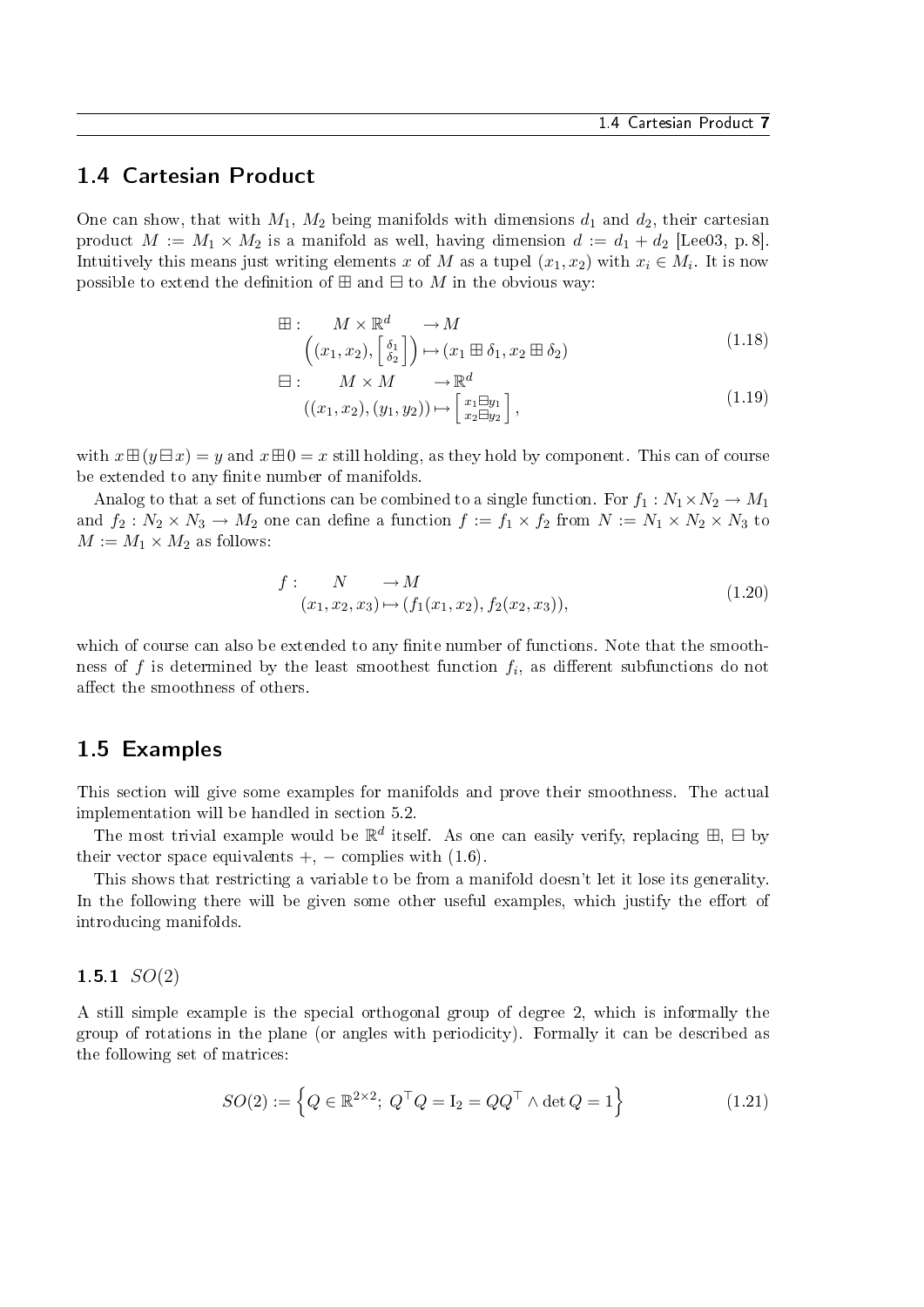#### 8 Chapter 1 Manifolds

which is a subgroup of the general linear group (the invertable matrices) using the standard matrix multiplication. One can verify, that  $SO(2)$  has one [DOF](#page-5-2)<sup>[1](#page-11-1)</sup> and in fact it can be parameterized with one variable:

$$
SO(2) = \left\{ \begin{bmatrix} \cos \alpha & -\sin \alpha \\ \sin \alpha & \cos \alpha \end{bmatrix}; \ \alpha \in \mathbb{R} \right\}.
$$
 (1.22)

So a simple parameterization is to just store a single angle  $\alpha$  and define  $\alpha \boxplus \delta := \alpha + \delta$ . When defining  $\alpha \boxminus \beta$  care has to be taken that  $\alpha + 2\pi k$ , for integer k all represent the same rotation. So simply defining  $\alpha \boxminus \beta : = \alpha - \beta$  won't work. A working solution is to normalize this difference to the intervall  $(-\pi, \pi)$ , e.g. with  $\varphi(\delta) := \delta - 2\pi \frac{\delta + \pi}{2\pi}$  $\frac{p+\pi}{2\pi}$ , defining:

$$
\alpha \boxminus \beta := \varphi(\alpha - \beta). \tag{1.23}
$$

Note that this directly corresponds to the encapsulation of Lie groups proposed in [section 1.3.2](#page-9-1) with  $+$  and  $-$  as group operations.

This is a procedure which is often done "manually" in algorithms not using a manifold approach.

#### <span id="page-11-0"></span>1.5.2  $SO(3)$

A more important application for manifolds is the representation of rotations in 3D-space, formally the special orthogonal group of degree 3. Its matrix representation is similar to that of  $SO(2)$ :

$$
SO(3) := \left\{ Q \in \mathbb{R}^{3 \times 3}; \ Q^{\top} Q = I_3 = QQ^{\top} \wedge \det Q = 1 \right\},
$$
 (1.24)

but in contrast it does not have a singularity free covering with only three parameters [\[FS\]](#page-52-3).

However a covering with with four parameters is possible, namely using quaternions. As  $SO(3)$  is a Lie group, it is only necessary to provide a homeomorphism from a neighborhood of the identity id  $\in SO(3)$  to  $\mathbb{R}^3$  in order to define  $\boxplus$  and  $\boxminus$ . A possible homeomorphism is given by the *quaternion logarithm*  $\varphi(q) := \log(q)$ . For  $q = (w, u)$ , with  $w \in \mathbb{R}$ ,  $u \in \mathbb{R}^3$  and  $w^2 + ||u||^2 = 1$  it is defined as:

$$
\log: SO(3) \to \mathbb{R}^3
$$
  
\n
$$
q \mapsto \begin{cases} \frac{u}{\|u\|} \arccos w & u \neq 0 \\ 0 & u = 0, \end{cases}
$$
 (1.25)

the inverse is given by the *exponential* map  $\varphi^{-1}(\delta) = \exp \delta$ , with

$$
\exp : \mathbb{R}^3 \to SO(3) \n\delta \mapsto (\cos \|\delta\|, \delta \cdot \text{sinc}\|\delta\|).
$$
\n(1.26)

A derivation for these formulas can be found in [\[Ude99\]](#page-53-2). A more general introduction to quaternions can be found in [\[Vic01\]](#page-53-3).

<span id="page-11-1"></span> $^1$ Viewed as matrix it has 4 variables and the equation  $Q^\top Q = \mathrm{I}_2$  gives 3 constraints.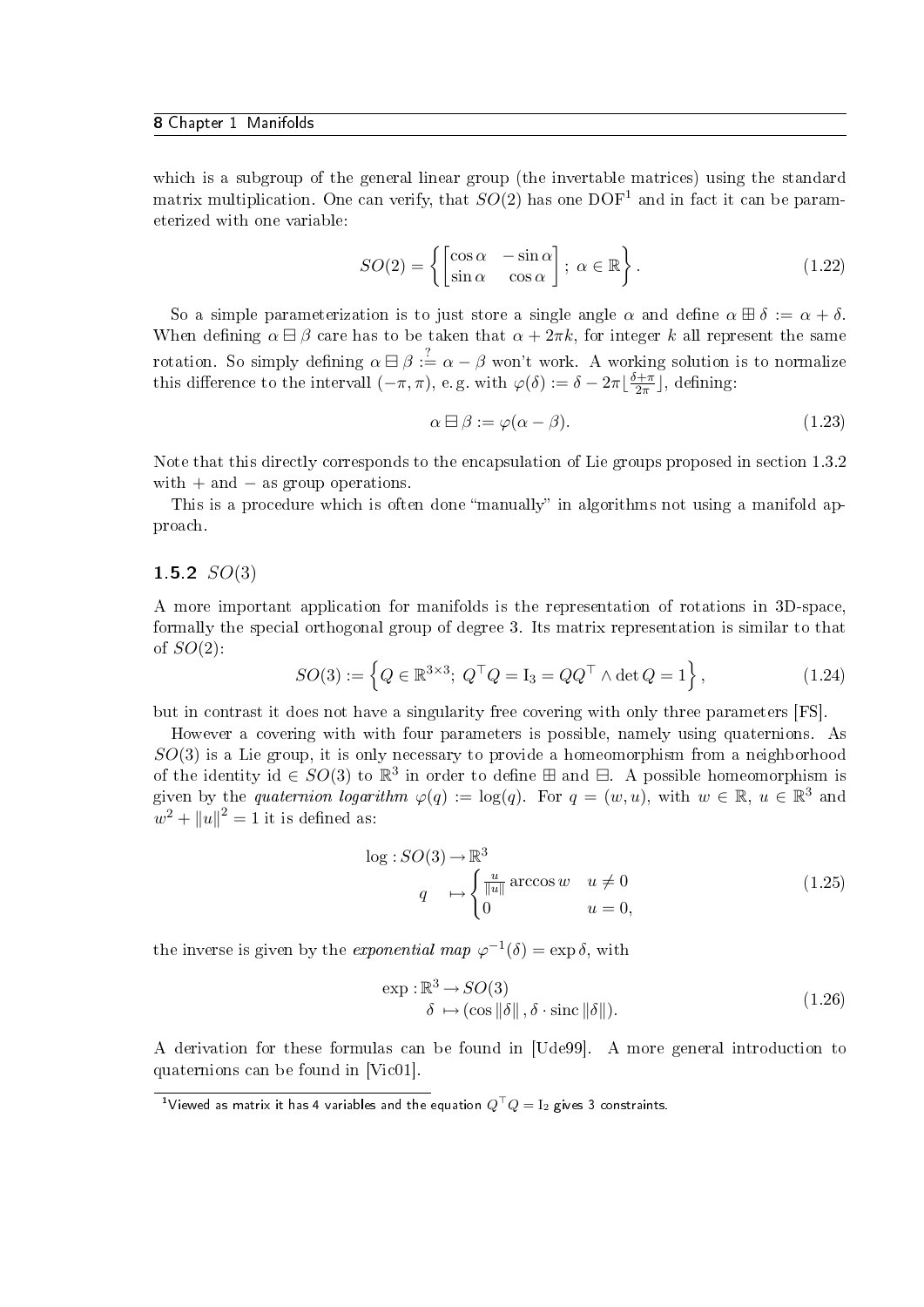## <span id="page-12-0"></span>1.5.3  $S^2$

 $S^n$  is the unit sphere in  $\mathbb{R}^{n+1}$ , that is

$$
S^n := \left\{ x \in \mathbb{R}^{n+1}; \ \|x\|^2 = 1 \right\}. \tag{1.27}
$$

As this parameterisation has  $n + 1$  components and 1 constraint, it has n [DOF.](#page-5-2) For  $n = 0$  $S^0 = -1, 1$  is a two point set, which is not connected and therefore not a smooth manifold. For  $n = 1$  it is essentially the same as  $SO(2)$ , using the parameterisation  $S^1 = \{ \begin{bmatrix} \cos \alpha \\ \sin \alpha \end{bmatrix}; \alpha \in \mathbb{R} \}$ , which can be mapped to  $SO(2)$  isomorphically.

Furthermore one can see that  $S^3$  is a cover of  $SO(3)$  (the unit quaternions are isomorphic to  $S^3$  and a cover of  $SO(3)$  as seen previously).

The 2-sphere  $S^2$  (the surface of the globe or the directions in  $\mathbb{R}^3$ ) is another manifold and one example which does not have a group structure.<sup>[2](#page-12-1)</sup> It can be parameterized by 2 angles *latitude* and *longitude* (like the earth's surface) but this leads to singularities at the poles as they have arbitrary longitude.

A common way to parameterize  $S^2$  is to store it using its 3 coordinates in  $\mathbb{R}^3$  and use stereographic projection [\[Wikb\]](#page-53-4) to map it to  $\mathbb{R}^2$ . For  $U := S^2 \setminus [0,0,1]^T$  the following definition for  $\varphi$  is a homeomorphism:

$$
\varphi: U \to \mathbb{R}^2 \tag{1.28}
$$

$$
\varphi([x, y, z]^\top) = \frac{1}{1 - z} \begin{bmatrix} x \\ y \end{bmatrix} \tag{1.29}
$$

with the inverse

$$
\varphi^{-1}([a,b]^{\top}) = \frac{1}{1+a^2+b^2} \begin{bmatrix} 2a \\ 2b \\ -1+a^2+b^2 \end{bmatrix}
$$
 (1.30)

To get a complete cover of  $S^2$  one can use the sets  $U_{\pm i} := S^2 \setminus \pm e_i, \, 1 \leq i \leq 3$  and  $e_i$  being the ith unit vector, thus  $U = U_3$  and define  $\varphi_{\pm i}$  analogously to  $\varphi$ .

When defining  $\boxplus$  and  $\boxminus$  one can use the generic definitions [\(1.7\)](#page-9-2) and [\(1.8\)](#page-9-3) with  $\varphi_{[x,y,z]}$  chosen such that  $[x, y, z]^\top$  has the biggest distance to  $\pm e_i$  (with an arbitrary but defined strategy for ties). Due to the fact that  $\varphi : \mathbb{R}^3 \setminus e_3 \to \mathbb{R}^2$  is smooth and  $\varphi^{-1} : \mathbb{R}^2 \to \mathbb{R}^3$  as well, it is easy to see that any transistion map  $\varphi_{\pm i} \circ \varphi_{\pm j}^{-1}$  is smooth as well thus holding condition 3 of definition 1.1.

This is however an example where  $x \boxplus \delta$  is not smooth in x (and not even continuous), but it is in  $\delta$ , as required.

<span id="page-12-1"></span> $2$ This is a consequence of the so-called "Hairy Ball Theorem" [\[Wika\]](#page-53-5).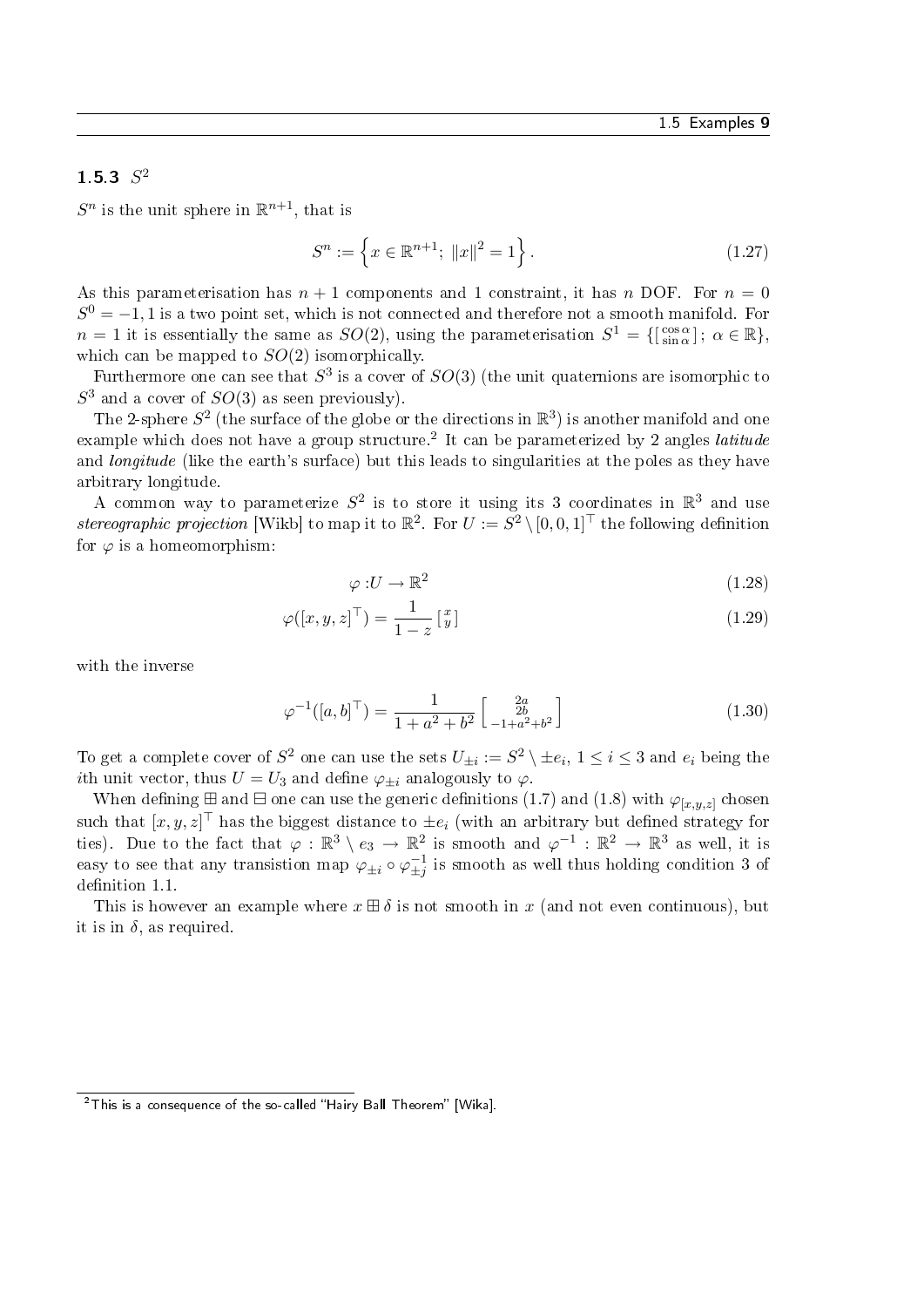Chapter 1 Manifolds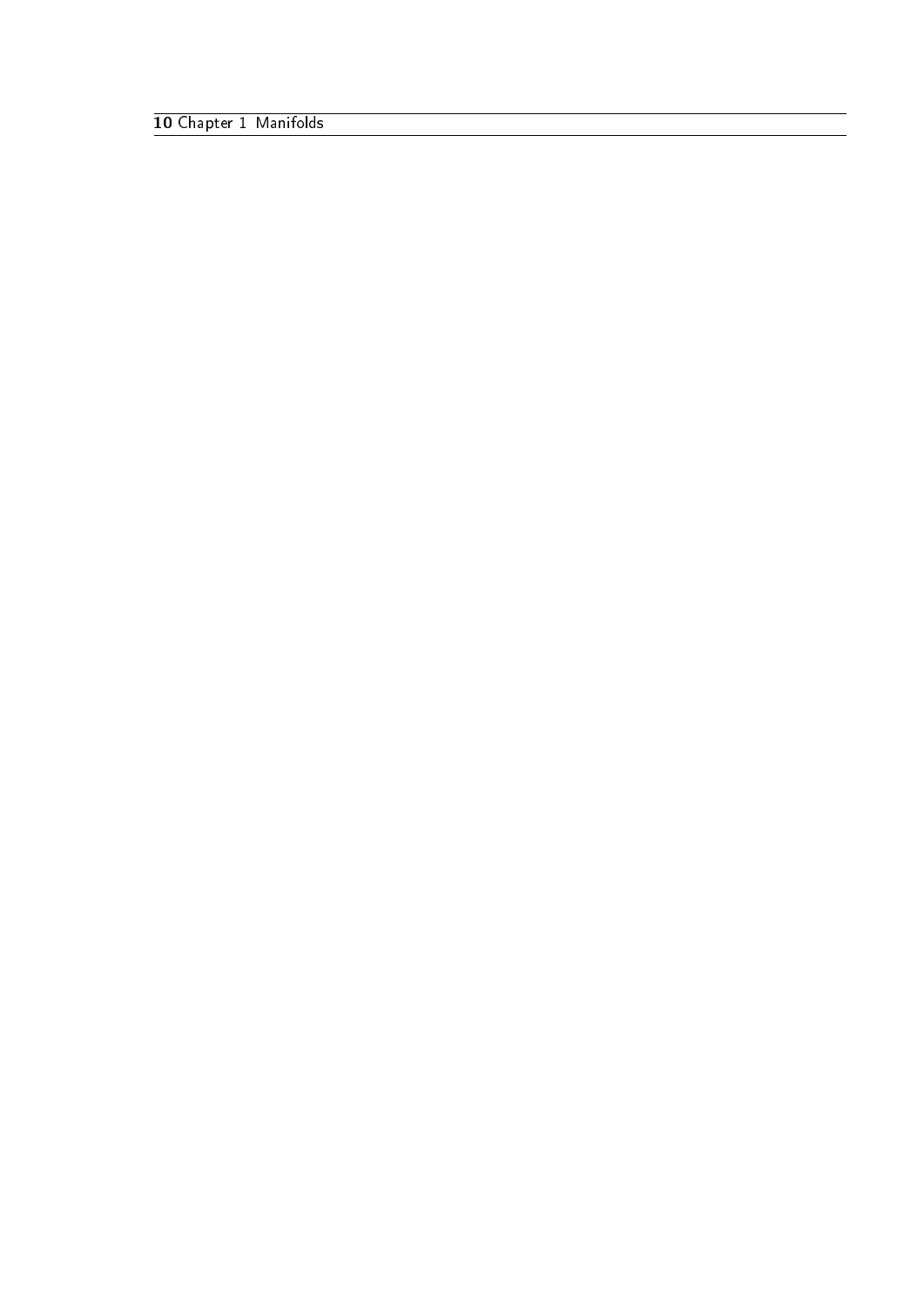<span id="page-14-0"></span>It is better to be approximately right than exactly wrong.

Old adage

# Least Squares Problems **2**

The problem to be solved in this chapter is to determine the distribution of a random variable  $X \in N$ , given a noisy measurement  $Z \in M$  and a *measurement function f* describing the relation between them.

Before giving different solutions to that problem, it is discussed how exactly noise can be modeled into this relation. Afterwards a method to normalize Least Squares problems [\(LSs](#page-5-3)) on manifolds is introduced, which is then used to apply standard least squares solvers to the problem.

## <span id="page-14-1"></span>2.1 Modeling Least Squares Problems

For  $M = \mathbb{R}^m$  a common way to describe a measurement with noise  $\varepsilon \sim \mathcal{N}(0, \Sigma)$  and known covariance  $\Sigma$  is the following equation:

<span id="page-14-3"></span><span id="page-14-2"></span>
$$
Z = f(X) + \varepsilon,\tag{2.1}
$$

which is equivalent to:

$$
Z + (-\varepsilon) = f(X). \tag{2.2}
$$

Note that  $\varepsilon \sim \mathcal{N}(0, \Sigma)$  is often just an approximation, which usually doesn't hold exactly especially when  $f$  is non-linear.

For M being an arbitrary manifold one can write analogously:

<span id="page-14-5"></span><span id="page-14-4"></span>
$$
Z = f(X) \boxplus \varepsilon_1,\tag{2.3}
$$

or:

$$
Z \boxplus \varepsilon_2 = f(X). \tag{2.4}
$$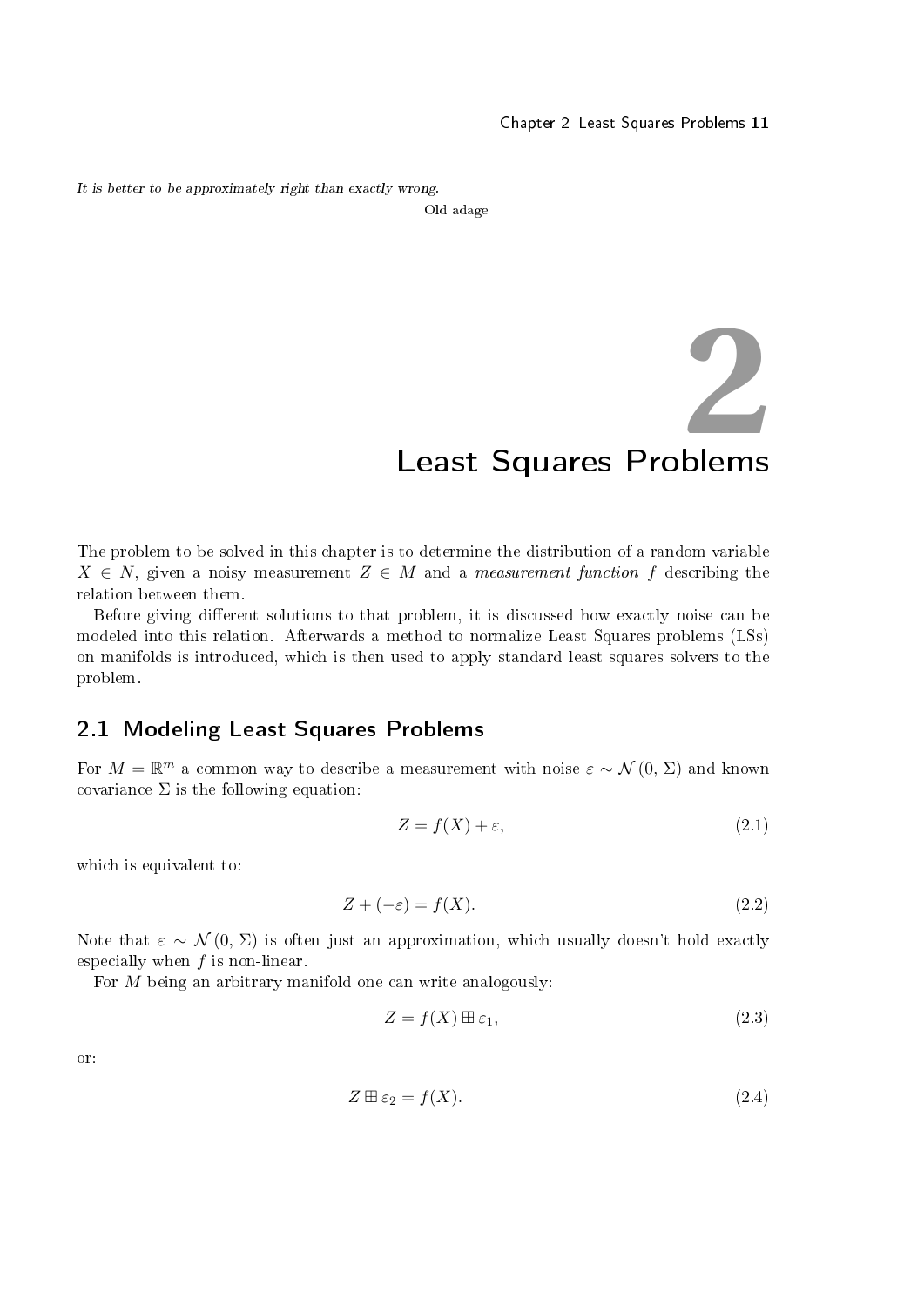Since  $Z \boxminus f(X) \neq -f(X) \boxminus Z$  in general, these equations are no longer equivalent to each other as  $(2.1)$  and  $(2.2)$ .

On the first view  $(2.3)$  makes more sense: After applying the measurement function f on X noise  $\varepsilon_1$  is added and the "noisy" result Z is measured. But this has a big drawback: As the actual value of  $\varepsilon_1$  can depend discontinuously on the unknown value of  $f(X)$  it is hard to determine  $\Sigma = \text{Cov}(\varepsilon_1)$  in general.

When using [\(2.4\)](#page-14-5) instead, the actual value of  $\varepsilon_2$  depends smoothly on  $f(X)$  and discontinuously only on the known value of Z. In fact with known  $Z = z$  one can define:

<span id="page-15-3"></span>
$$
\tilde{f}(X) := f(X) \boxminus z = \varepsilon_2 \sim \mathcal{N}(0, \Sigma), \qquad (2.5)
$$

so for now it is assumed that

<span id="page-15-2"></span>
$$
f(X) = Z \boxplus \varepsilon,\tag{2.6}
$$

with  $\varepsilon \sim \mathcal{N}(0, \Sigma)$ , known  $\Sigma$  and known  $Z = z$ .

## <span id="page-15-0"></span>2.2 Normalization

In order to simplify algorithms this section develops a method to normalize a Gaussian distribution, such that the problem will simplify to

<span id="page-15-5"></span>
$$
f(X) \sim \mathcal{N}(0, \mathbf{I}_m). \tag{2.7}
$$

First of all [lemma 2.1](#page-15-1) shows that Gaussian distributions are closed under linear transformations. It is usually proven in stochastics.

<span id="page-15-1"></span>**Lemma 2.1.** Let  $\mu \in \mathbb{R}^m$ ,  $\Sigma \in \mathbb{R}^{m \times m}$ . Furthermore let  $C \in \mathbb{R}^{n \times m}$  with C having full rank and  $b \in \mathbb{R}^n$ , then for  $X \sim \mathcal{N}(\mu, \Sigma)$ :

$$
Z = CX + b \sim \mathcal{N}\left(C\mu + b, C\Sigma C^{\top}\right)
$$
\n(2.8)

Using this lemma, one can always normalize a normally distributed variable:

<span id="page-15-4"></span>**Proposition 2.1.** If  $\mathbb{R}^m \ni Z \sim \mathcal{N}(\mu, \Sigma)$  and  $LL^{\top}$  is the Cholesky decomposition of  $\Sigma$ , then  $Y := L^{-1}(Z - \mu) \sim \mathcal{N}(0, I_m).$  (2.9)

Proof.

$$
L^{-1}(Z-\mu) \sim \mathcal{N}\left(L^{-1}(\mu-\mu), L^{-1}\Sigma L^{-\top}\right) = \mathcal{N}\left(0, L^{-1}(LL^{\top})L^{-\top}\right) \tag{2.10}
$$

$$
=\mathcal{N}\left( 0,\,I_{m}\right) \qquad \qquad \Box
$$

This can be used to normalize  $f(X)$  as in [\(2.6\)](#page-15-2), by setting

$$
\tilde{f}(X) := L^{-1}(f(X) \boxminus z) \sim L^{-1}(\mathcal{N}(0, \Sigma))
$$
\n(2.11)

$$
\sim \mathcal{N}(0, I_m),\tag{2.12}
$$

using [\(2.5\)](#page-15-3) and [proposition 2.1.](#page-15-4)

For the rest of this chapter it is assumed without loss of generality, that  $f(X)$  is normalized as above.

Also note that if  $\tilde{f}$  is the cartesian product of smaller functions as shown in [section 1.4,](#page-10-0) the normalization can be done function-wise.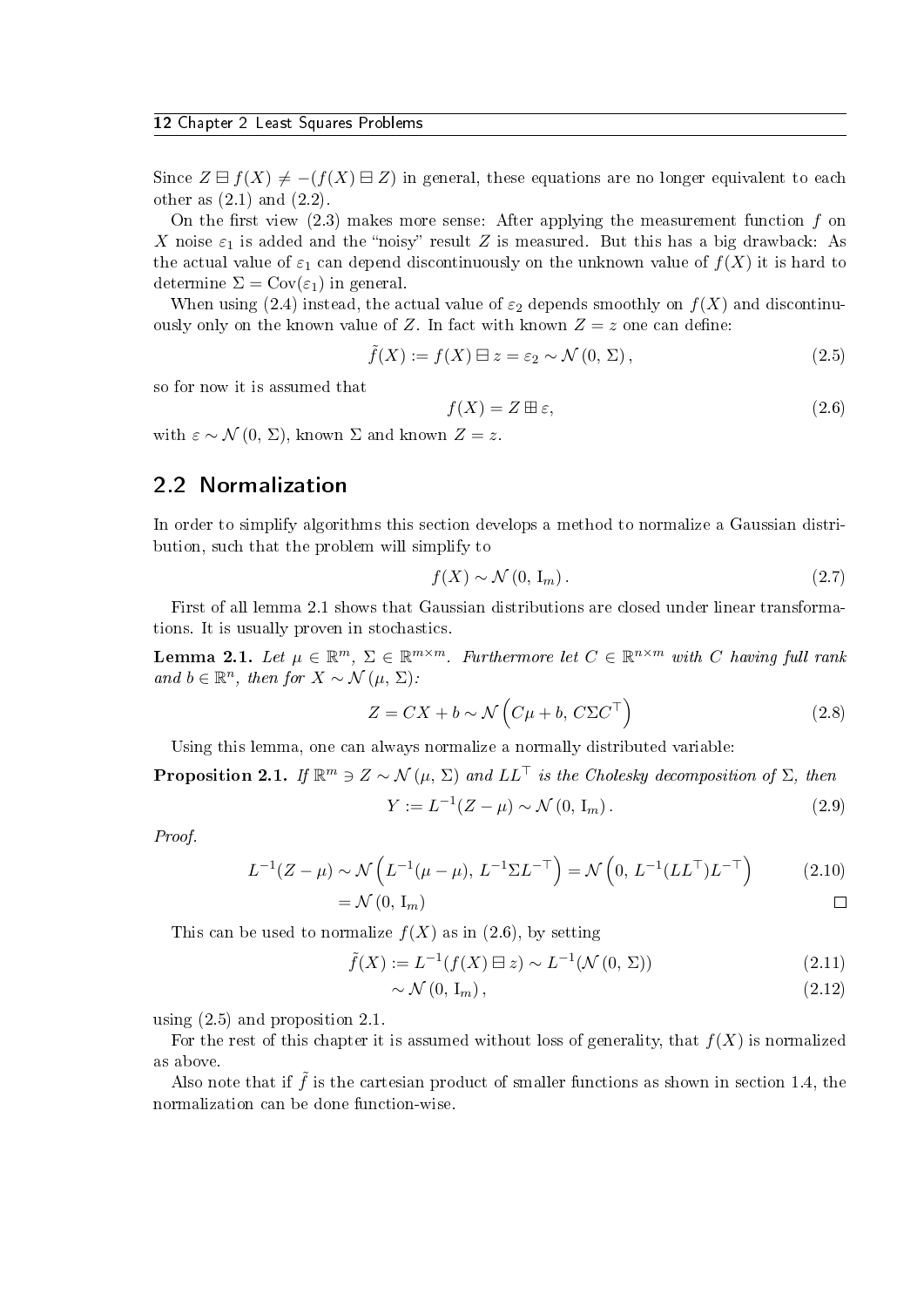<span id="page-16-3"></span><span id="page-16-2"></span> $\Box$ 

## <span id="page-16-0"></span>2.3 Linear Least Squares Problems

The next goal is to determine X for different kinds of f. For linear  $f : \mathbb{R}^n \to \mathbb{R}^m$ , the following theorem gives an exact solution. It is assumed that  $A \in \mathbb{R}^{m \times n}$  has maximal rank (therefore  $A^{\mathsf{T}}A$  is invertable).

<span id="page-16-4"></span>Theorem 2.1. Let  $f(X) = AX + b = Z \sim \mathcal{N}(0, 1)$ , then

<span id="page-16-1"></span>
$$
X \sim \mathcal{N}\left((A^\top A)^{-1} A^\top (-b), (A^\top A)^{-1}\right) \tag{2.13}
$$

*Proof.* Using [lemma 2.1](#page-15-1) with  $h(Z) = (A^{\top}A)^{-1}A^{\top}(Z - b)$  it follows:

$$
X = (ATA)-1AT(AX + b - b) = h(AX + b)
$$
\n(2.14)

$$
= h(Z) \sim \mathcal{N}\left( (A^{\top}A)^{-1}A^{\top}(-b), (A^{\top}A)^{-1} \right)
$$

To justify the term "least squares" the following theorem shows, that the expectation value from [\(2.13\)](#page-16-1) also has the smallest squared residual:

**Theorem 2.2.** Let  $f(X) = AX + b$ , then

$$
(ATA)-1AT(-b) = \underset{x}{\text{argmin}} ||f(x)||2.
$$
 (2.15)

*Proof.* Let  $F(x) := ||f(x)||^2$ . The minimum is determined by finding the root of  $\frac{\partial}{\partial x}F(x)$ :

$$
0 = \frac{\partial}{\partial x} F(x) = 2f(x)^\top f'(x) = 2(x^\top A^\top A + b^\top A) = 2(A^\top A x + A^\top b)^\top \tag{2.16}
$$

$$
\Leftrightarrow \qquad A^\top Ax = -A^\top b \tag{2.17}
$$

$$
\Leftrightarrow \qquad x = -(A^{\top}A)^{-1}A^{\top}b \tag{2.18}
$$

Since this is the only root and  $F(x) \geq 0$ , this has to be a minimum.

When computing x it is usually very inefficient to actually compute  $(A^{\top}A)^{-1}$ , unless one really needs the complete covariance matrix. Instead  $x$  can be calculated by solving the linear system [\(2.17\)](#page-16-2). Since  $A^TA$  is symmetric and positive-definite, (2.17) can be solved using the Cholesky decomposition of  $A^{\mathsf{T}}A$ .

Another, sometimes faster, method to solve  $(2.17)$  is to use the QR decomposition of A:

<span id="page-16-5"></span>**Theorem 2.3.** If  $A = Q\tilde{R}$  is the QR decomposition of  $A$  with  $\tilde{R} = \begin{bmatrix} R & 0 \end{bmatrix}^{\top}$ , solving [\(2.17\)](#page-16-2) is equivalent to solving:

$$
Rx = -\begin{bmatrix} \mathbf{I}_n & 0 \end{bmatrix} Q^{\top} b. \tag{2.19}
$$

(Note that multiplying by  $[I_n \quad 0]$  essentially means only to consider the first n entries  $Q^{\top}b$ .) *Proof.* Substituting  $A = Q\tilde{R}$  in [\(2.18\)](#page-16-3) leads to:

$$
x = -(\tilde{R}^\top Q^\top Q \tilde{R})^{-1} \tilde{R}^\top Q^\top b = -\left(R^\top \begin{bmatrix} \mathbf{I}_n & 0 \end{bmatrix} \begin{bmatrix} \mathbf{I}_n \\ 0 \end{bmatrix} R\right)^{-1} R^\top \begin{bmatrix} \mathbf{I}_n & 0 \end{bmatrix} Q^\top b \tag{2.20}
$$

$$
= -(R^\top R)^{-1} R^\top \begin{bmatrix} \mathbf{I}_n & 0 \end{bmatrix} Q^\top b = -R^{-1} R^\top \begin{bmatrix} \mathbf{I}_n & 0 \end{bmatrix} Q^\top b = -R^{-1} \begin{bmatrix} \mathbf{I}_n & 0 \end{bmatrix} Q^\top b
$$

$$
\Leftrightarrow Rx = -\begin{bmatrix} \mathbf{I}_n & 0 \end{bmatrix} Q^\top b \tag{2.21}
$$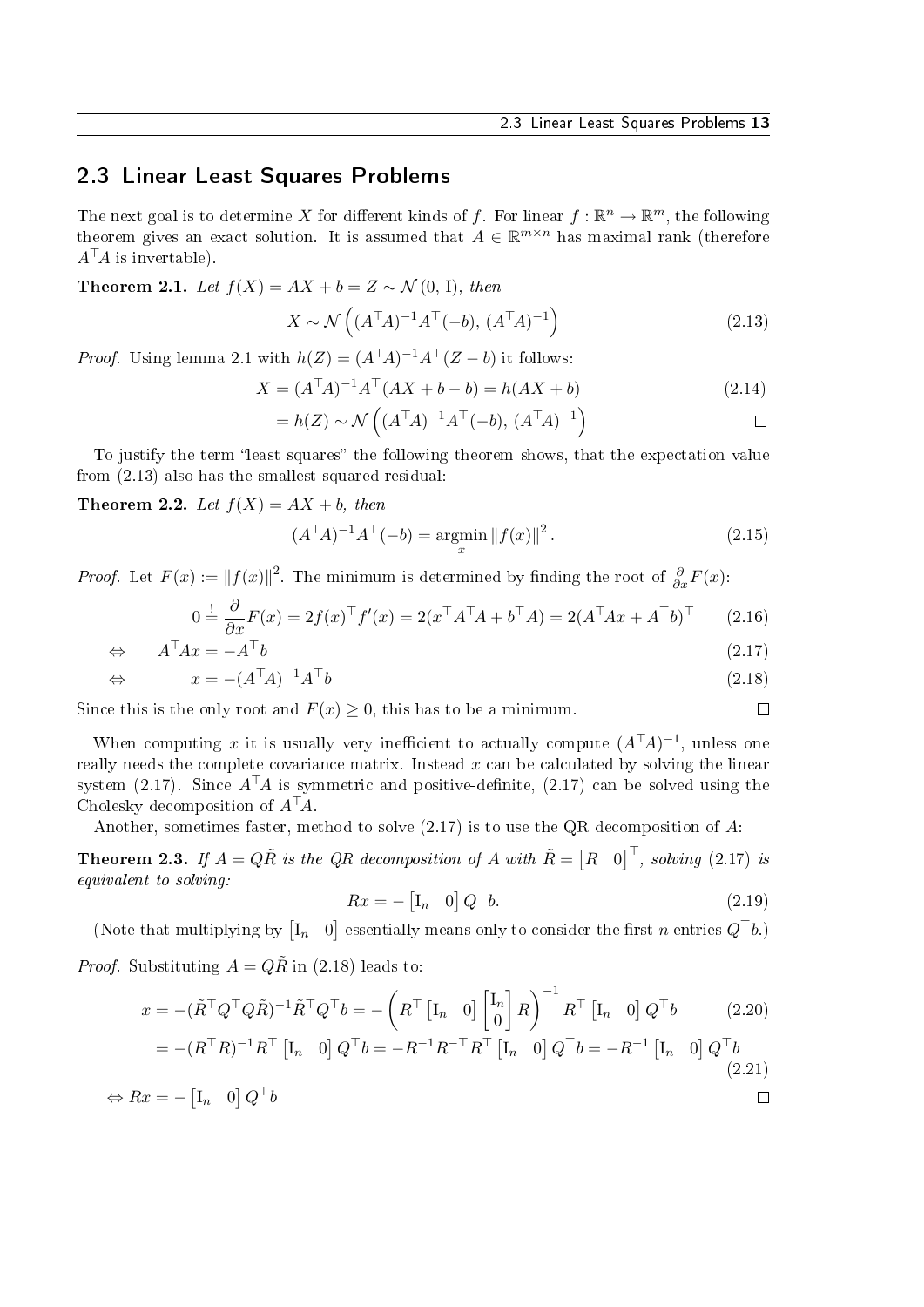14 Chapter 2 Least Squares Problems

## <span id="page-17-0"></span>2.4 Non-Linear Least Squares Problems

In this section the goal is to find a least squares solution for  $(2.7)$ , with f not necessarily linear.

In most cases it is not possible to find a closed form solution to a non-linear [LS,](#page-5-3) especially without having exact information about  $f$ . Therefore all algorithms presented here are iterative algorithms, which means they start at an estimate  $x_0$  and find for every  $x_k$  a (hopefully) better approximation  $x_{k+1}$  until the sequence  $x_k$  converges.

As a consequence, all methods described below only converge to a local optimum. That means, to find the global optimum, the start estimate  $x_0$  has to be close enough to this optimum.

The method above can easily be extended to functions defined on manifolds. The idea is that for a fixed  $x \in N$  the function  $g(\delta) := f(x \boxplus \delta)$  behaves locally in 0 like f does in x. In particular  $|| f(x)||^2$  has a minimum in x if and only if  $|| g(\delta)||^2$  has a minimum in 0. Therefore finding a local optimum of  $g, \delta = \operatorname{argmin}_{\delta} ||g(\delta)||^2$  implies  $x \boxplus \delta = \operatorname{argmin}_{\xi} ||f(\xi)||^2$ .

As a matter of fact, g is now a usual function  $g : \mathbb{R}^n \to \mathbb{R}^m$ , so any standard optimization algorithm can be applied to q now. This completely hides the manifolds from the actual optimization method.

There exist algorithms for solving non-linear [LSs](#page-5-3), which do not require  $f$  to be differentiable. One such algorithm is the Nelder-Mead method [\[NM65\]](#page-53-6), but these algorithms usually don't perform well on high dimensional problems [\[PTVF92,](#page-53-7) p. 408]. Therefore they will not be considered in this thesis and throughout this section it is assumed that f near its optimum is (at least) continuously differentiable with:

$$
f(x \boxplus \delta) = f(x) + J_x \delta + \mathcal{O}(\|\delta\|^2),\tag{2.22}
$$

with  $J_x$  being the Jacobian of f at x or more explicitly the Jacobian of  $f(x \boxplus \delta)$  at  $\delta = 0$ .

In [algorithm 1](#page-17-1) the basic concept of all following algorithms is shown. In [line 4](#page-17-2) the function FINDINCREMENT is called, whose implementation depends on the actually used algorithm.

Additionally a stepsize control parameter  $\lambda$  can be used, which increases or decreases depending on the outcome of the last increment (see [algorithm 2\)](#page-18-1). The advantage of this approach is that the residual is guaranteed to decrease eventually. The disadvantage however is that convergence might become very slow and a lot of unnecessary loop cycles might occour just to increase enough.

The decreasement and increasement in [line 8](#page-18-2) and [10](#page-18-3) could be a division or multiplication by a constant factor or may depend e.g. on the last gain  $||f(x)||^2 - ||f(\tilde{x})||^2$ .

<span id="page-17-3"></span><span id="page-17-2"></span><span id="page-17-1"></span>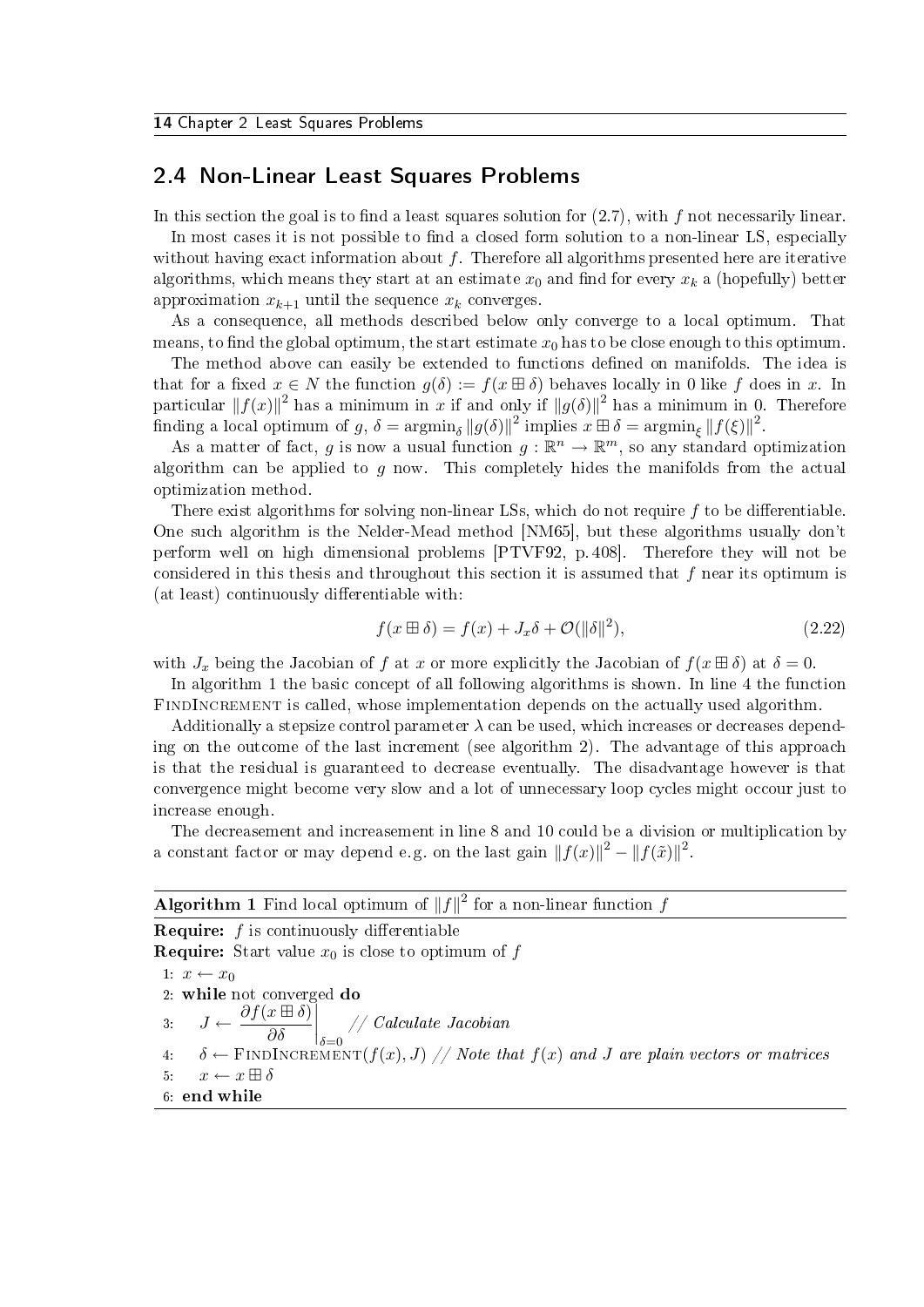<span id="page-18-1"></span>Algorithm 2 Find local optimum using a stepsize control parameter

Require: Same as for [algorithm 1.](#page-17-1) **Require:** Reasonable initialization of  $\lambda > 0$ 1:  $x \leftarrow x_0$ 2: while not converged do 3:  $J \leftarrow \frac{\partial f(x \boxplus \delta)}{\partial s}$  $\partial \delta$  $\Big|_{\delta=0}$ // Calculate Jacobian 4:  $\delta \leftarrow \text{FINDINCREMENT}(f(x), J, \lambda)$  // Note that  $f(x)$  and J are plain vectors or matrices 5:  $\tilde{x} \leftarrow x \boxplus \delta$ 6: if  $|| f( \tilde{x} ) ||^2 < || f( x ) ||^2$  then 7:  $x \leftarrow \tilde{x}$ 8: decrease  $\lambda$ 9: else 10: increase  $\lambda$ 11: end if 12: end while

<span id="page-18-3"></span><span id="page-18-2"></span>The rest of this chapter gives different options for  $FINDINOREMENT$ . Since  $f$  behaves like an ordinary function for FINDINCREMENT, for the rest of this chapter  $f : \mathbb{R}^n \to \mathbb{R}^m$  is assumed.

#### <span id="page-18-0"></span>2.4.1 Gradient Descent

One of the simplest methods for finding a minimum of a function  $F : \mathbb{R}^n \to \mathbb{R}$  is the *Gradient* Descent method (sometimes called *Steepest Descent*). It can also be used to optimize function  $f: \mathbb{R}^n \to \mathbb{R}^m$  by setting  $F(x) := ||f(x)||^2$ . The basic idea is that the gradient of F points towards bigger values of  $F$  and its negative points to smaller values. By using a parameter  $\alpha > 0$  one sets  $\delta_k := -\alpha_k F'(x_k)$ . For choosing  $\alpha_k$  one can either use a linear search at every step to find an optimal value or use a stepsize control, which increases or decreases  $\alpha_k$  at every step depending on how good the last estimation was (like [algorithm 2](#page-18-1) with  $\alpha_k = \lambda^{-1}$  at each step).

If F stems from a multidimensional function, i.e.  $F(x) := \|f(x)\|^2$  one can find an optimal  $\alpha_k$  assuming f behaves linear near  $x_k$ 

$$
f(x+\delta) = f(x) + J_x \delta \tag{2.23}
$$

$$
\Rightarrow \qquad F(x - \alpha F'(x)) = F(x) - 4\alpha \left\| J_x^\top f(x) \right\|^2 + \alpha^2 \left\| J_x J_x^\top f(x) \right\|^2 \tag{2.24}
$$

$$
\Rightarrow \quad \operatorname*{argmin}_{\alpha} F(x - \alpha F'(x)) = \frac{4 \|J_x^{\top} f(x)\|^2}{2 \|J_x J_x^{\top} f(x)\|^2}
$$
\n(2.25)

The Gradient Descent method is an indirect method, as it does not involve solving a linear system. It does perform poorly in practice and usually a *Conjugated Gradient* method should be prefered [\[PTVF92,](#page-53-7) p. 420].

This will not be examined in this thesis though, because it is not that easy to apply on manifolds, and for problems handled in this thesis direct methods (which will be covered in the following sections) work satisfactorily.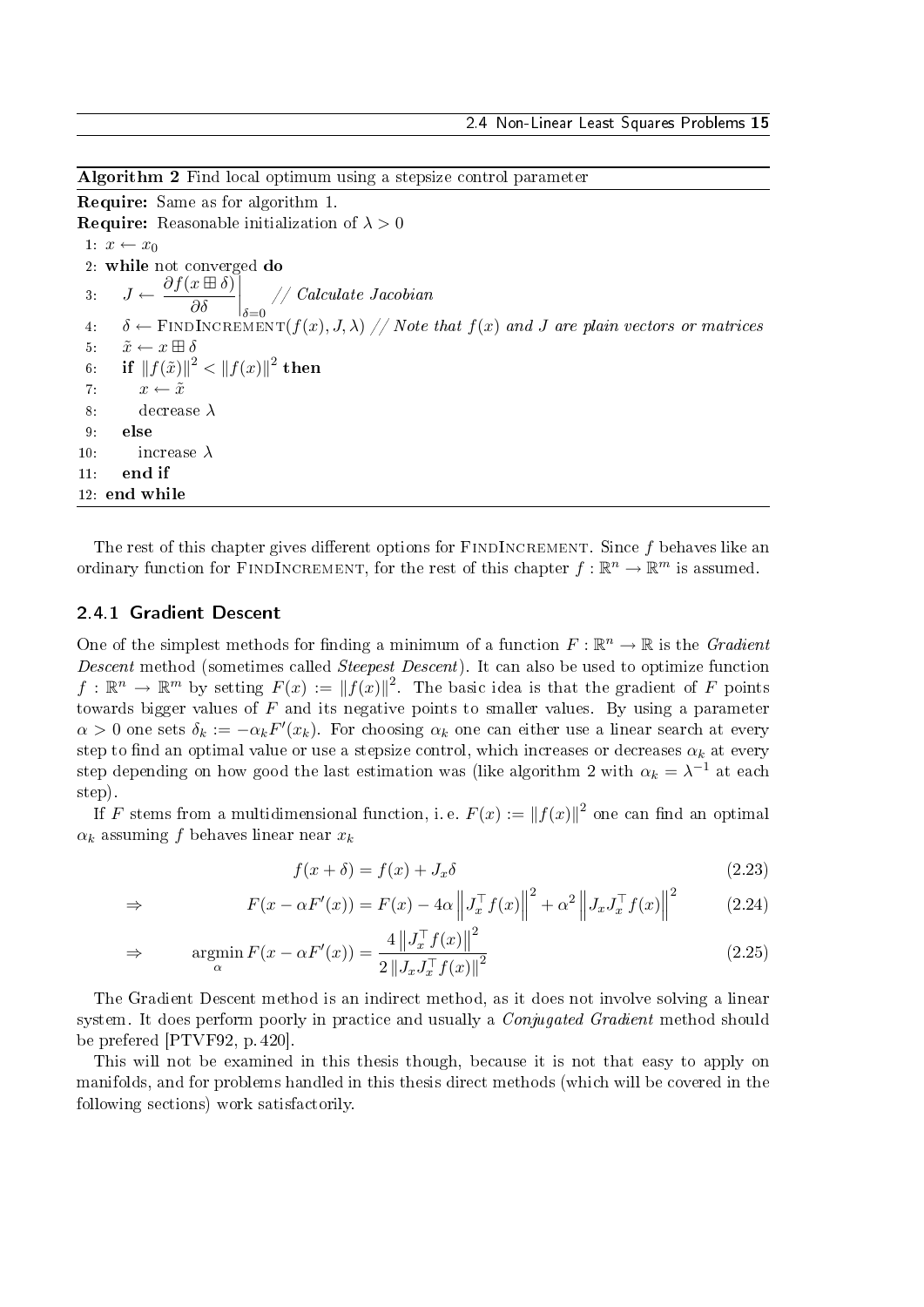#### 16 Chapter 2 Least Squares Problems

#### <span id="page-19-0"></span>2.4.2 Newton's Method

Newton's method usually is a method to find roots of a function  $g: \mathbb{R}^n \to \mathbb{R}^n$ , but can also be used to find local extrema of a function  $F$  like given above, provided that  $F$  is twicedifferentiable. The general idea is to find the roots of  $F'$  using Newton's method.

Assuming  $F(x)$  has the gradient  $F'(x)$  and Hessian  $F''(x)$  and higher order derivations are neglectible one can write:

$$
F(x+\delta) = F(x) + F'(x)\delta + \frac{1}{2}\delta^{\top}F''(x)\delta
$$
\n(2.26)

$$
\Rightarrow \qquad F'(x+\delta) = F'(x) + \delta^\top F''(x) \stackrel{!}{=} 0 \tag{2.27}
$$

$$
\Leftrightarrow \qquad F''(x)\delta = -F'(x)^{\top},\tag{2.28}
$$

which can be solved for  $\delta$ .

For  $F = ||f||^2$  the Jacobian of F calculates as  $F'(x)^\top = 2J_x^\top f(x)$ . The Hessian calculates as follows:

$$
(F''(x))_{ij} = \frac{\partial}{\partial x_i} (F'(x))_j = 2 \sum_{k=1}^m \frac{\partial}{\partial x_i} \left( f_k(x) \frac{\partial}{\partial x_j} f_k(x) \right)
$$
(2.29)

$$
=2\sum_{k=1}^{m}\left(\frac{\partial}{\partial x_i}f_k(x)\frac{\partial}{\partial x_j}f_k(x)+f_k(x)\frac{\partial}{\partial x_i}\frac{\partial}{\partial x_j}f_k(x)\right),\tag{2.30}
$$

therefore:

$$
F''(x) = 2\left(J_x^{\top} J_x + \sum_{k=1}^{m} f_k(x) f_k''(x)\right)
$$
\n(2.31)

In most practical cases Newton's method converges locally quadratic. A downside of Newton's method is that it requires the second order derivation of  $F$  (or  $f$ ), which sometimes doesn't exist or is difficult to obtain, especially if it has to be calculated numerically.

#### <span id="page-19-1"></span>2.4.3 Gauss-Newton Method

The Gauss-Newton method can be seen as a simplication of Newton's method, neglecting second order derivations of f. Equivalently it can be derived by iteratively applying linear least squares methods to f linearized at  $x_k$  (cf. [theorem 2.1\)](#page-16-4). With  $J_x$  being the Jacobian of f both lead to the same update formula:

$$
(J_x^\top J_x)\delta = -J_x^\top f(x),\tag{2.32}
$$

which has to be solved for  $\delta$ . Unlike Newton's method the Gauss-Newton algorithm is not guaranteed to converge. Especially if  $f$  is highly non-linear (i.e. has big higher order derivations).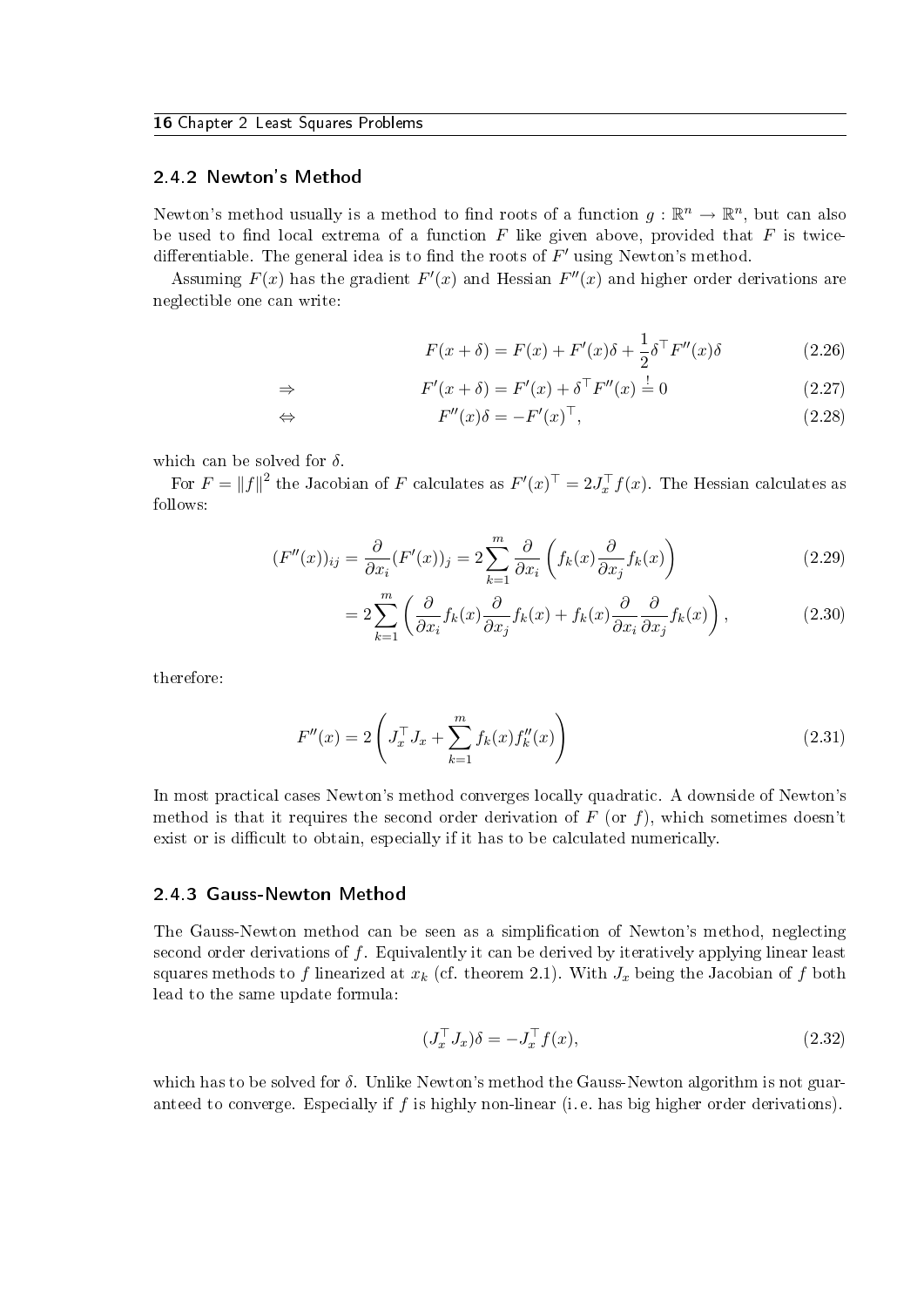#### <span id="page-20-0"></span>2.4.4 Levenberg-Marquardt Algorithm

A quite popular algorithm for [LSs](#page-5-3) is the Levenberg-Marquardt algorithm [\(LM\)](#page-5-4) [\[PTVF92,](#page-53-7) p. 683]. It can be seen as a combination of the Gauss-Newton algorithm and gradient descent. It uses a control parameter as in [algorithm 2](#page-18-1) and its update formula is:

$$
(J_x^\top J_x + \lambda D)\delta = -J_x^\top f(x),\tag{2.33}
$$

with D being a positive definite diagonal matrix. Common choices for D are  $D = I$  (the original proposal of Levenberg [\[Lev44\]](#page-52-6)) or  $D_{ii} = (J_x^\top J_x)_{ii}$  as proposed by Marquardt [\[Mar63\]](#page-52-7).

The big advantage of [LM](#page-5-4) is, that due to its control parameter it can't diverge and it almost always converges eventually, as for increased  $\lambda$  it behaves like gradient descent. Furthermore locally  $\lambda$  usually gets small, thus behaving much like the Gauss-Newton method, with nearly quadratic convergence.

A downside however is that it sometimes converges really slow especially with a highly nonlinear f, as it then has to avoid increasing the residual by choosing a very big  $\lambda$ , which makes the update step  $\delta$  very small.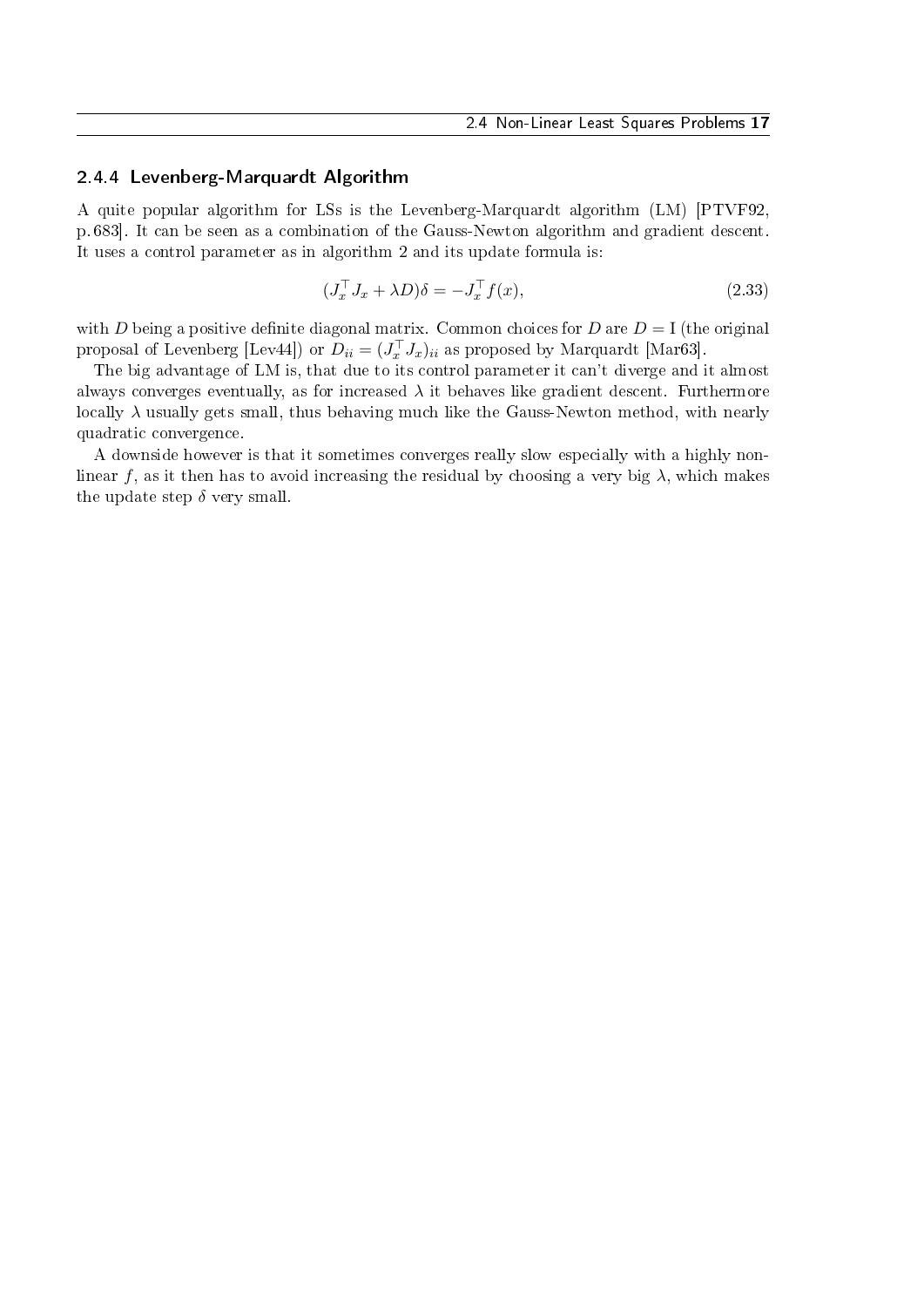Chapter 2 Least Squares Problems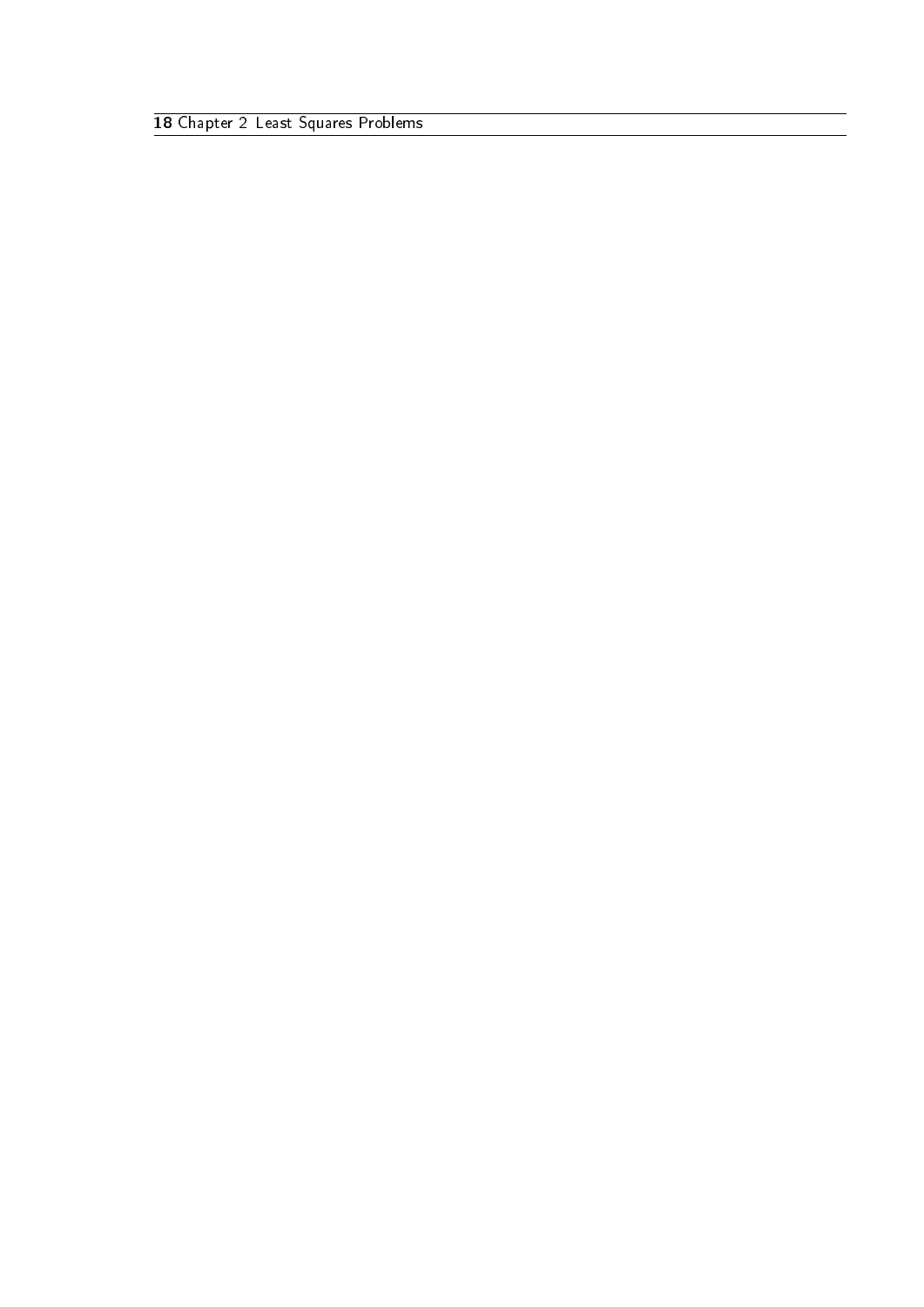# Sparse Matrices **3**

<span id="page-22-0"></span>In many [LSs](#page-5-3) that arise in practice one has a (probably big) set of random variables, each having a low dimension. Furthermore there is a (most likely even bigger) set of independent measurements, from which each depends only on a few variables.

One common example would be the Simultaneos Localisation And Mapping [\(SLAM\)](#page-5-5) problem, where one has a set of poses and landmarks (the random variables) and a set of measurements (usually odometry and some kind of relation between the poses and the landmarks).

This chapter will deal with how this "sparseness" can be utilized and why it is crucial to do so. There will be no deep insight in how the actual matrix algorithms work, as for the implementation of this thesis CSparse [\[Dav\]](#page-52-8) is used, which is described thoroughly in [\[Dav06\]](#page-52-9).

## <span id="page-22-1"></span>3.1 Motivation

The straight-forward solution to solve problems as above is to stack all variables together and also all functions, as shown in [section 1.4.](#page-10-0) Then there is one big function, which depends on one big random variable. For real life problems the dimension of the random variable can easily reach  $n = 20000$ , and for the function say  $m = 50000$ .

Storing the Jacobian J of f alone would take  $8nm = 8 \cdot 10^9$  bytes (when using doubles), which would not be storable on a 32bit architecture. Calculating  $J^{\top}J$  would require about  $n^2m = 20 \cdot 10^{12}$  FLOPS, which alone would take about 1000s on a 20 GFLOPS CPU in each iteration. For the above problem this could easily lead to execution times of an hour or more even on state-of-the-art hardware.

As it will be shown later in this chapter, a big proportion of  $J$  and  $J^{\top}J$  consists only of zero entries making these matrices *sparse*. There is no exact definition of a sparse matrix, but a commonly used is the following, first given by J. H. Wilkinson:

**Definition 3.1** (Sparse Matrix). "The matrix may be *sparse*, either with the non-zero elements concentrated on a narrow band centered on the diagonal or alternatively they may be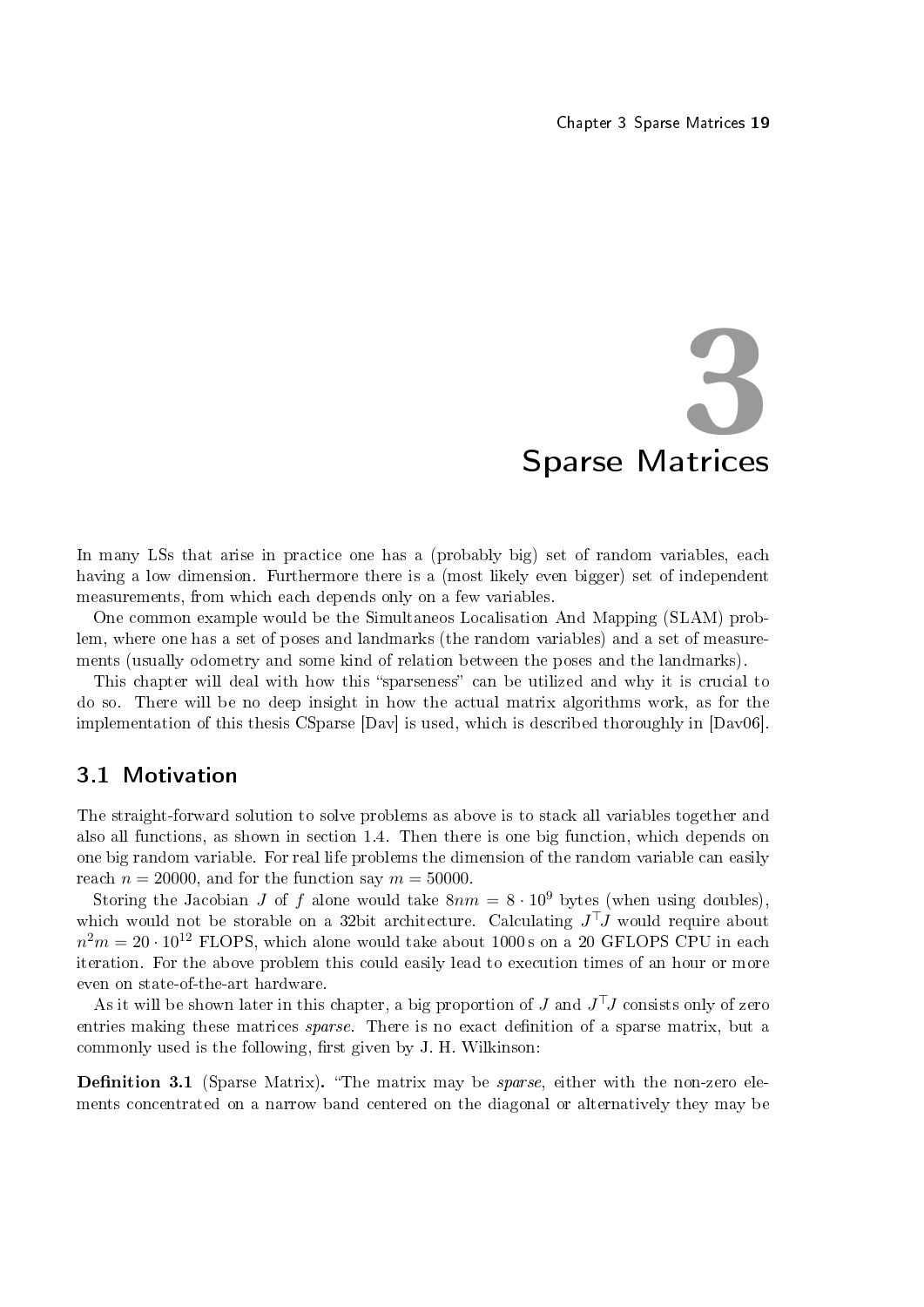#### 20 Chapter 3 Sparse Matrices

distributed in a less systematic manner. We shall refer to a matrix as *dense* if the percentage of zero elements or its distribution is such as to make it uneconomic to take advantage of their presence."[\[WR71\]](#page-53-8)

It is clear, that by simply saying a matrix is sparse, if only its non-zero entries are stored, every matrix would be sparse. The above definition will surely depend on the methods how a sparse matrix is stored and on the efficiency of algorithms exploiting it. However, sparse matrices in practice are likely to give benefits in order of magnitude, even with off-the-shelf sparse algorithms, so the definition will be sufficient for this thesis.

## <span id="page-23-0"></span>3.2 Sparsity of Least Square Problems

First of all in this section it will be shown that the Jacobian J that arises in a [LS](#page-5-3) is sparse and that the matrix  $J^{\top}J$  is sparse as well. At the end some methods for solving sparse systems are mentioned.

#### <span id="page-23-1"></span>3.2.1 Sparsity of the Jacobian

The measurement function  $f$  is assumed to be the combination of several smaller normalized subfunctions, that depends on a big vector  $x \in N$ , with  $N = N_1 \times \ldots \times N_n$ , but with each subfunction  $f_i$  depending only on a few components of  $x = (x_1, \ldots, x_n)$ . Since all  $f_i$  are normalized their individual components are independent, so every  $f_i$  can be split into its components. Therefore it is assumed in the rest of the chapter that every  $f_i$  is single dimensional with:

$$
f_i: N \to \mathbb{R}
$$
  

$$
x \mapsto f_i(x_{i_1}, \dots, x_{i_K})
$$
 (3.1)

The gradient of f in x is now defined as the gradient of  $g_i(\delta) := f_i(x \boxplus \delta)$  (cf. [algorithm 1,](#page-17-1) [line 3\)](#page-17-3).

Let  $\mathcal{X}_i$  be the set of indexes that correspond to  $x_i$  in  $\delta,$  that means with  $d_i$  being the dimension of  $N_i$ 

$$
\mathcal{X}_1 := \{1, \dots, d_1\},\tag{3.2}
$$

$$
\mathcal{X}_2 := \{d_1 + 1, \dots, d_1 + d_2\} \tag{3.3}
$$

$$
\mathcal{X}_n := \left\{ 1 + \sum_{i=1}^{n-1} d_i, \dots, \sum_{i=1}^n d_i \right\}.
$$
 (3.4)

By using the definition of  $\boxplus$  in [section 1.4](#page-10-0) one can see, that values of  $\delta$  in positions which do not affect any  $x_{i_k}$  don't affect  $g_i(\delta)$  either. Therefore the gradient of  $g_i$  can be non-zero only at positions that affect any  $x_{i_k}$ . That means  $\frac{\partial}{\partial \delta} g_i(\delta)$  can be non-zero only at  $\bigcup_{k=1}^K \mathcal{X}_{i_k} =: \mathcal{F}_i$ . The Jacobian J now only consists of the lines  $g_i$ , i.e.  $J_{i\bullet} = g_i$ . This sums up to the following conclusion:

**Proposition 3.1.** With J defined as above  $J_{ij} \neq 0$  only if  $j \in \mathcal{F}_i$ .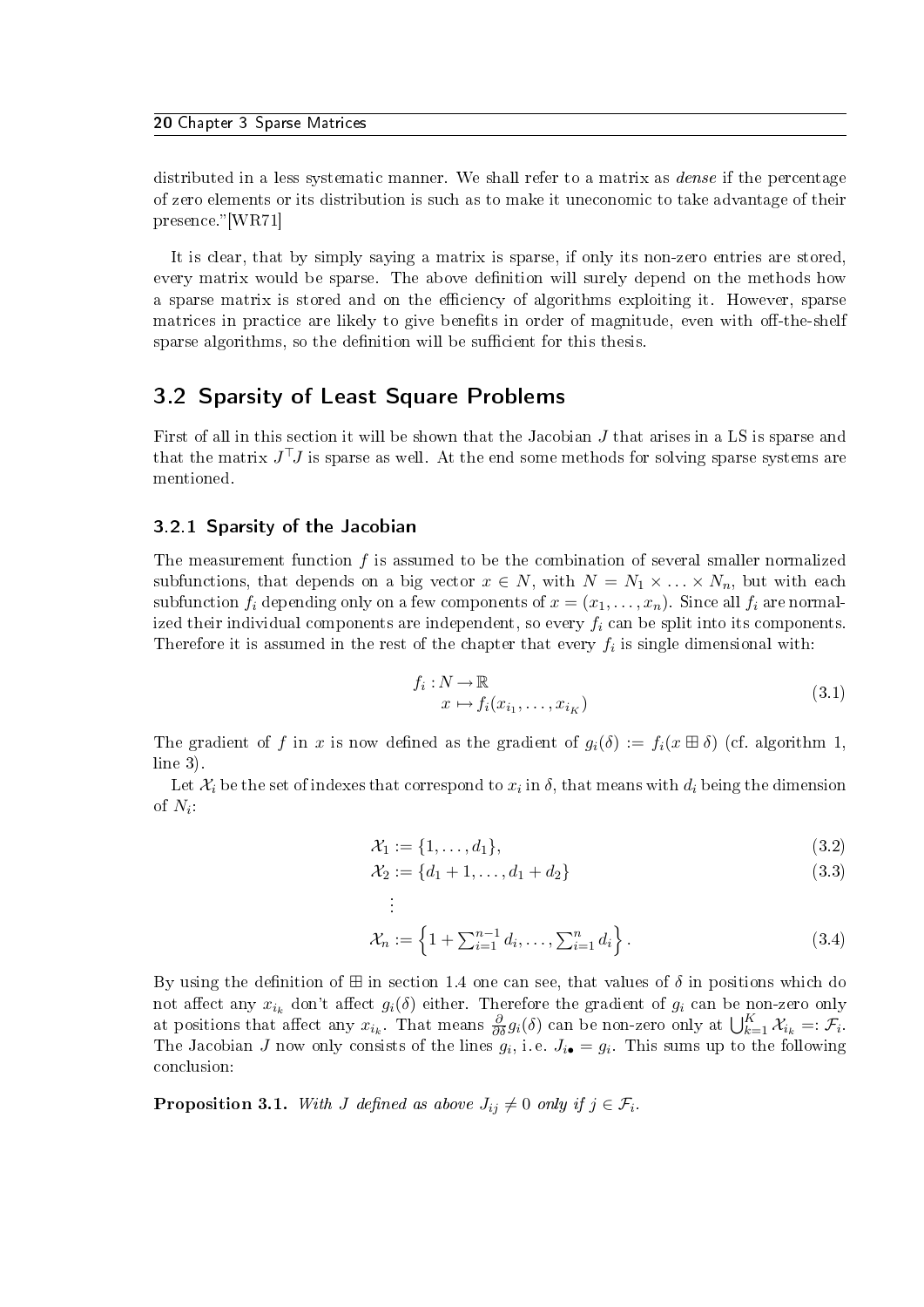Going back to the introducing example from [section 3.1](#page-22-1) the space required for storing the entries of  $J$  now drops to  $mk$  entries assuming that each measurement depends on variables with a total dimension of  $k$ . For a typical case of 2D-SLAM this would be like 6 (a measurement between two poses) or 5 (a measurement between a pose and a landmark), requirering now only  $2.4\cdot10^6$  bytes. Of course additional memory is needed to store the structure of J, but this is only a factor of about 1.5 asymptotically. What matters is that the space consumption now only grows linear in m (in the dense case n would usually grow linear with m as well, because in SLAM new measurements usually introduce new variables, and therefore letting the matrix grow quadratically.)

## <span id="page-24-0"></span>3.2.2 Sparsity and Calculation of  $J^{\top}\!J$

The product of two sparse matrices is not necessarily sparse. The simplest counter-example would be a matrix  $J \in \mathbb{R}^{n \times n}$  with only the first row filled with ones. Now the product  $J^{\top}J$ would also be a matrix in  $\mathbb{R}^{n \times n}$  but completely filled with ones, which surely can't be considered as sparse anymore.

However this will generally not happen for [LSs](#page-5-3) if every sub-function depends only on a few variables. To see whether  $(J^\top\!J)_{ij}$  is non-zero one has to look at the definition of the product:

$$
(J^{\top}J)_{ij} = \sum_{k=1}^{m} J_{ki} J_{kj},
$$
\n(3.5)

which is non-zero only if there is a function  $f_k$  with  $\{i, j\} \subset \mathcal{F}_k$ .

It is now possible to find an upper bound for the density of  $J^{\top}J$  for the introducing example. Suppose again every function depends on two variables having a dimension of 3. The diagonal blocks of  $\tilde{J}^{\top}J$  are set as soon as one function depends on the corresponding variable.<sup>[1](#page-24-1)</sup>

Now a measurement depending on  $N_i$  and  $N_j$  sets the blocks  $\mathcal{X}_i \times \mathcal{X}_j$  and  $\mathcal{X}_j \times \mathcal{X}_i$  which adds  $2 \cdot 3 \cdot 3 = 18$  elements to  $J^{\top}J$ . Therefore  $J^{\top}J$  in this example has a maximum of  $9 \cdot n + 18 \cdot m$ entries, which can be reduced to its half by only saving the upper half of  $J^\top\!J$  as it is symmetric. But again, most important here is that the number of non-zeroes grows only linear with  $m$ .

The number of FLOPS to calculate  $J^{\top}\!J$  can be estimated by looking at another way to express this product:

$$
J^{\top}J = \sum_{k=1}^{m} J_{k\bullet} J_{k\bullet}^{\top},\tag{3.6}
$$

with  $J_{k\bullet}$  having 6 entries so each summand requires  $\frac{6\cdot(6+1)}{2} = 21$  multiplications and the same amount of additions (taking advantage of the symmetry). This leads to a total sum of about  $42m$  FLOPS needing only  $2.1\cdot10^6$  FLOPS instead of  $20\cdot10^{12}$  FLOPS for the naïve approach, which makes a tremendous difference needing on the same CPU only about  $0.1 \text{ ms}$  instead of 1000 s. This is of course a gain that can't be achieved in practice as for the sparse matrix multiplication some additional overhead appears. But again, what's crucial, is that the number of FLOPS grows only linear with  $m$ .

<span id="page-24-1"></span><sup>&</sup>lt;sup>1</sup>Which should be the case, because otherwise there would be no way to estimate the variable anyway.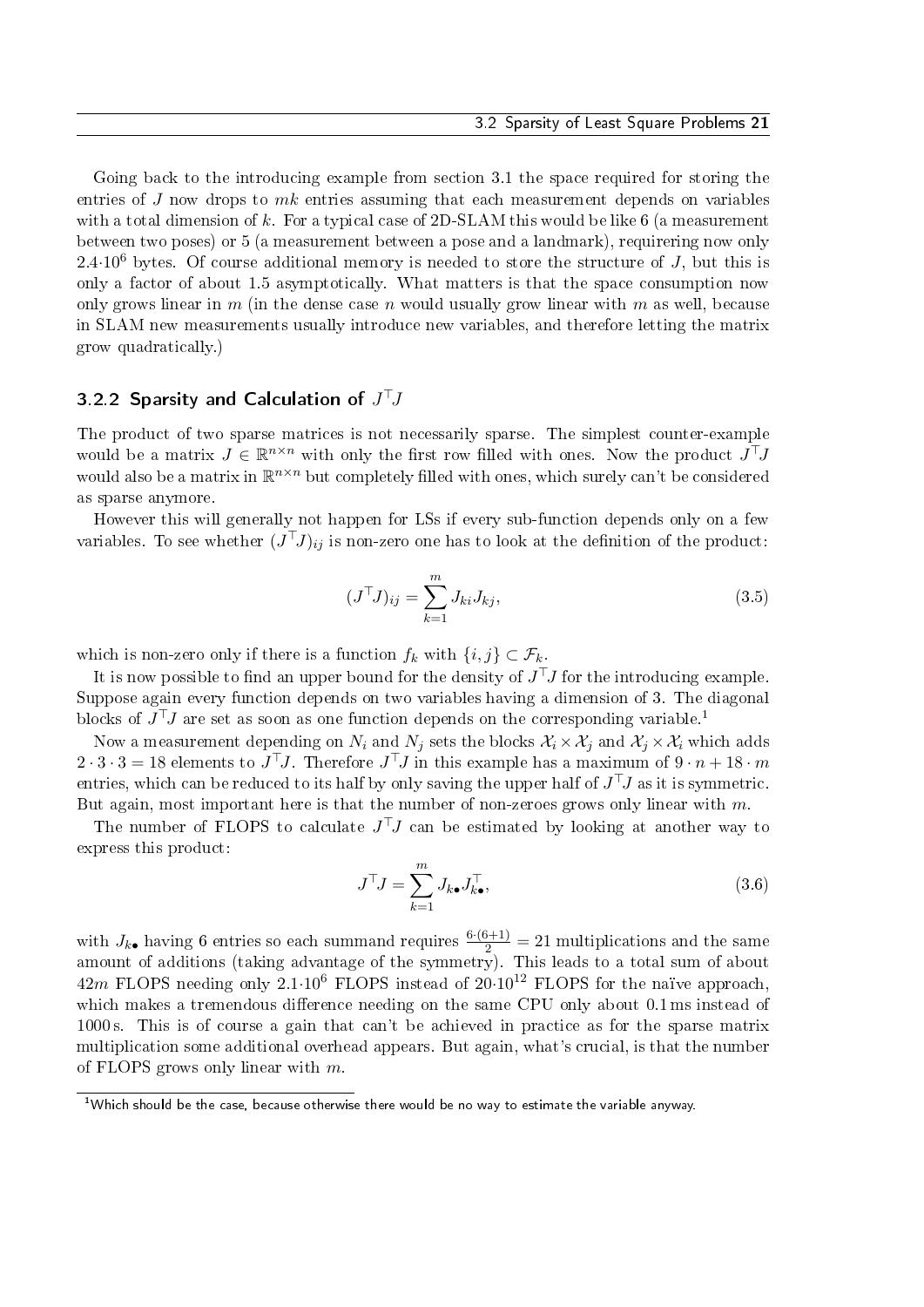#### <span id="page-25-0"></span>3.2.3 Solving Sparse Systems

In [section 2.3](#page-16-0) two methods were given for solving an equation like

$$
(J^{\top}J)\delta = J^{\top}z,\tag{3.7}
$$

which is needed to calculate a new increment  $\delta$ .

One possibility is to calculate the Cholesky decomposition L of  $J^{\top}J$  and then solve the systems

$$
L\hat{\delta} = J^{\top} z \qquad \text{and} \tag{3.8}
$$

$$
L^{\top}\delta = \hat{\delta}.\tag{3.9}
$$

The other possibility is to calculate the QR decomposition of  $J = QR$  and then solve the linear system (cf. [theorem 2.3\)](#page-16-5):

$$
R\delta = Q^{\top}z.\tag{3.10}
$$

Although the latter looks like needing far less operations, this isn't always the case. For example for m much bigger than n the QR decomposition of  $J \in \mathbb{R}^{m \times n}$  usually takes much more effort than the cholesky decomposition of  $J^{\top}J \in \mathbb{R}^{n \times n}$ , which can compensate for the extra work to calculate  $J^\top\!J$  and  $J^\top z$  and the extra linear system to be solved.

Also and more important is the amount of  $\text{fill-in}$  which occours when computing a matrix decomposition of a sparse matrix.

When the decomposition of a sparse matrix is calculated, ideally the factors (either L, or  $Q$  and  $R$ ) would have the same sparsity pattern as the original matrix. Unfortunately this is only the case in some special cases. For most matrices additional entries called "fill-in" have to be introduced. To determine how much fill-in is needed and what possibilities exist to reduce fill-in is a rather complex task and will not be covered in this thesis. An in-depth analysis of it can be found in [\[Dav06\]](#page-52-9).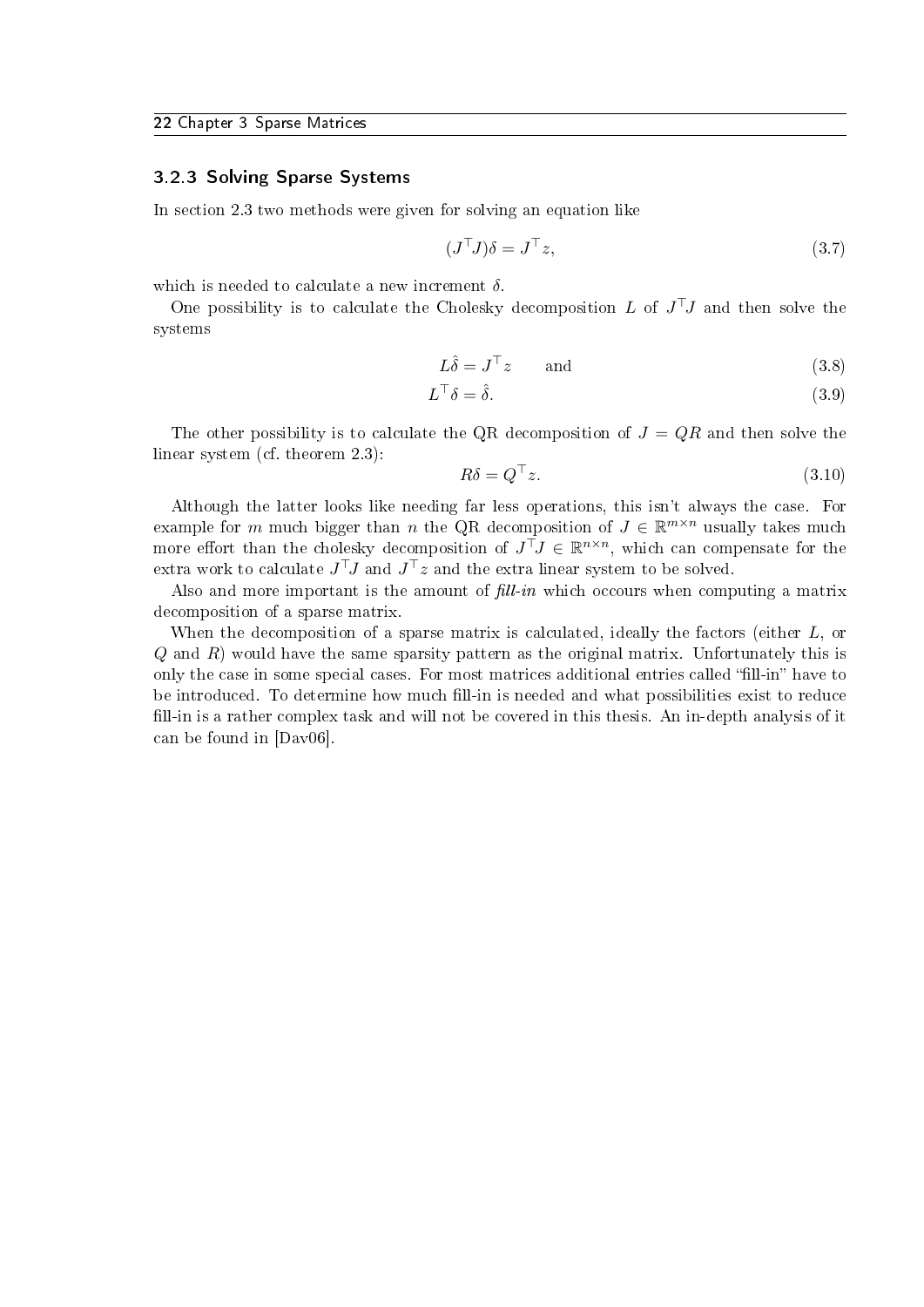

<span id="page-26-0"></span>A main objective of this thesis is to provide a framework, which makes it easy to implement and optimize arbitrary least square problems. Several design decisions had to be made to keep it reasonably fast, without increasing the complexity of implementation unreasonably.

This chapter will only describe the design decisions not the actual implementation, which will be covered in the next chapter.

## <span id="page-26-1"></span>4.1 Basic Types

Besides the main class Estimator the framework distuinguishes between three basic types:

- A Manifold represents just a simple manifold.
- A RandomVariable represents a random variable, which is to be optimized. It contains a manifold which represents the current value (the currently best approximation) of the random variable.
- A Measurement is a function which describes the relation between several RandomVariables. The function has to be normalized as described in [section 2.2.](#page-15-0)

There are several basic requirements for each type.

A Manifold has to implement the  $\boxplus$  and  $\boxminus$  operators, and its [DOF](#page-5-2) have to be known. Additionally it can have several access methods to enable user code to initialize it and to calculate with it, but these are irrelevant for the main algorithm.

In order to evaluate a Measurement it has to hold references to the variables it depends on. In order to be normalized it needs to hold its value of expectation and covariance.<sup>[1](#page-26-2)</sup> Additionally the framework needs to know the dimension of each measurement.

<span id="page-26-2"></span><sup>&</sup>lt;sup>1</sup>They can be given implizit, e. g. if they are known to be  $0$  or I, respectively.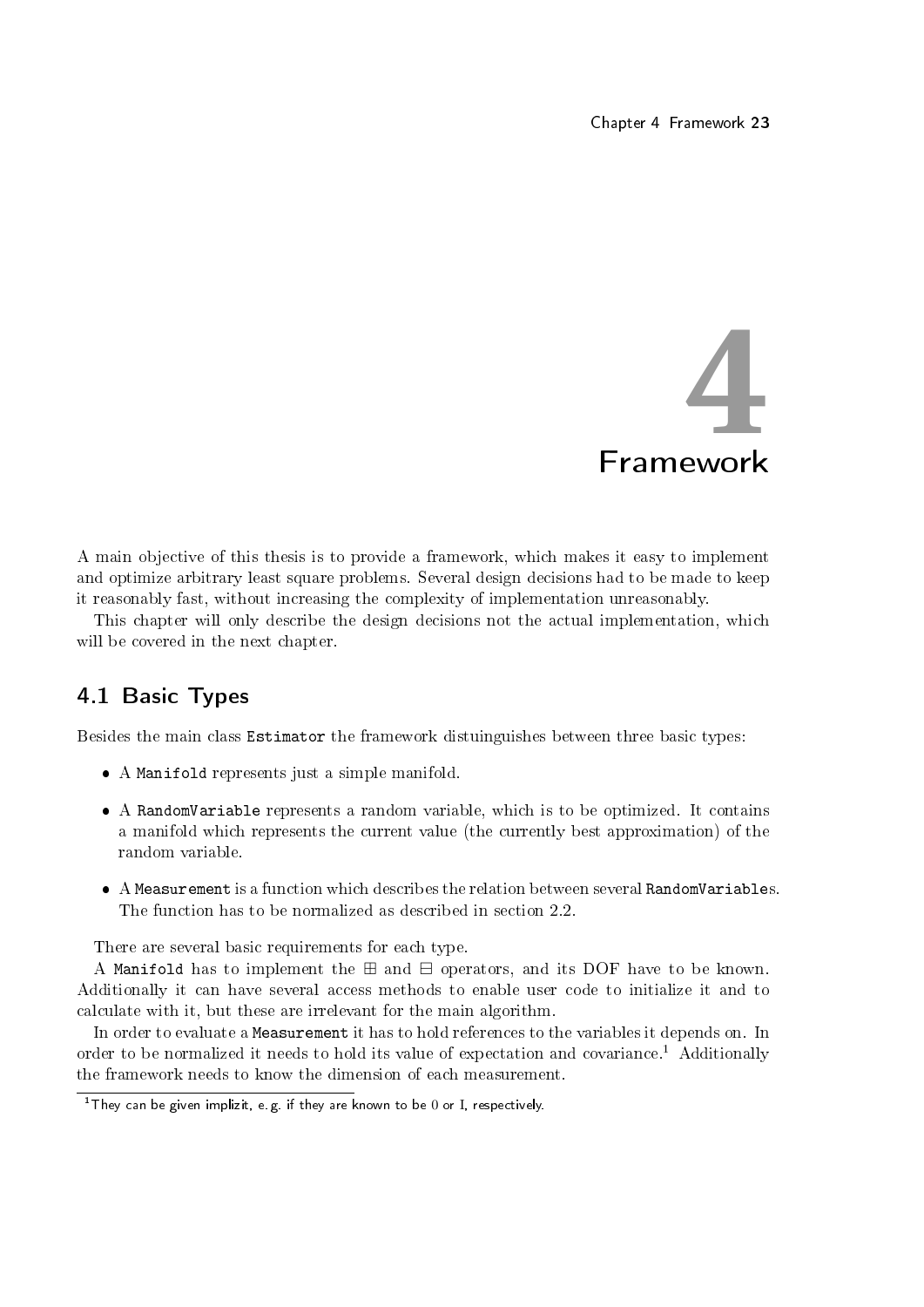A RandomVariable needs to propagate the dimension of its inherent manifold and its  $\boxplus$ operator.[2](#page-27-3) It also has to give read access to its manifold to make it possible for functions to be evaluated, and it must be possible to initialize it (usually via a manifold).

During the next section additional requirements will arise.

## <span id="page-27-0"></span>4.2 Cartesian Product of Manifolds

As shown in [section 1.4](#page-10-0) manifolds can be combined to bigger manifolds by forming their cartesian product. A user could do this manually by implementing  $\boxplus$ ,  $\boxplus$  and the [DOF](#page-5-2) of a combined manifold, but this would be error-prone and cumbersome. Therefore the framework provides a macro BUILD\_RANDOMVAR which does the necessary work. It will be described in [section 5.1.2.3.](#page-32-0)

## <span id="page-27-1"></span>4.3 Data holding

The main class needs to hold references or pointers to each variable which has to be optimized, and to each measurement function which describes the relation between the variables. Variables and measuremts are stored into a single container each.

When evaluating the whole function each subfunction can be evaluated by iterating the measurement container and writing the results into some array consecutively.

At some points it is however not necessary to evaluate the complete function, but only parts of it. In order to do so it is mandatory to know the index of the subfunction in the "big function". To simplify matters this is achieved by simply storing the index of the function into the corresponding Measurement object, as soon as it gets registered to the algorithm.

## <span id="page-27-2"></span>4.4 Evaluation of Jacobian

One of the main tasks for the framework is to calculate the Jacobian of the complete measurement function. In this framework this is always done numerically, as there isn't always a practical way to do so symbolically.

There are two common ways to compute a Jacobian numerically:

$$
J_{\bullet j} = \frac{1}{d} f(X \boxplus de_j) - f(X), \tag{4.1}
$$

or 
$$
J_{\bullet j} = \frac{1}{2d}(f(X \boxplus de_j) - f(X \boxplus -de_j)), \qquad (4.2)
$$

with  $d > 0$  being a small scalar value and  $e_j$  being the jth unit vector. The first variant needs less function evaluations because  $f(x)$  has to be calculated only once. The second variant however usually approximates the exact Jacobian better and it also has some advantages when the Jacobian is sparse.

The naïve way to evaluate the Jacobian would be to consecutively evaluate  $f(X \boxplus de_i)$  and subtract  $f(X)$  (or evaluate  $f(x \boxplus -de_i)$  and subtract this). As observed in [chapter 3,](#page-22-0) it is crucial to exploit the sparseness of  $J$ , therefore zero values have to be dropped then.

It is however possible to exploit the sparseness of  $J$  already when evaluating it. As observed in [section 3.2.1](#page-23-1) entry  $J_{ij}$  can be non-zero only if the *i*th subfunction depends on the variable

<span id="page-27-3"></span> $\overline{a^2}$ Note that  $\overline{\boxplus}$  is only needed to normalize functions, which hold their expectation value as a manifold.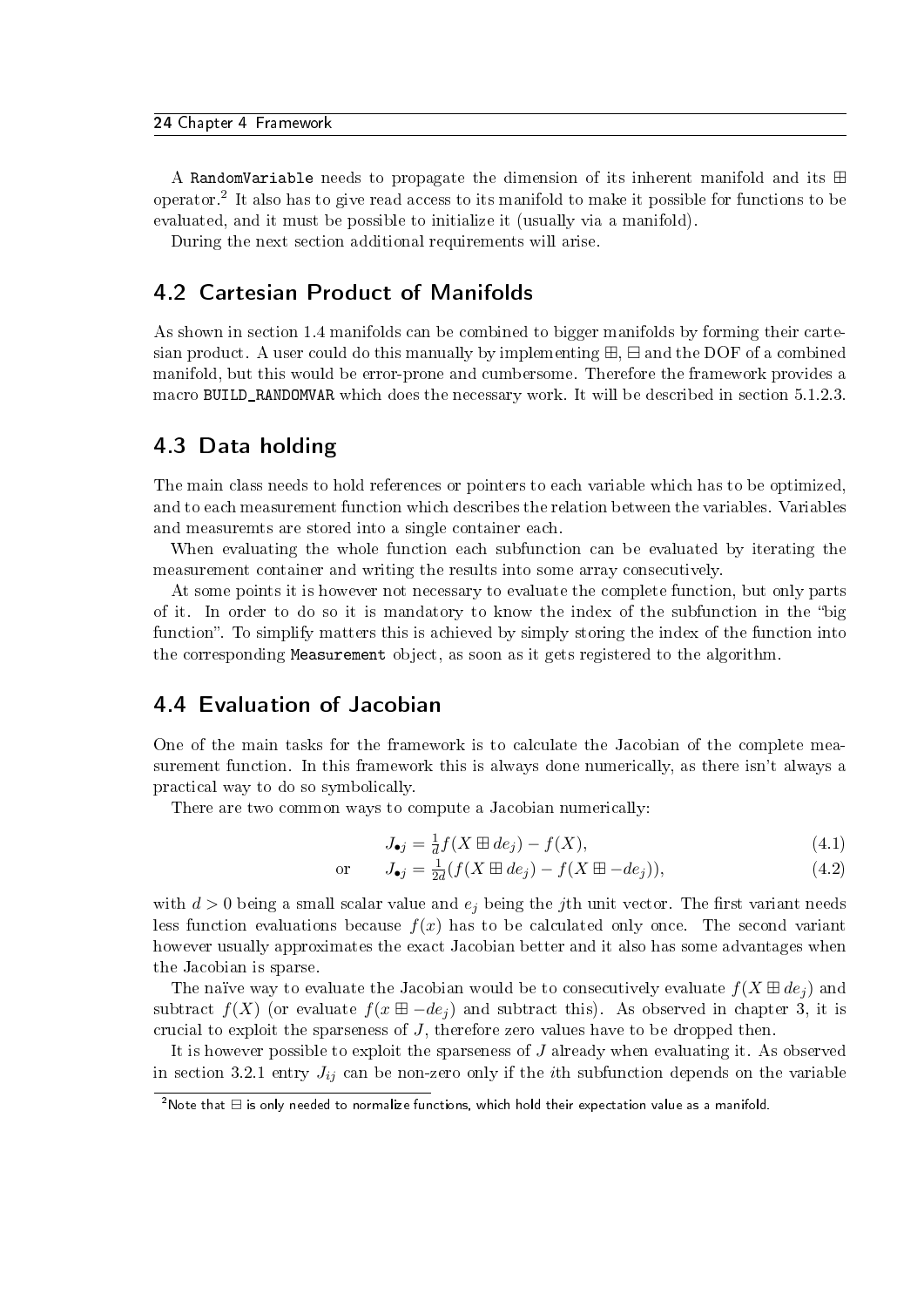which goes over index j. With  $\dim(x_k)$  denoting the dimension of the kth subvariable,  $\text{ind}(x_k)$ denoting its index in the complete variable vector, and  $\mathcal{F}_{ind(x_k)}$  holding the indexes of functions depending on  $x_k$  [algorithm 3](#page-28-1) shows how to evaluate the Jacobian efficiently.

To make this algorithm actually run efficiently, the values  $\dim(x_k)$  and  $\mathrm{ind}(x_k)$  have to be available. dim( $x_k$ ) is already required, and ind( $x_k$ ) can easily be generated by summing up the  $\dim(x_k)$ s. Furthermore the list  $\mathcal{F}_{\mathrm{ind}\,x_k}$  is required for every  $k,$  i.e. the list of functions that depend on  $x_k$ . As there is no efficient way to generate this online, it is stored within each RandomVariable. As soon as a function is registered to the main class, it registers itself to every variable it depends on.

Note that [algorithm 3](#page-28-1) fills the Jacobian strictly column-wise and as long as the dependencies between functions and variables do not change or new functions or variables are inserted the non-zero pattern of J stays exactly the same. Therefore it is possible to evaluate the non-zero pattern just once, and afterwards just recalculate the actual values.

## <span id="page-28-0"></span>4.5 Building Measurements

There are several requirements for a Measurement. It must hold references to its variables, and it must usually hold data to evaluate and normalize its value. Furthermore it must register itself at the variables it depends on. And especially the references to the variables must be initialized within the constructor.

Like generating the cartesian product of manifolds, this would also be an error-prone task to do manually. Therefore a macro called BUILD\_MEASUREMENT was implemented for that task. It is described in [section 5.1.3.](#page-33-0)

```
Algorithm 3 Evaluating the sparse Jacobian
Require: Temporary array temp
Require: d > 01: for all x_k \in X do
 2: x_{\text{backup}} \leftarrow x_k3: for j = 0, j < \dim(x_k) do
 4: x_k \leftarrow x_{backup} \boxplus de_j5: for all i \in \mathcal{F}_{ind(x_k)} do
 6: temp[i] \leftarrow f_i(X)7: end for
 8: x_k \leftarrow x_{backup} \boxplus (-de_j)9: for all i \in \mathcal{F}_{\mathrm{ind}(x_k)} do
10: J_{i,\mathrm{ind}(x_k)+j} \leftarrow \frac{1}{2d}(temp[i] - f_i(X))11: end for
12: end for
13: x_k \leftarrow x_{backup}14: end for
```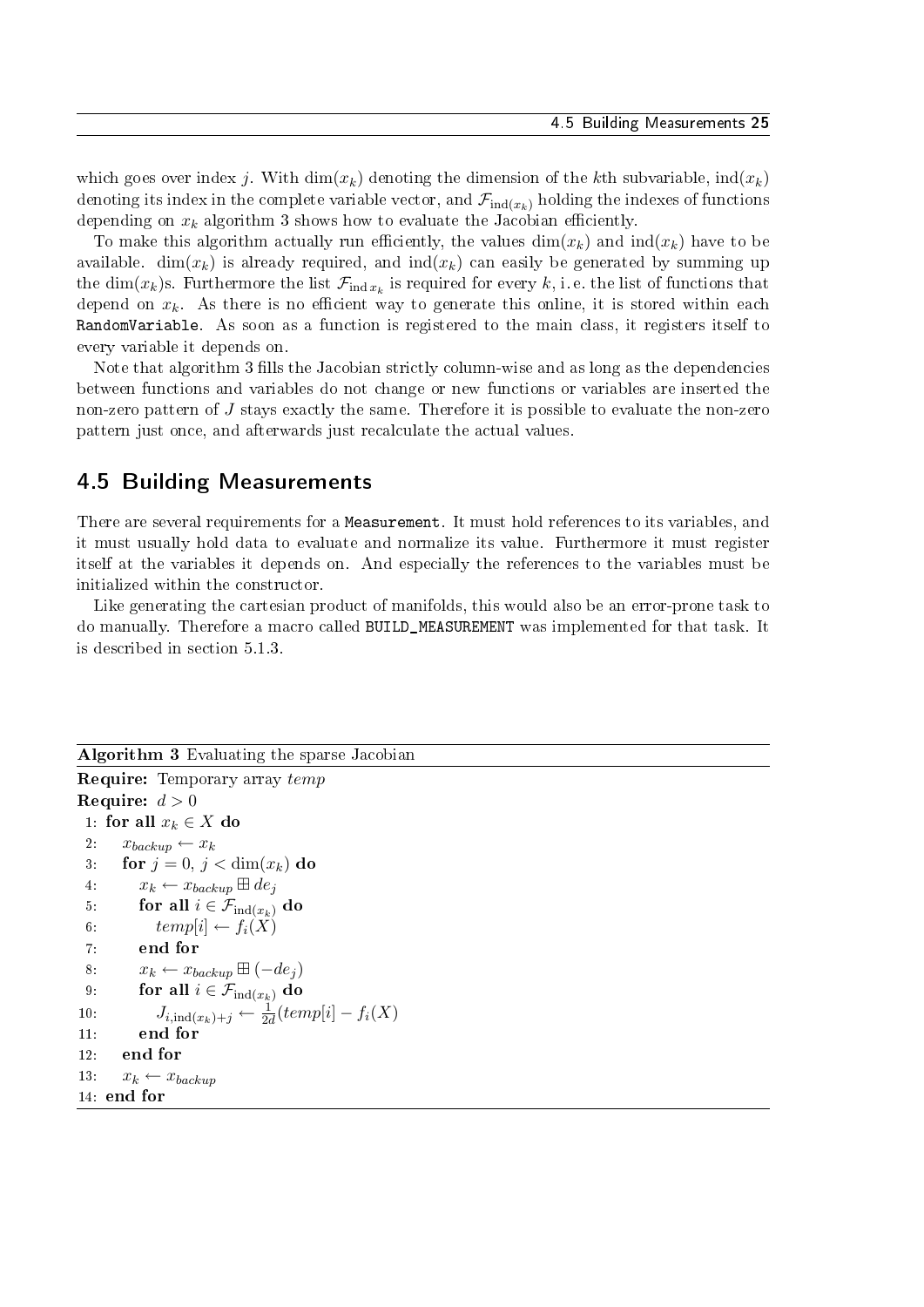Chapter 4 Framework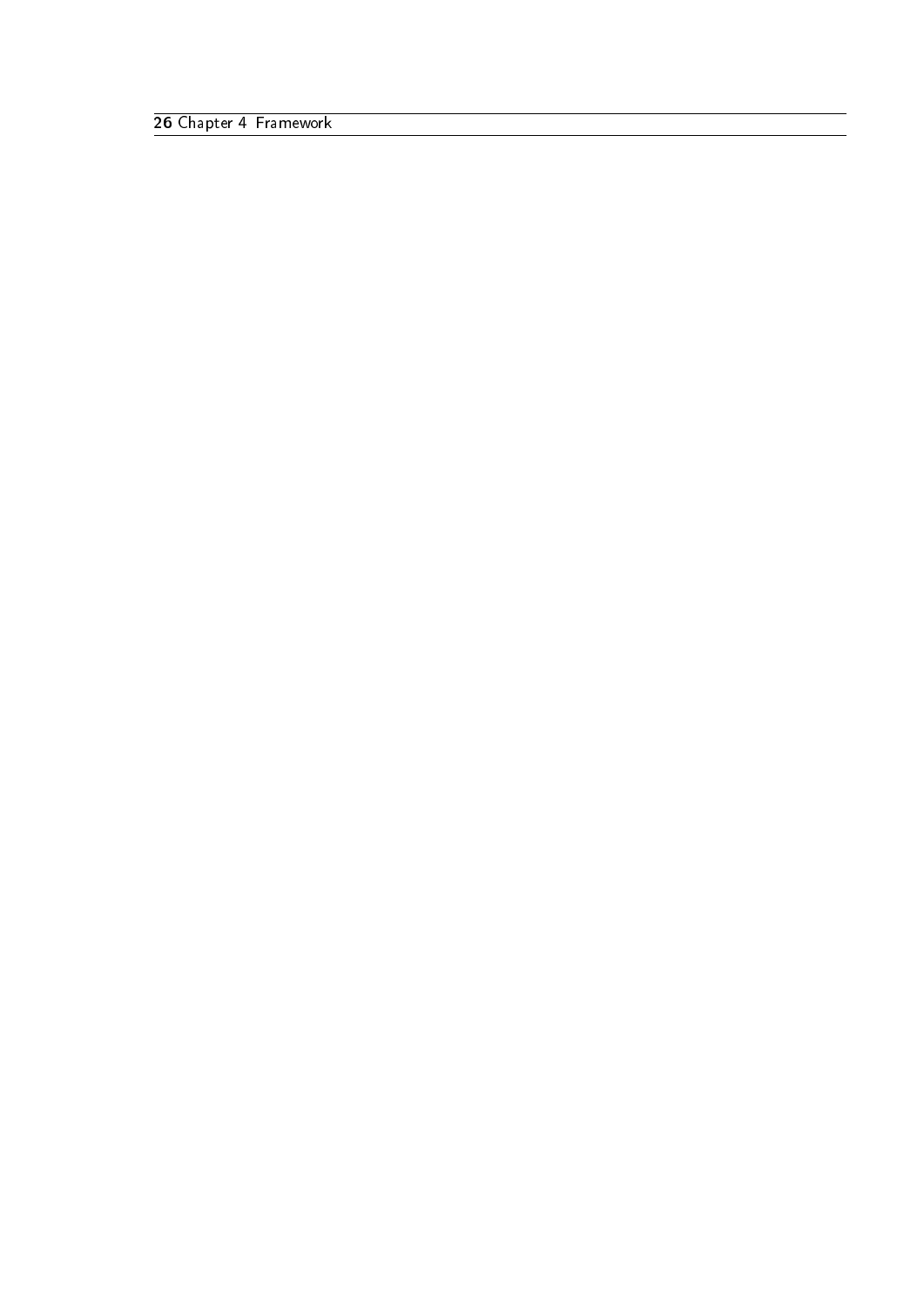# Implementation **5**

<span id="page-30-0"></span>This chapter will deal with the actual implementation of the algorithms described and explain some internal design decisions. A major design goal was to avoid virtual polymorphism as much as possible by using static polymorphism.

## <span id="page-30-1"></span>5.1 Basic Types

This section will describe the interfaces of the basic types for describing manifolds, random variables, and measurement functions.

## <span id="page-30-2"></span>5.1.1 Manifolds

Manifolds are completely defined using only static polymorphism. To be a Manifold a class needs to have a public enum {DOF} describing its [DOF,](#page-5-2) and must implement a  $\boxplus$  and  $\boxminus$  method (see [section 1.3\)](#page-8-0). These methods are called add and sub and have the following interface:

| Listing 5.1: Manifold interface                                                                                  |
|------------------------------------------------------------------------------------------------------------------|
| const double * add (const double *vec, double scale=1);<br>double * sub (double *res, const Derived& oth) const; |

m.add(vec, scale) lets  $m \leftarrow m \boxplus scale \cdot vec$ , where vec is handled as standard C array. It returns the address of the first element after the vector, i.e. vec+DOF.

m.sub(res, oth) lets  $res \leftarrow m \boxminus oth$  and returns the address of the first element of res, that isn't used, i. e. res+DOF.

The templated struct Manifold defined in types/Manifold.h implements add and sub and defines DOF, when given a baseclass, that implements add and sub which have the same interfaces but do not return a value. Manifold uses the Curiously Recurring Template Pattern [\(CRTP\)](#page-5-6) to do this without virtual inheritence.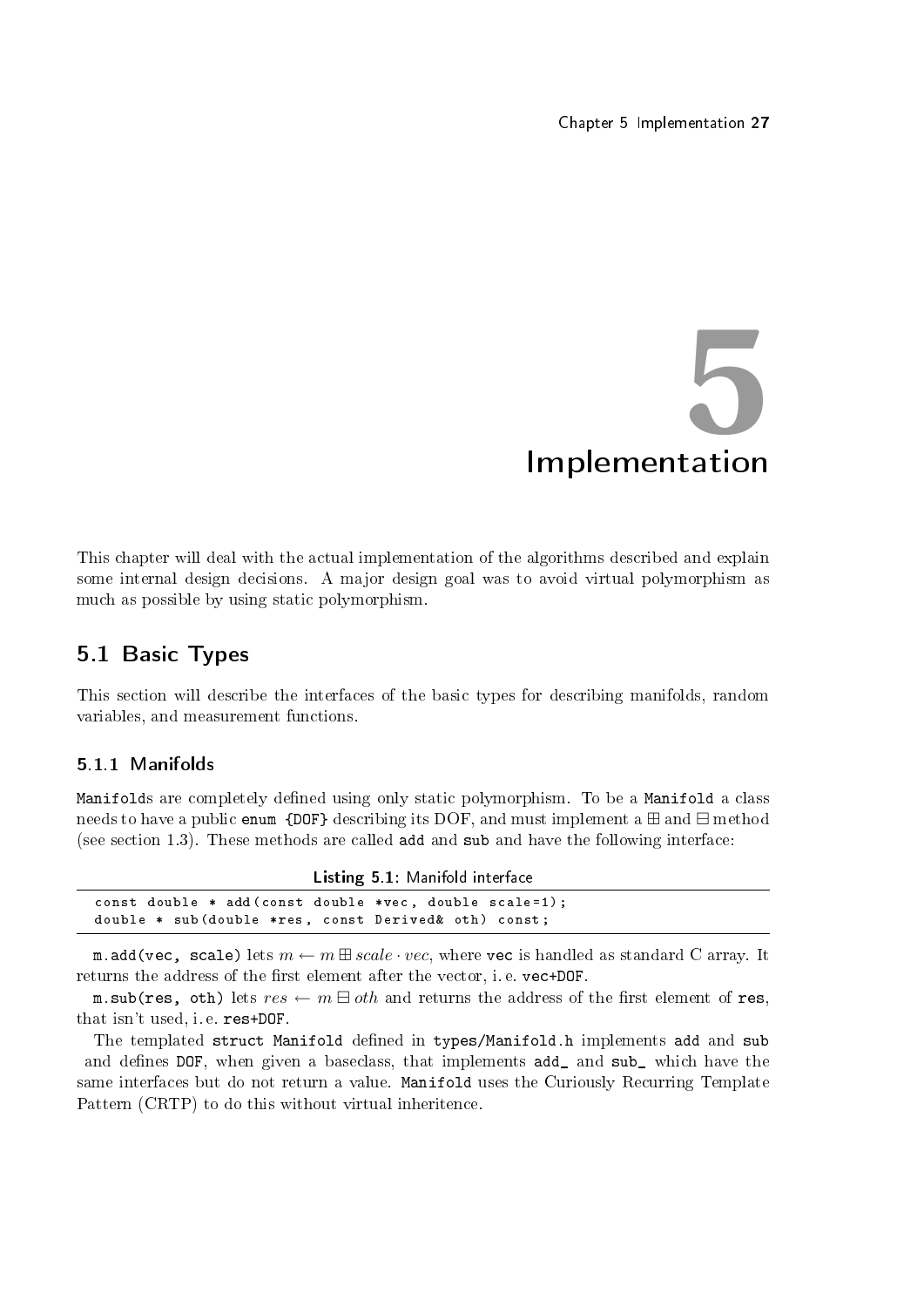#### 28 Chapter 5 Implementation

The idea of letting add and sub return the next adress is to make the cartesian product of manifolds be easier to implement (see [section 1.4\)](#page-10-0). When combining a list of manifolds to single manifold, one has to make sure that the resulting manifold has a DOF set to the sum of DOFs of its members, and that add and sub call the corresponding methods of the members in a defined order. This can be done automatically by the macro BUILD\_RANDOMVAR(name, entries), described in [section 5.1.2.3.](#page-32-0)

## <span id="page-31-0"></span>5.1.2 Random Variables

Random variables are modeled using a virtual interface, since using static polymorphism would be too complicated for this purpose, as the main algorithm must be able to handle arbitrary random variables registered in any order. Random variables are dened in types/RandomVariable.h.

#### <span id="page-31-1"></span>5.1.2.1 Interface

The interface of a random variable is:

Listing 5.2: Random Variable interface

```
struct IRVWrapper : public std:: deque<const IMeasurement *> {
 virtual int getDOF () const = 0;
 virtual const double* add (const double* vec, double scale=1) = 0;
 virtual void store () = 0;
 virtual void restore () = 0;int registerMeasurement (const IMeasurement* m);
};
```
The IRVWrapper interface provides (basically) everything the main algorithm needs to know about a random variable. Via getDOF() it can determine its [DOF,](#page-5-2) using add it can modify the random variable (note that the main algorithm itself only needs the  $\boxplus$  operator but not  $\boxminus$ ). Via store and restore it can store and restore values of random variables (to do so internally every variable holds a backup of itself), which is needed when modifying variables temporarly e. g. to numerically calculate a Jacobian, or when reverting unsuccessful optimization steps.

The registerMeasurement method finally lets each variable keep track what measurements depend on it. This is necessary to efficiently calculate the Jacobian.

#### <span id="page-31-2"></span>5.1.2.2 Implementation

To implement the interface from the previous section there is a templated wrapper class RVWrapper. Besides implementing the virtual functions of IRVWrapper it has some methods for user access:

Listing 5.3: RVWrapper class

```
template < typename RV >
class RVWrapper : public IRVWrapper {
  RV var ;
 RV backup ;
public :
  enum { DOF = RV :: DOF };
```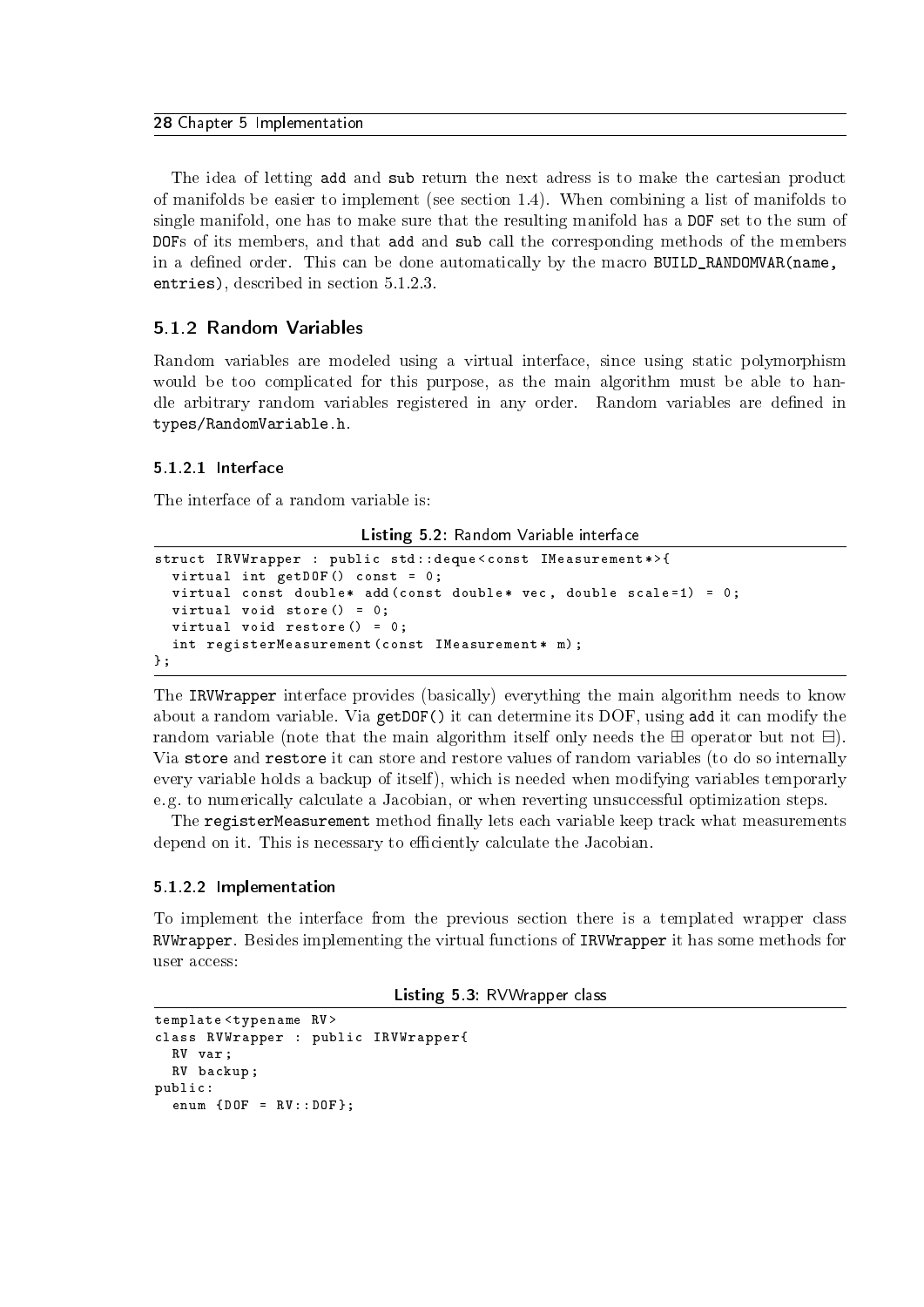```
RVWrapper ( const RV& v = RV ( ), bool optimize = true );
  // Getters and setters :
  const RV& operator *( ) const;
  const RV* operator ->() const;
  const RV& operator = ( const RV& v);
};
```
The template parameter RV is supposed to be a manifold, thus having an enum {DOF} and implementing the add method. RVWrapper always holds two instances of RV in order to implement the store and restore methods.

An RVWrapper can be generated using the constructor of the same name, which initializes it with a passed RV. Via the optimize parameter it can be decided, whether the random variable should actually be optimized.

The  $*$  and  $-$ > operators give a const reference or pointer to the inlaying RV var and via the = operator both var and backup can be overwritten.

#### <span id="page-32-0"></span>5.1.2.3 Cartesian Product of Manifolds

Very often a random variable will consist of a combination of manifolds. To help implementing such a combination a macro BUILD\_RANDOMVAR(name, entries) is defined in tools/ AutoConstruct.h. Its parameters are a name for the random variable and a list of entries, each consisting of a pair of a type and a name of a manifold.

BUILD RANDOMVAR first defines a manifold name T generated of the passed entries, and then typedefs a random variable name as RVWrapper<name\_T>. For name\_T the methods add, sub, and getDOF are implemented, in order to be compatible to a Manifold (i. e. name\_T could be used within the entries of another BUILD\_RANDOMVAR). Furthermore a constructor is generated, with every item from entries as parameter as seen here:

Listing 5.4: Example of constructing a random variable

```
BUILD RANDOMVAR (AB , ((A, a) ) ((B, b) ))
// does the same as :
struct AB T{
  A a ;
  B b ;
  enum \{ DOF = A:: DOF + B:: DOF };
  AB_T ( const A & a = A (), const B & b = B ())
    : a(a), b(b) \{ \}int getDOF () const { return DOF ; }
  const double * add ( const double * vec , double scale =1) {
    vec = a.add (vec, scale);
    vec = b.add (vec, scale);
    return vec ;
  }
  double* sub (double *res, const AB_T& oth) const {
    res = a.sub(res, oth.a);res = b.sub(res, oth.b);return res ;
  }
};
typedef RVWrapper < AB_T > AB ;
```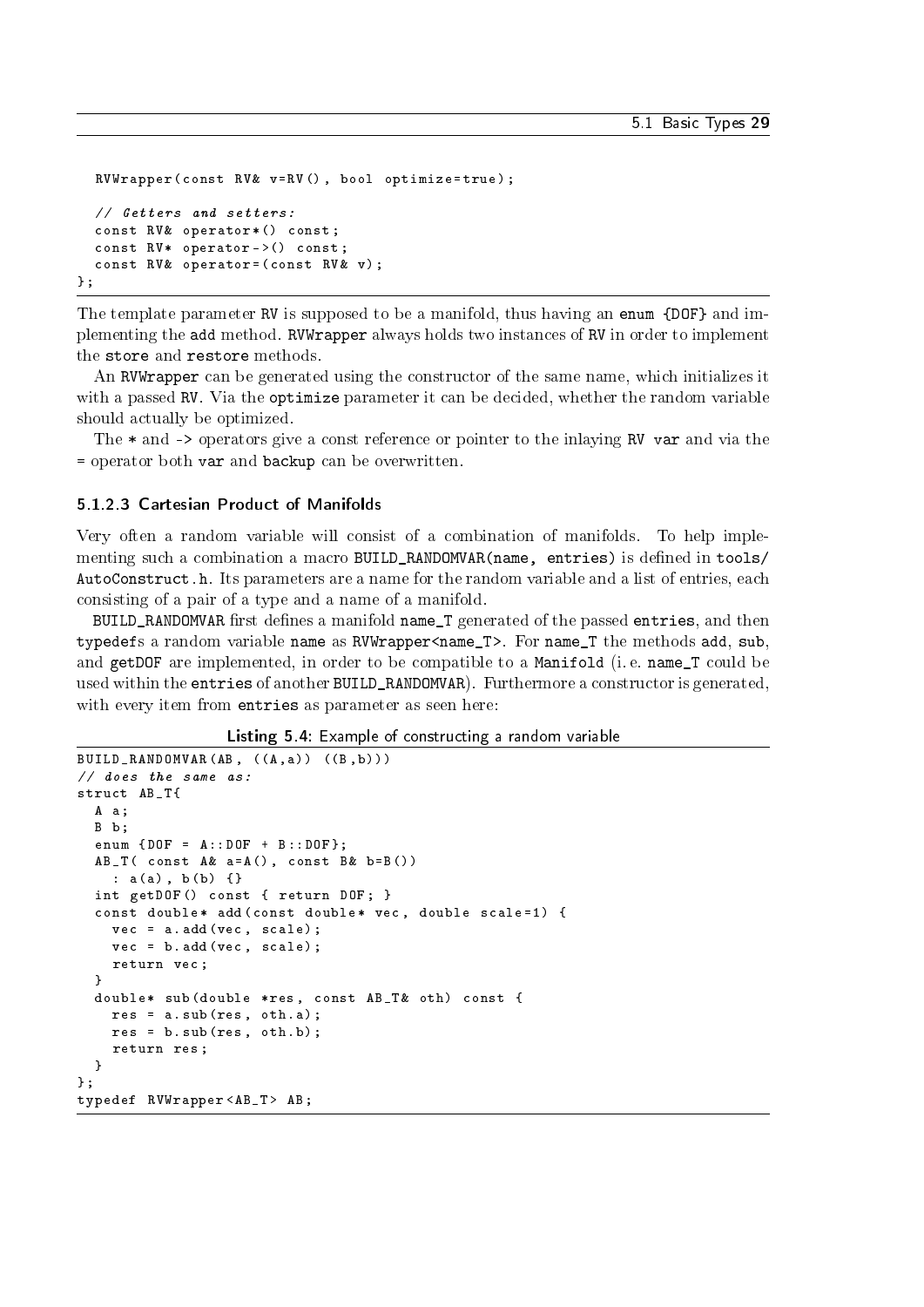#### 30 Chapter 5 Implementation

BUILD\_RANDOMVAR is able to process up to 255 entries (although this hasn't been tested yet and is unlikely to be useful). It uses the Boost preprocessor macros [\[KM\]](#page-52-10).

An object of AB can now be constructed as follows:

```
AB x; \frac{1}{x}, \frac{1}{x}, \frac{1}{x}, \frac{1}{x}, \frac{1}{x}, \frac{1}{x}, \frac{1}{x}, \frac{1}{x}, \frac{1}{x}, \frac{1}{x}, \frac{1}{x}, \frac{1}{x}, \frac{1}{x}, \frac{1}{x}, \frac{1}{x}, \frac{1}{x}, \frac{1}{x}, \frac{1}{x}, \frac{1}{x}, \frac{1}{xAB y(AB_T(), false); // also std constructor, but y will not be optimized
AB z(AB_T(a)); // z.a = a, z.b = B();// Furthermore it is possible to overwrite the entire variable :
x = *z; // Note that *z returns the value of z's variable
z = AB_T();
// But it is not possible to modify single elements of AB :
// x - > a = y - > a; // error!
```
#### <span id="page-33-0"></span>5.1.3 Measurements

A measurement must implement the following interface:

```
struct IMeasurement {
 virtual int getDim() const = 0;virtual int registerVariables () const = 0;
  virtual double* eval (double* res) const = 0;
};
```
getDim returns the dimension of the measurement. registerVariables registers itself at all variables it depends on and returns the sum of [DOFs](#page-5-2) of variables, which are to be optimized.

The eval function does the actual work of the measurement, writing its normalized measurement value into res.

To implement an IMeasurement besides holding references to the variables it depends on and optionally further data these methods have to be implemented. As this is an error-prone (and somewhat cumbersome) a helper macro BUILD\_MEASUREMENT similar to BUILD\_RANDOMVAR is defined in tools/AutoConstruct.h. Its interface is as follows:

BUILD\_MEASUREMENT ( name , dim , variables , data )

where name is the name of the measurement, dim its dimension, variables the list of variables it depends on, and data a (possibly empty) list of additional data. The variables are stored as references to the corresponding RVWrapper class, the data is stored by value. To make a measurement storeable in std container classes, the  $=$  operator is overloaded.<sup>[1](#page-33-1)</sup> However it must be avoided, that the address of a measurement changes once it is registered to the main algorithm.

BUILD\_MEASUREMENT only declares the eval function, so the user has to define it later on as

```
double * name :: eval ( double * res ) ;
```
It is supposed to changed exactly dim values starting at res[0] and return the address of the first element after that, i.e. res+dim.

<span id="page-33-1"></span><sup>&</sup>lt;sup>1</sup>This is necessary as it holds references, which can't be assigned directly.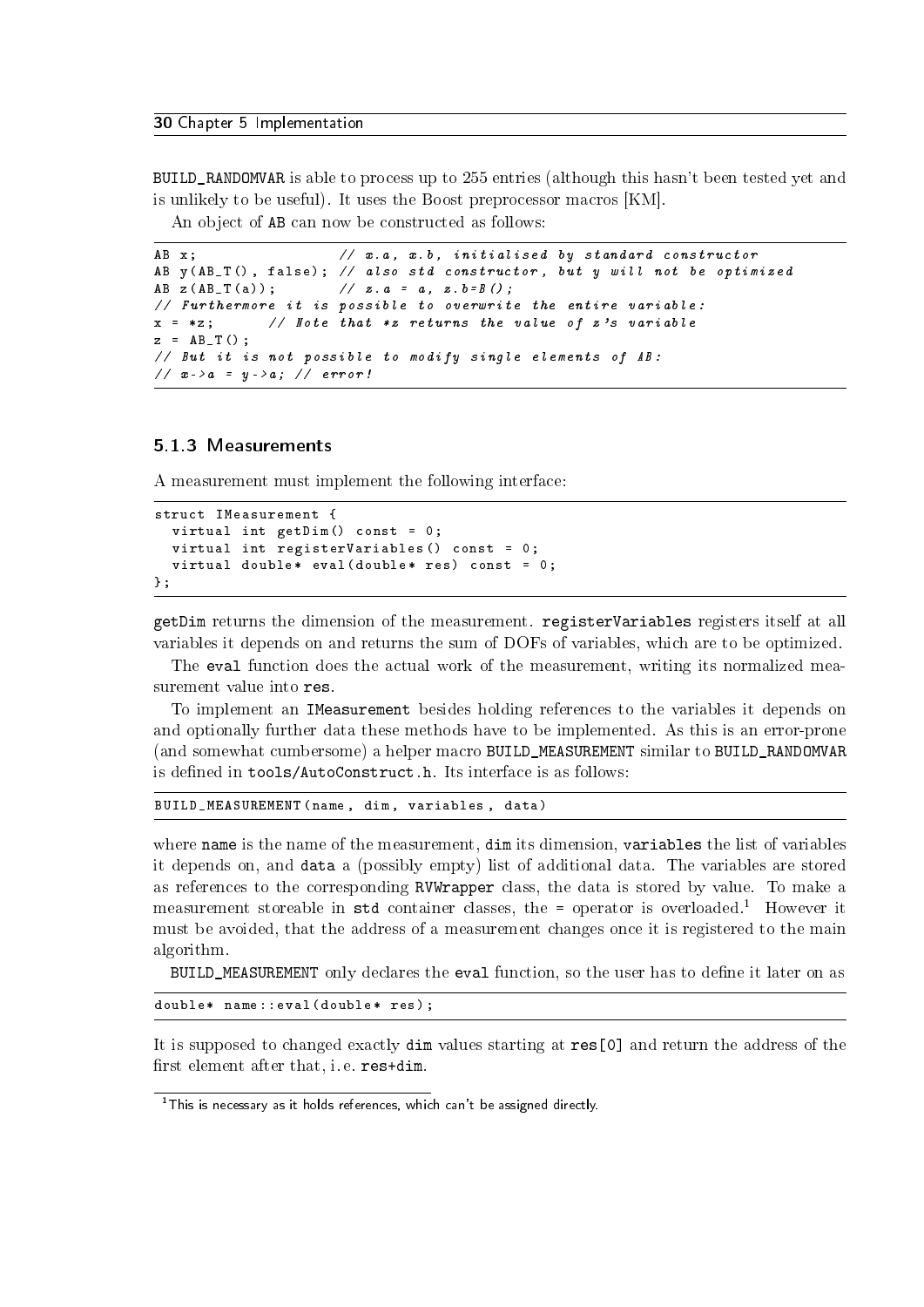## <span id="page-34-0"></span>5.2 Manifolds

Some commonly used manifolds are already implemented by the framework. They are described in this section.

#### <span id="page-34-1"></span>5.2.1 Vector

The most simple manifold is a common  $\mathbb{R}^n$  vector, which is implemented as Vect<D> (with  $D = n$ 

Listing 5.5: Implementation of the Vect manifold

```
template < int D >
struct Vect : public Manifold < Vect < D > , D > {
  double data [D];
  Vect () ;
  Vect (const double* src);
  void add_ (const double vec [D], double scale=1);
  void sub_(double res [D], const Vect <D>& oth) const;
  double & operator [] (int idx);
  const double & operator [] (int idx);
};
```
The vector elements can be accessed either by using the [] operators or by directly accessing the data member. It can be initialised via a double pointer or (by default) is set to zero.

#### <span id="page-34-2"></span>5.2.2  $SO(2)$

The rotation group  $SO(2)$  is implemented as **S02**:

```
Listing 5.6: Implementation of the rotation group SO(2)
```

```
struct SO2 : public Manifold < SO2, 1>, public RotationGroup < SO2, 2>{
  double angle ;
  S02 (double angle = 0);
  SO2 (const Vect <2> & dir);
  void add_ ( const double vec [1] , double scale =1) ;
  void sub_(double res[1], const S02& oth) const;
  void mult ( const SO2 & oth, bool invThis, bool invOth);
  void rotate (double res [2], const double vec [2], bool back=false) const;
  void rotate (Vect<2> & res, const Vect<2> & vec, bool back=false) const;
};
```
It just stores an angle (which doesn't have to be normalized). It can be initialised either by directly passing an angle or by passing a direction encoded as a two-dimensional vector Vect<2>.

Besides the required methods add\_ and sub\_ for the Manifold interface, it implements the methods mult and rotate, which can be used to concatenate rotations or to rotate vectors. These methods are also used by the RotationGroup, which uses them to define the operators \*, /, and %. These operators behave as if SO2 was a matrix between SO2 and Vect<2>. The %-operator is implemented like Matlab's \-operator, i. e. multiplying from left by its inverse.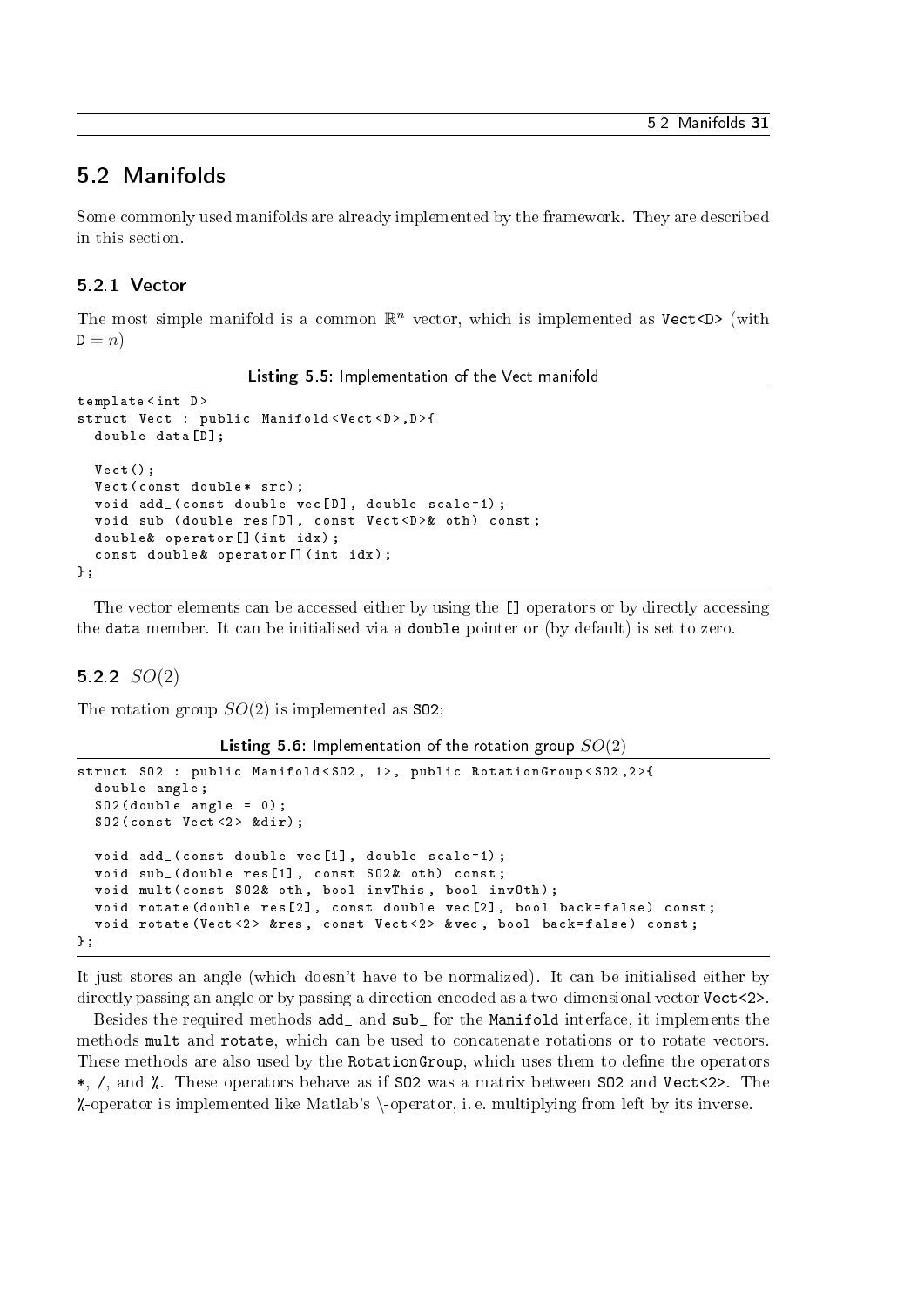#### <span id="page-35-0"></span>5.2.3  $SO(3)$

 $SO(3)$  has almost the same interface as  $SO(2)$ . The difference is of course that its [DOF](#page-5-2) is 3, and that rotate processes Vect<3> rather than Vect<2>. Internally it is implemented using unit quaternions.

#### <span id="page-35-1"></span>5.2.4 MakePose

A very commonly used random variable is a pose, i. e. a combination of a position and a rotation. To easily implement this two macros MAKE\_POSE2D and MAKE\_POSE3D are implemented, which implement such a pose, providing methods to transform vectors and other poses from local coordinates to world coordinates and vice versa. The interface for the macro MAKE\_POSE[2](#page-35-3)D<sup>2</sup> is:

```
MAKE_POSE2D (name, posN, orientN, otherVars)
```
with name being the name of the pose, posN the name of the position vector, orientN the name of the orientation, and otherVars a list of further variables.

The implemented transformations are:

```
name_T local2World (const name_T& oth) const;
posT local2World (const posT& oth) const;
name_T world2Local (const name_T& oth) const;
posT world2Local (const posT& oth) const;
```
## <span id="page-35-2"></span>5.3 Helper Classes

To normalize a measurement as described in [Equation 2.7,](#page-15-5) one often needs the Cholesky decomposition of a matrix. To do this a helper class CholeskyCovariance is implemented, which holds the Cholesky decomposition of a covariance- or information-matrix.

It can be initialized either by just copying an already decomposited matrix or perform the decomposition itself. Additionally one can choose whether the source matrix is stored as full matrix or just its upper half. Here all matrices are supposed to be saved in row-major form, as it was easier to implement internally and because multi dimensional plain C arrays are stored row-major as well. Row/column order doesn't matter of course, when a full matrix is passed and the lower half of a column major matrix is identical to the upper half of an row major matrix.

```
Listing 5.7: CholeskyMode
```

```
namespace CholeskyMode {
/** How to initialize a CholeskyCovariance .
 * COPY_ * means source already is a Cholesky factor ,
  CHOLESKY * does the decomposition itself.
 * * _UPPER means only the upper half of the matrix is stored ,
 * * _FULL means zeros or symetric values from lower half are stored .
 */
enum CM {
```
<span id="page-35-3"></span><sup>2</sup> MAKE\_POSE3D is completely analogous.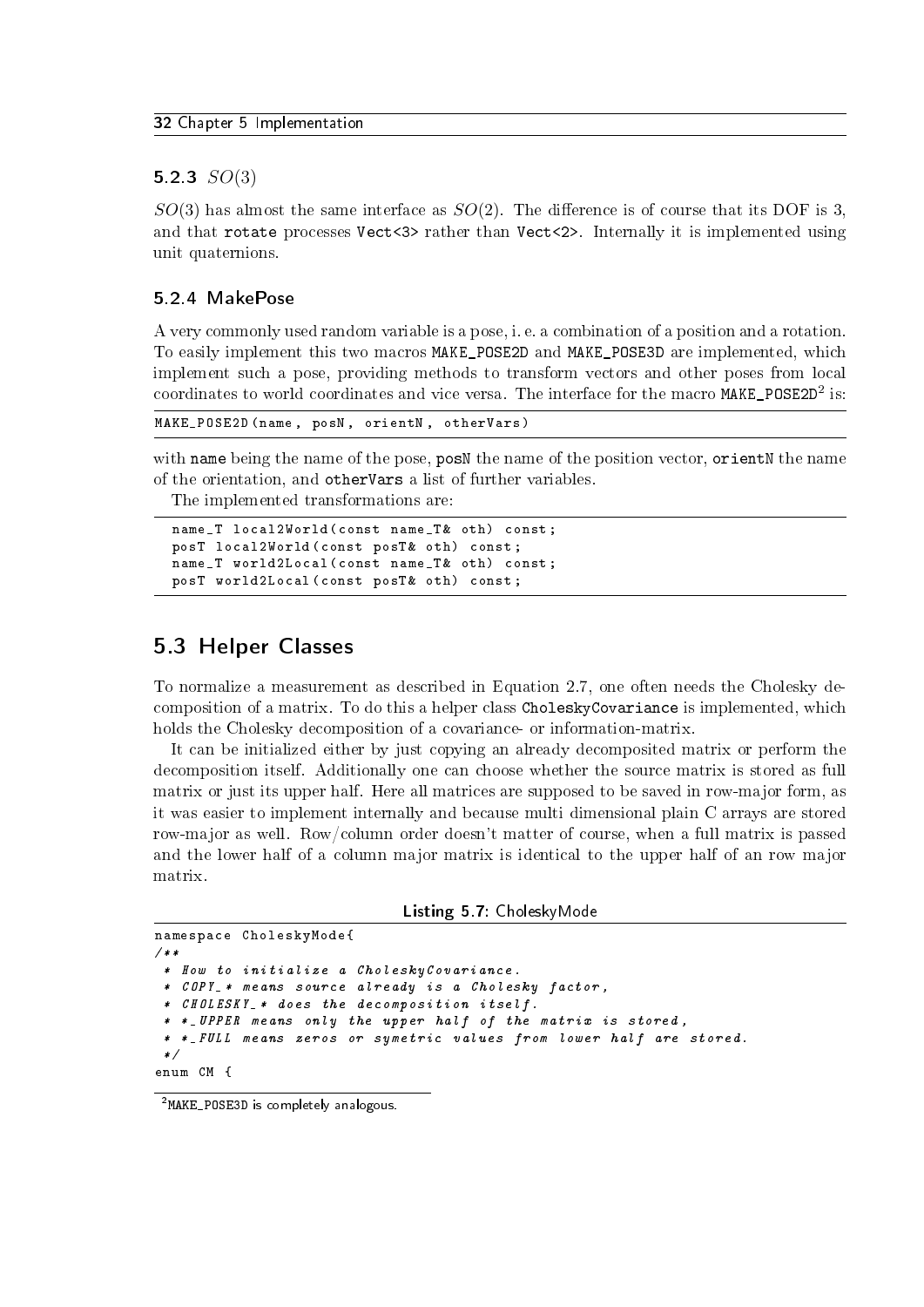```
COPY_UPPER ,
  COPY_FULL ,
  CHOLESKY_UPPER ,
  CHOLESKY_FULL
};
};
template < int dim >
struct CholeskyCovariance
{
  enum {DIM = dim, SIZE = (dim *(dim + 1))}/2};// chol is an lower triangular matrix , saved in row major order
  double chol [SIZE];
  CholeskyCovariance ( const double *A , CholeskyMode :: CM mode ) ;
  void invApply (double* arr) const;
  void apply ( double * arr ) const ;
};
```
Besides the constructor two methods invApply and apply are implemented. They multiply the array starting at address  $arr$  with  $L^{-1}$  or  $L$  respectively. The latter is useful if not the covariance but the information matrix was decomposited.

## <span id="page-36-0"></span>5.4 Main Algorithm

This section will describe the main algorithm. To optimize a [LS](#page-5-3) an object of Estimator has to be instantiated and used as described in the next subsection. The subsequent subsections will describe, how the algorithm works internally.

## <span id="page-36-1"></span>5.4.1 Interface

In [listing 5.8](#page-37-0) the important parts of the interface are shown.

#### <span id="page-36-2"></span>5.4.1.1 Constructor

The constructor gets three parameters. First of all solver specifies how the arising linear systems are to be solved, either by a QR decomposition, or by a Cholesky decomposition. Cholesky turned out to be a good choice, especially when having much more measurements than variables.

The Algorithm alg parameter chooses the mode of finding the next update. Essentially it is possible to choose different damping terms  $D$  for the equation:

$$
(J^{\top}J + D)\delta = J^{\top}[y - f(\beta)] \tag{5.1}
$$

With  $D\,=\,0$  (i.e. no damping term) for GaussNewton,  $D\,=\,\lambda^2\,{\rm I}$  for Levenberg, and  $D\,=\,$  $\lambda^2 diag (J^{\top}J)$  for Levenberg<code>Marquardt</code> (cf. section  $2.4.3$  and section  $2.4.4$ ). Usually <code>GaussNewton</code> is a good first choice, unless the initialisation of the variables is very poor.

Finally lamda0 sets the start value of the damping parameter  $\lambda$ , which is required for Levenberg and LevenbergMarquardt. For GaussNewton this value is just ignored.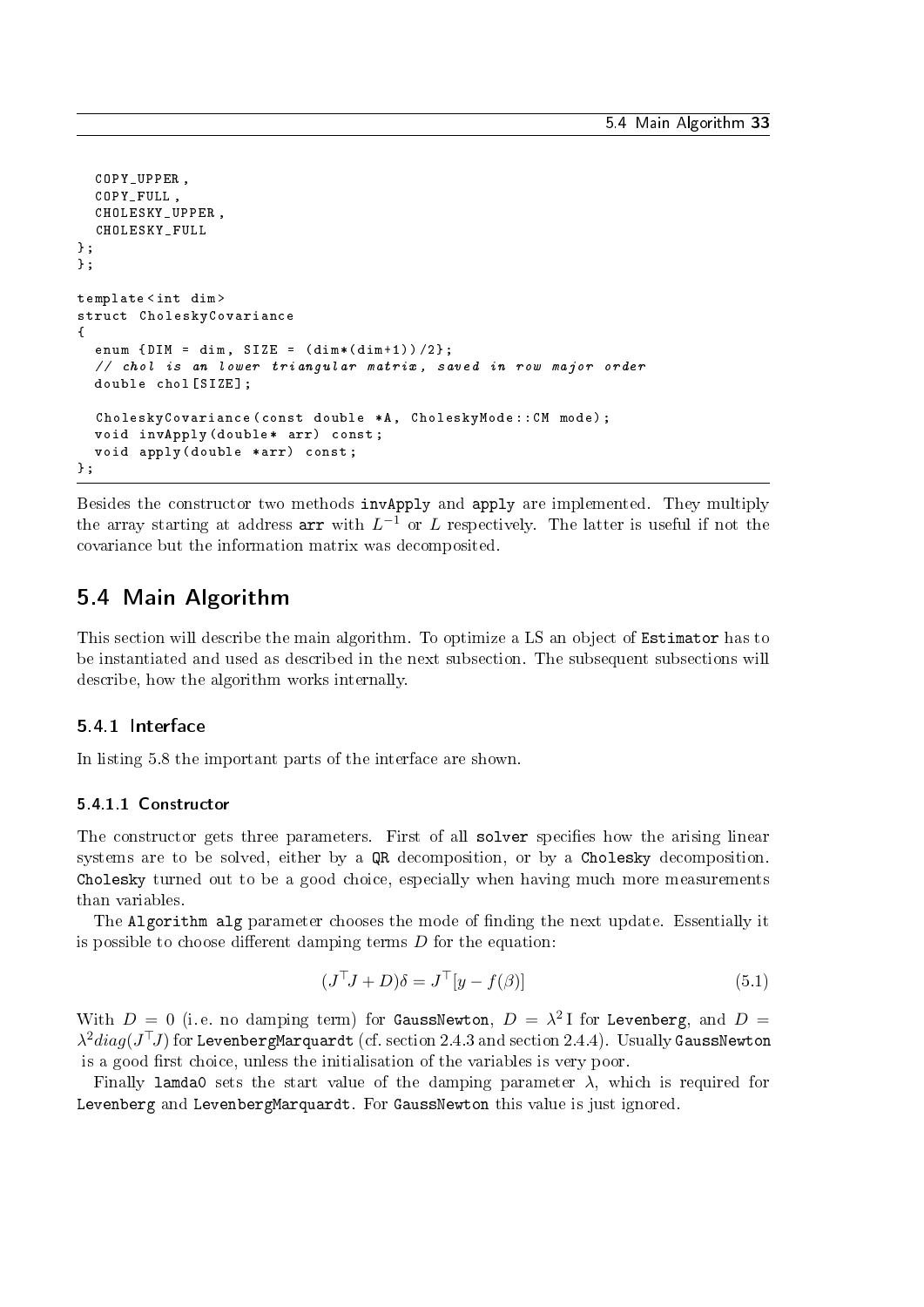Listing 5.8: Interface of the main algorithm

```
class Estimator
{
public :
// use the following "damping term" D in (J^TJ+D)\delta=J^T[y-f(\beta)]enum Algorithm {
    GaussNewton,
    Levenberg,
                                   <sup>2</sup> * I
     LevenbergMarquardt // D=\lambda^2*diag(J^TJ)};
  enum Solver {
    QR ,
    Cholesky
  };
public :
  Estimator ( Solver solver, Algorithm alg = GaussNewton, double lamda0 = 1e-3);
  void insertRV ( IRVWrapper * var ) ;
  void insertMeasurement ( IMeasurement * meas ) ;
  void initialize () ;
  double optimizeStep () ;
};
```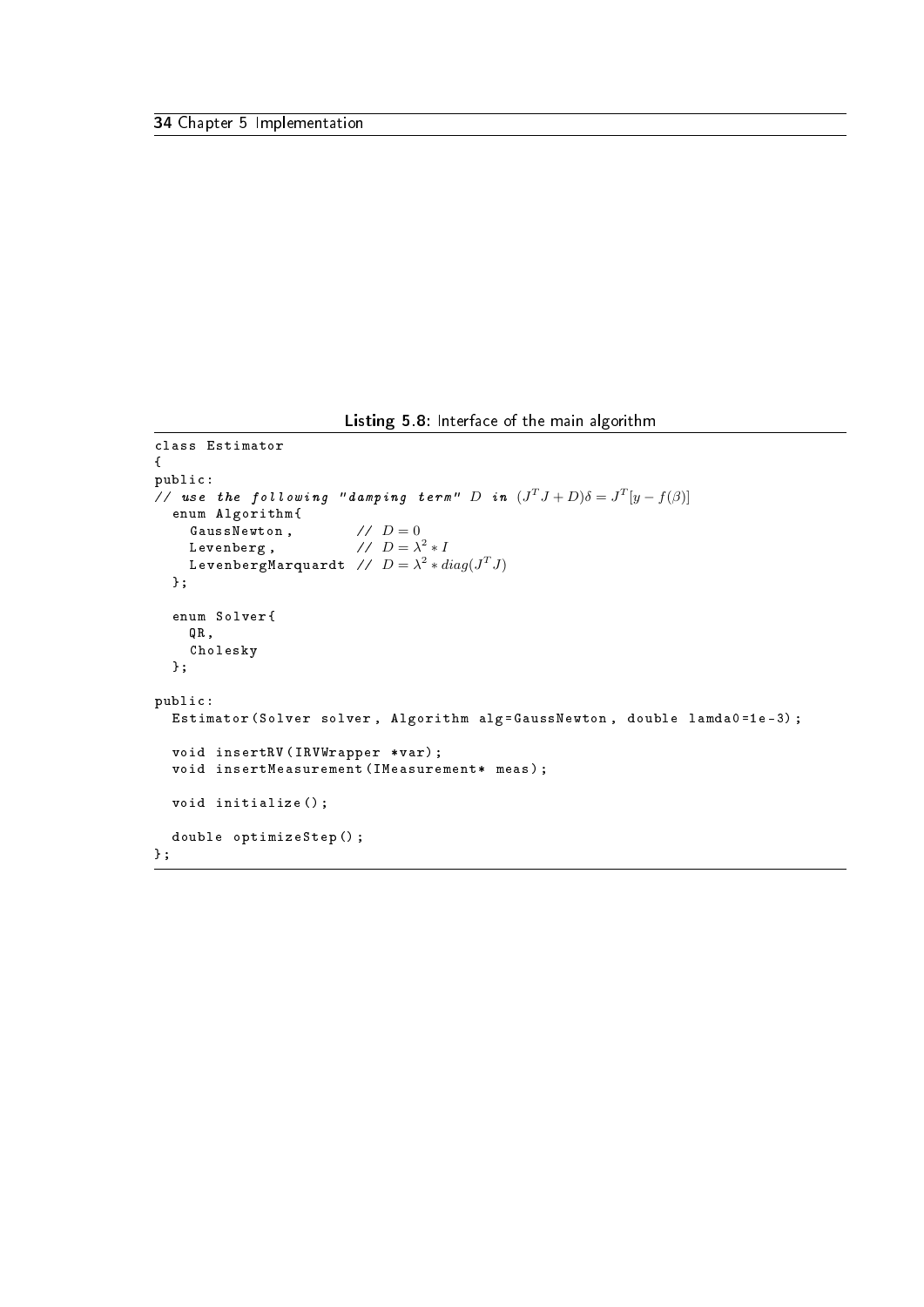#### <span id="page-38-0"></span>5.4.1.2 Inserting Random Variables and Measurements

After constructing an Estimator random variables and measurements have to be inserted (or "registered"). This is done via the insertRV and insertMeasurement methods, which require a pointer to an IRVWrapper or IMeasurement respectively.

Two things are very important here. The address of the variables and measurements isn't allowed to change after they have been inserted.[3](#page-38-2)

Furthermore variables always have to be inserted before any measurements, that depend on them. Apart from that the order in which variables are inserted doesn't matter.

#### <span id="page-38-1"></span>5.4.1.3 Initializing and Optimizing

After all variables and measurements are registered the algorithms has to be initialized, via the method initialize(). Within this method memory is allocated and the sparsity structure of the Jacobian is precalculated.

Finally via optimizeStep() the problem can be optimized successively. The method directly modifies the registered random variables. It returns the last optimization gain i.e.

$$
gain := \frac{\|f(x_k)\|^2 - \|f(x_{k+1})\|^2}{\|f(x_{k+1})\|^2}.
$$
\n(5.2)

The user then has to decide whether he wants to continue optimizing or not.

<span id="page-38-2"></span> $3$ That means when storing variables or measurements in a std:: vector it has to be sufficiently preallocated.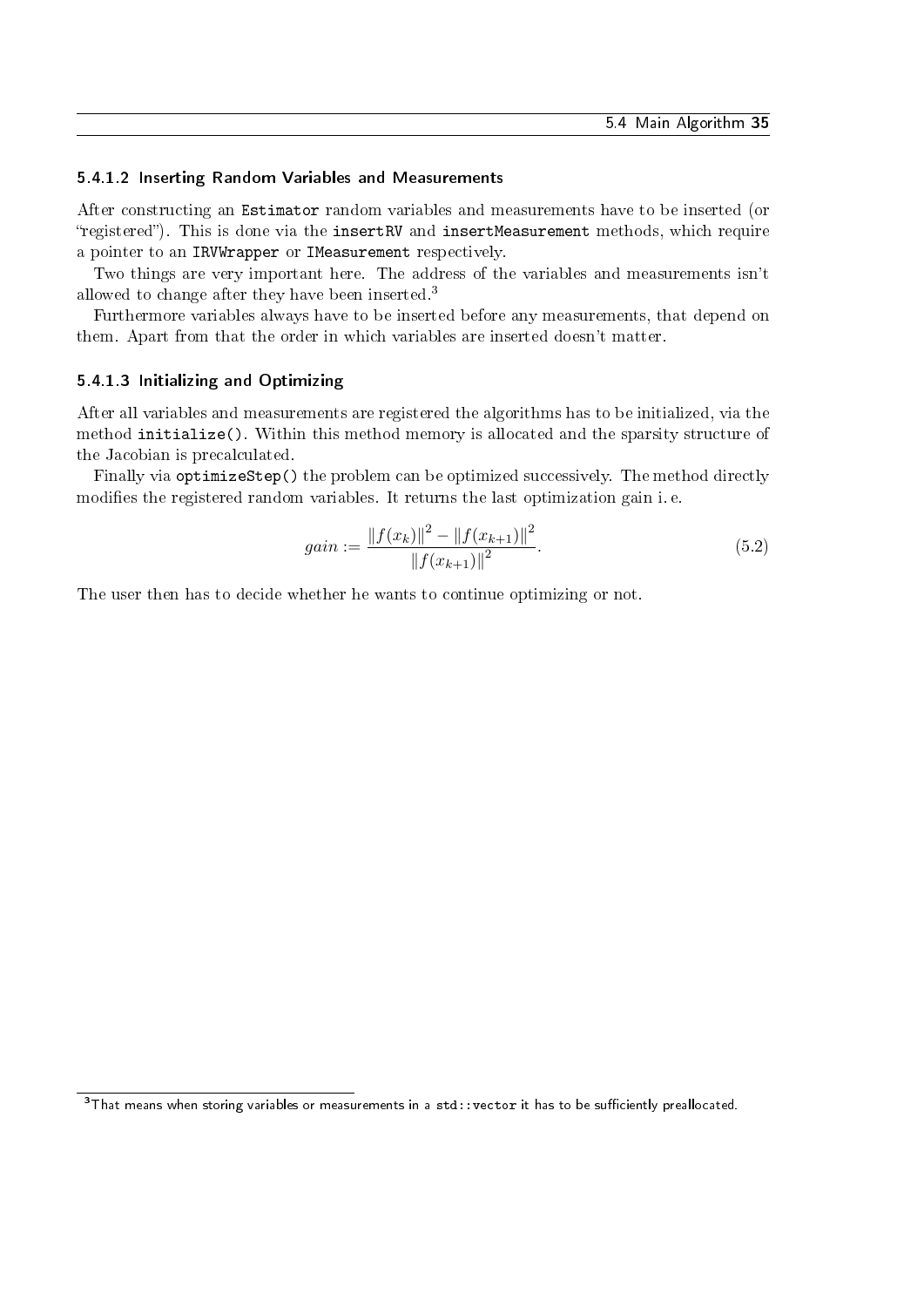Chapter 5 Implementation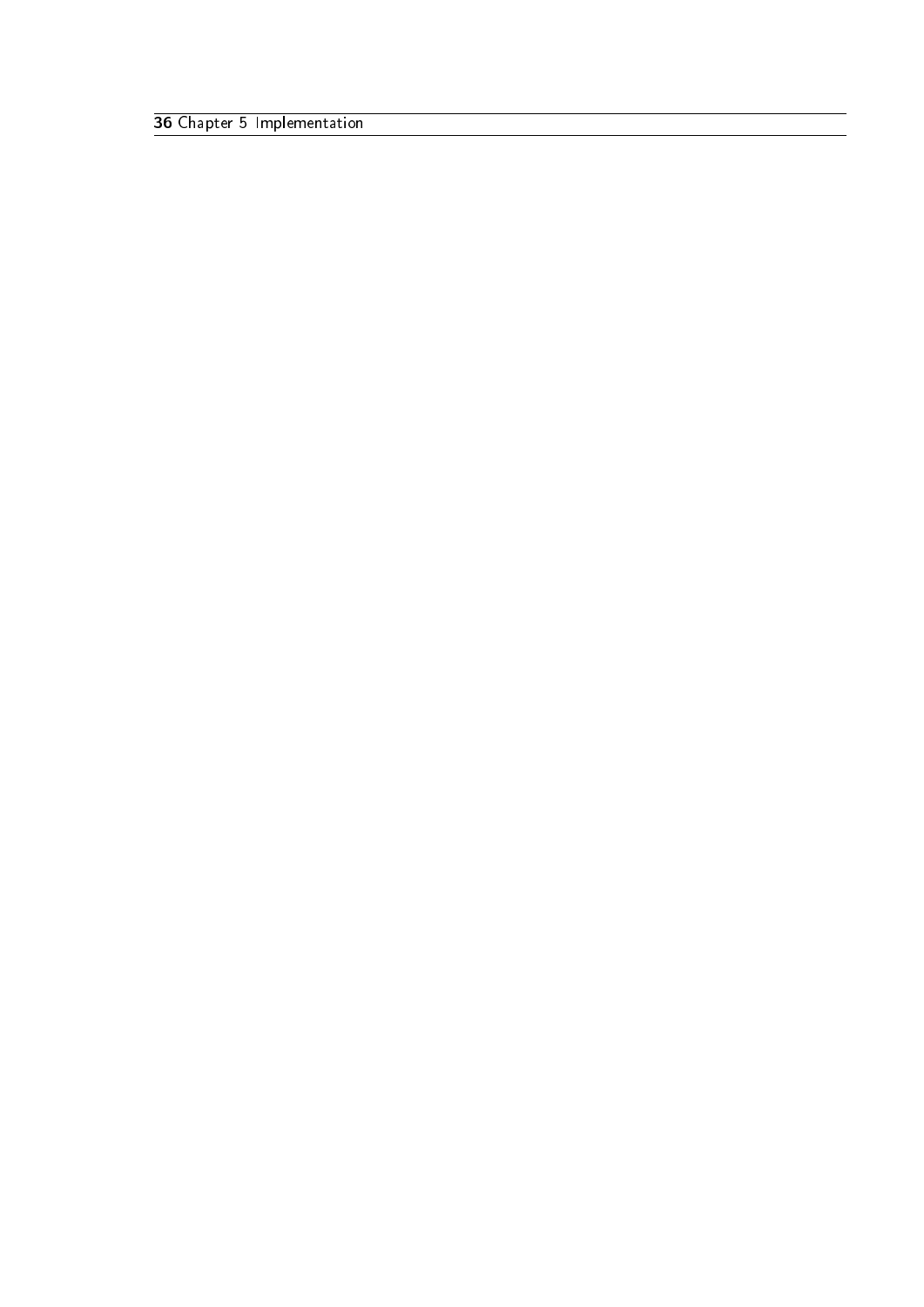

<span id="page-40-0"></span>The framework was successfully tested with several data sets, from which two are presented in this chapter, with various variations. This chapter demonstrates the simplicity in which [LS](#page-5-3) can be implemented and also shows the enormous convergence speed of the algorithm.

The first data set is a syntetic data set provided by Edwin Olson [\[OLT06\]](#page-53-9). It consists of 2D poses and relations between them.

The second data set is Udo Frese's DLR-dataset [\[Fre\]](#page-52-11), which contains odometry and landmark measurements (with known data association). For this data set some experiments were made like optimizing a calibration problem or just optimizing poses while keeping the landmarks fixed. The former is useful especially in real-life problems where it is often not possible to perfectly calibrate sensors. The latter is useful, e. g. when evaluating the results of other algorithms which only output landmarks.

## <span id="page-40-1"></span>6.1 Syntetic Data Set

Edwin Olson's simulated data set consists of poses moving along a grid-world path, which makes it easy to visually rate the obtained result, as only orthogonal corners appear and paths frequently overlap.

This data set consists only of poses and measurements between them, therefore only one type of random variable and one type of measurement had to be implemented (see [listing 6.1\)](#page-41-0). The odometry measurement transforms the endpose t1 in the local coordinate system of the start pose t0 and then subtracts the measured odometry (using sub, which corresponds to the  $\boxminus$ operator). Afterwards the result is normalized by multiplying with the inverse Cholesky factor of the covariance.

In the main routine a logfile is read and for each relation an **Odo** object is created and stored. Furthermore whenever a new frameID is encountered a new Pose is created, which is initialized by the inverse odometry model (see [listing 6.2\)](#page-41-1).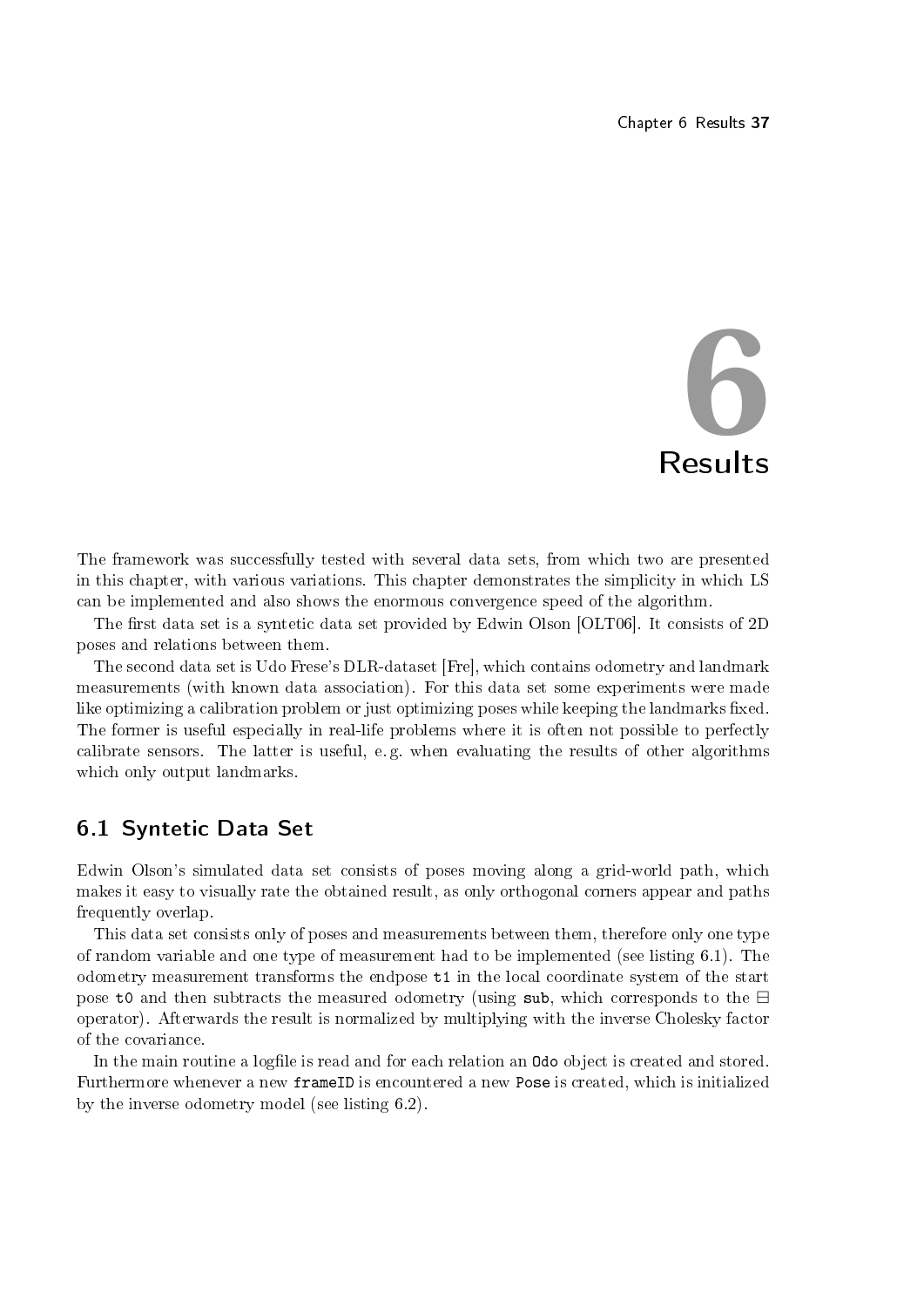```
Listing 6.1: Variable and Measurement for Relationgraph
```

```
MAKE_POSE (Pose, Vect < 2>, pos, SO2, orientation, )
BUILD_MEASUREMENT (Odo, 3, ((Pose, t0)) ((Pose, t1)),
         ((Pose_T, odo)) ((CholeskyCovariance <math>3>, cov)))
double * Odo :: eval ( double ret [3]) const
\mathbf{f}Pose_T diff = t0->world2Local (*t1);
 diff.sub(ret, odo);
  cov . invApply ( ret ) ;
 return ret +3;
}
```
Listing 6.2: Initialization for Relationgraph

```
// Instantiate Estimator :
Estimator e (Estimator:: Cholesky, Estimator:: GaussNewton);
// Data holding for variables and measurements :
deque < Pose > poses ; deque < Odo > odo ;
// Set 0 th pose as (0 ,0 ,0) and don 't optimize it
poses.push_back (Pose (Pose_T(), false));
e . insertRV (& poses . back () ) ;
std :: string line ;
while ( getline ( logfile , line ) ) {
  // read a line :
  unsigned int frameA , frameB ;
  double xEst [3], xCov [3][3];
  if ({\tt sscanf(line.c\_str()}, \}/*..., \!/)!=14) continue;
  scale (xEst, xCov, 1, M_PI/180); //scale to radian
  Pose_T delta (xEst, xEst [2]);
  if ( frameA >= poses . size () ) {
    poses . push_back ( poses [ frameB ] - > local2World ( delta ) ) ;
    e . insertRV (& poses . back () ) ;
  }
  // Create Measurement between frameB and frameA :
  odo . push_back ( Odo ( poses [ frameB ] , poses [ frameA ] , delta ,
       CholeskyCovariance <3>(& xCov [0][0], CholeskyMode :: CHOLESKY_FULL ) ) ) ;
  e . insertMeasurement (& odo . back () ) ;
}
```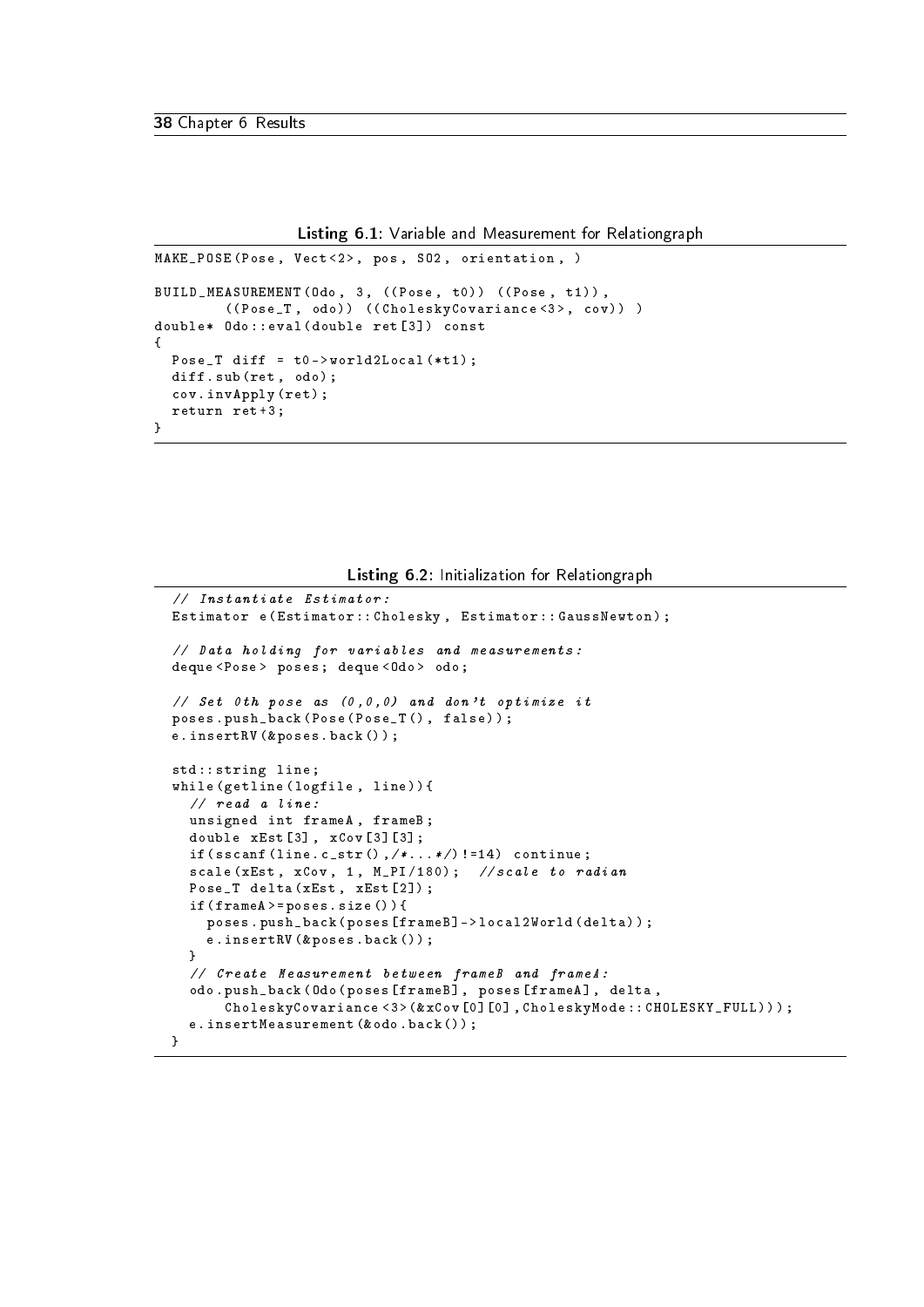After initializing the variables and measurements, the Estimator itself has to be initialized (allocating workspace and precalculating the structure of the Jacobian) by calling its initialize() method. Afterwards the method optimizeStep() is called several times until the gain drops below a certain level (10−<sup>9</sup> ). Between optimization steps an intermediate result is stored in an output file. The optimization loop is shown in listing  $6.3$ .

The residual sum of squares [\(RSS\)](#page-5-7) drops from  $1.13 \cdot 10^8$  after initialization to 6415.57 in four steps, afterwards it slowly drops further to 6413.96, where the optimization converges after a total of seven steps. The data set has 3500 poses and about 5600 measurements between them. The total optimization time (excluding data output) was about 0.95 s on a 1.86 GHz CPU. The initialization and final graph can be seen in figure  $6.1$  and figure  $6.2$ .

## <span id="page-42-0"></span>6.2 DLR Data Set

The second data set was provided by Udo Frese [\[Fre\]](#page-52-11). The data set consists of odometry and landmark measurements. Both measurements are given in relative coordinates and with covariance information.

#### <span id="page-42-1"></span>6.2.1 Preparations

Like in previous example, first of all the variables and measurements have to be defined. The Pose and the Odo types are implemented the same way as in [listing 6.1.](#page-41-0) This example adds landmarks, which can be modeled as a Vect<2>. The landmark measurement is implemented similar to the odometry measurement by transforming the landmark from world coordinates into the local coordinate system of the pose. Afterwards the difference to the measured landmark is calculated and normalized by the inverse covariance (see [listing 6.4\)](#page-44-1).

#### <span id="page-42-2"></span>6.2.2 Data Initialization

<span id="page-42-3"></span>// Initialize Estimator :

As the parser for this data set is a bit more complex, only the pure data initialization is demonstrated here. The landmarks do not necessarily come in order, therefore they are stored

Listing 6.3: Optimization Loop for Relationgraph

```
e . initialize () ;
int kMax = 20; // limit nr of iterations
for (int k=0; k < kMax; k++){
  // optimize :
  double gain = e . optimizeStep () ;
  // Output intermediate result :
  outputPoses ( poses , make_filename ( " output " ,k , " . pos " ) . c_str () ) ;
  // break if gain < 1e-9:
  if (0 < =gain && gain (1e - 9) break;
}
```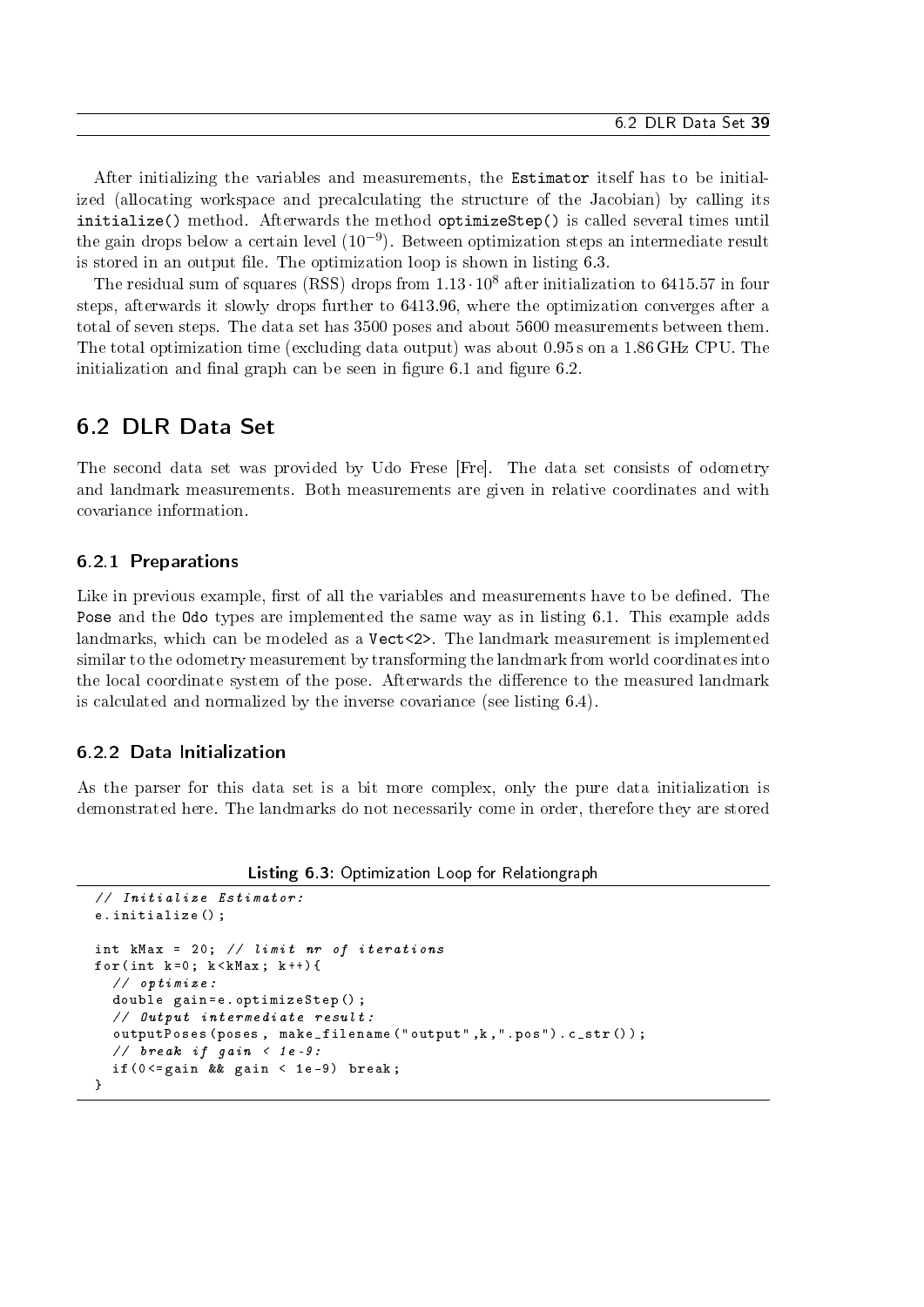<span id="page-43-0"></span>

Figure 6.1: Initialization for Olson's data set.

<span id="page-43-1"></span>

Figure 6.2: Olson's data set after optimization.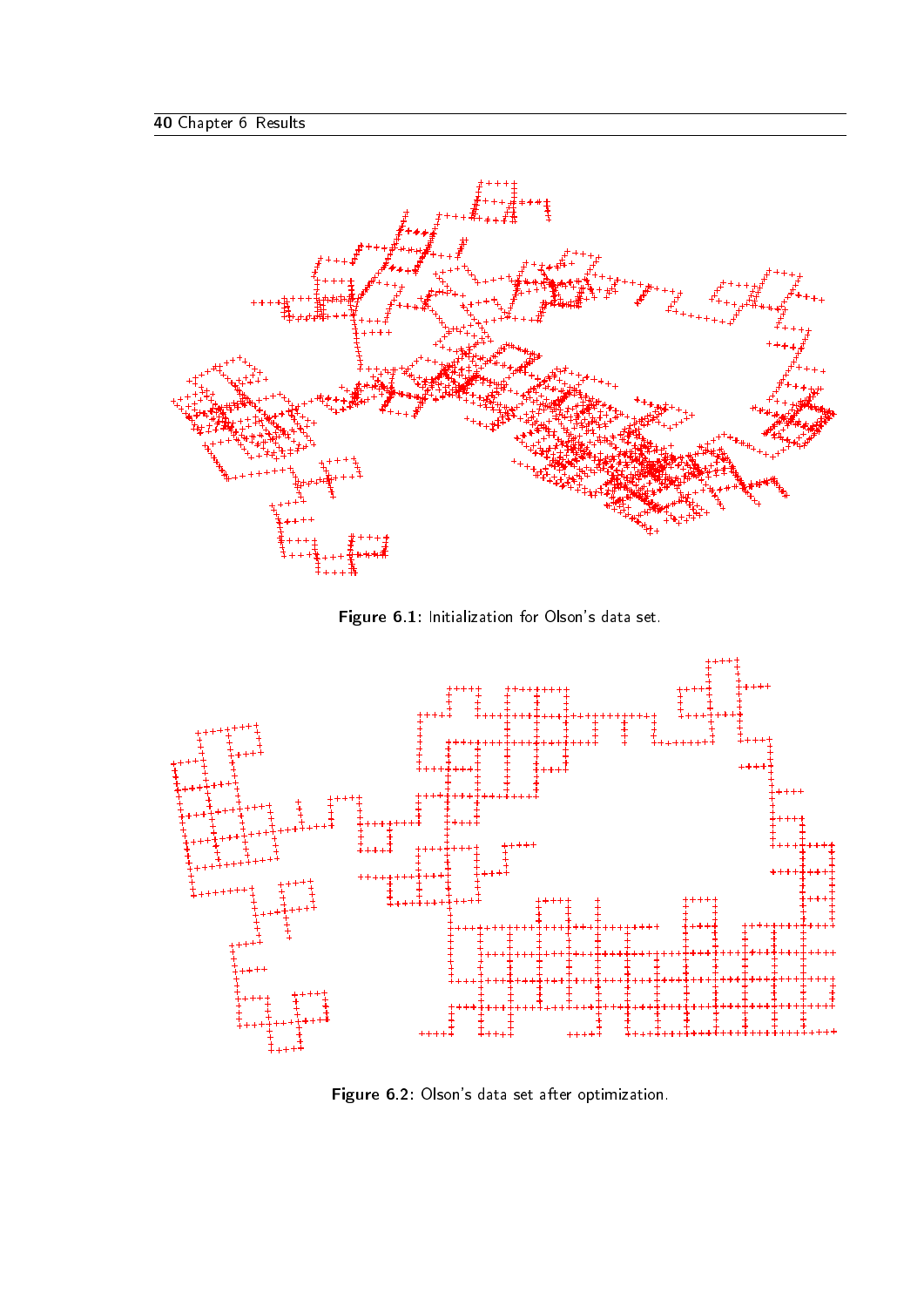Listing 6.4: Landmarks for DLR data set

```
typedef RVWrapper < Vect <2 > > LandMark ;
BUILD_MEASUREMENT (LM_observation, 2, ((Pose, pose)) ((LandMark, lm)),
      ((\text{Vect} < 2) \times \text{rel} \text{coord}) ((\text{CholeskyCovariance} < 2) \times \text{cov}) )
double * LM_observation :: eval ( double ret [2]) const
{
  Vect < 2 > landmark = pose->world2Local (*1m);
  rel_coord . sub ( ret , landmark ) ;
  cov . invApply ( ret ) ;
  return ret +2;
}
```
in a std::map<int, \*LandMark> (note that the pointer is necessary because the position of the LandMark object isn't allowed to change).

The initialization for the poses is again similar to the previous example, except this time at every step a new pose is generated. The initialization of the landmarks is shown in [listing 6.5.](#page-44-2)

#### <span id="page-44-0"></span>6.2.3 Optimization Result

The optimization loop is again identical to [listing 6.3](#page-42-3) apart from the different data output.

The data set has 3298 poses, 576 landmarks, and 14309 landmark observations. The [RSS](#page-5-7) drops in eight steps from  $3.7 \cdot 10^8$  to 56871.5, where it converges. The optimization time was about 2.5 s on a 1.86 GHz CPU.

The initial map is shown in fi[gure 6.3,](#page-45-0) the optimized map is shown in fi[gure 6.4.](#page-45-1)

Listing 6.5: DLR data set landmark initialisation

```
// obtained from parser :
int id; // Landmark id
Vect <2> lm_local; // Local coordinates of landmark
double *covariance; // Covariance of landmark measurement
// Last added pose :
Pose & curr_pos = poses . back ();
// Look for id in landmark map :
if (landmarks.find(id) == landmarks.end() )Vect < 2 \geq \frac{1}{m_{\text{e}}} and \geq \frac{1}{m_{\text{e}}} curr_pos.local2World ( \frac{1}{m_{\text{e}}} local );
  LandMark * n = new LandMark (lm_global);
  landmarks.insert (make_pair ( id, n ) );
  e.insertRV ( landmarks [id]); // register landmark
}
// Generate observation from current pose to landmark " id ":
lm_obs . push_back ( LM_observation ( curr_pos , * landmarks [ id ] , lm_local ,
    CholeskyCovariance <2 >( covariance , CholeskyMode :: CHOLESKY_UPPER ) ) ) ;
e . insertMeasurement ( & lm_obs . back () ) ;
```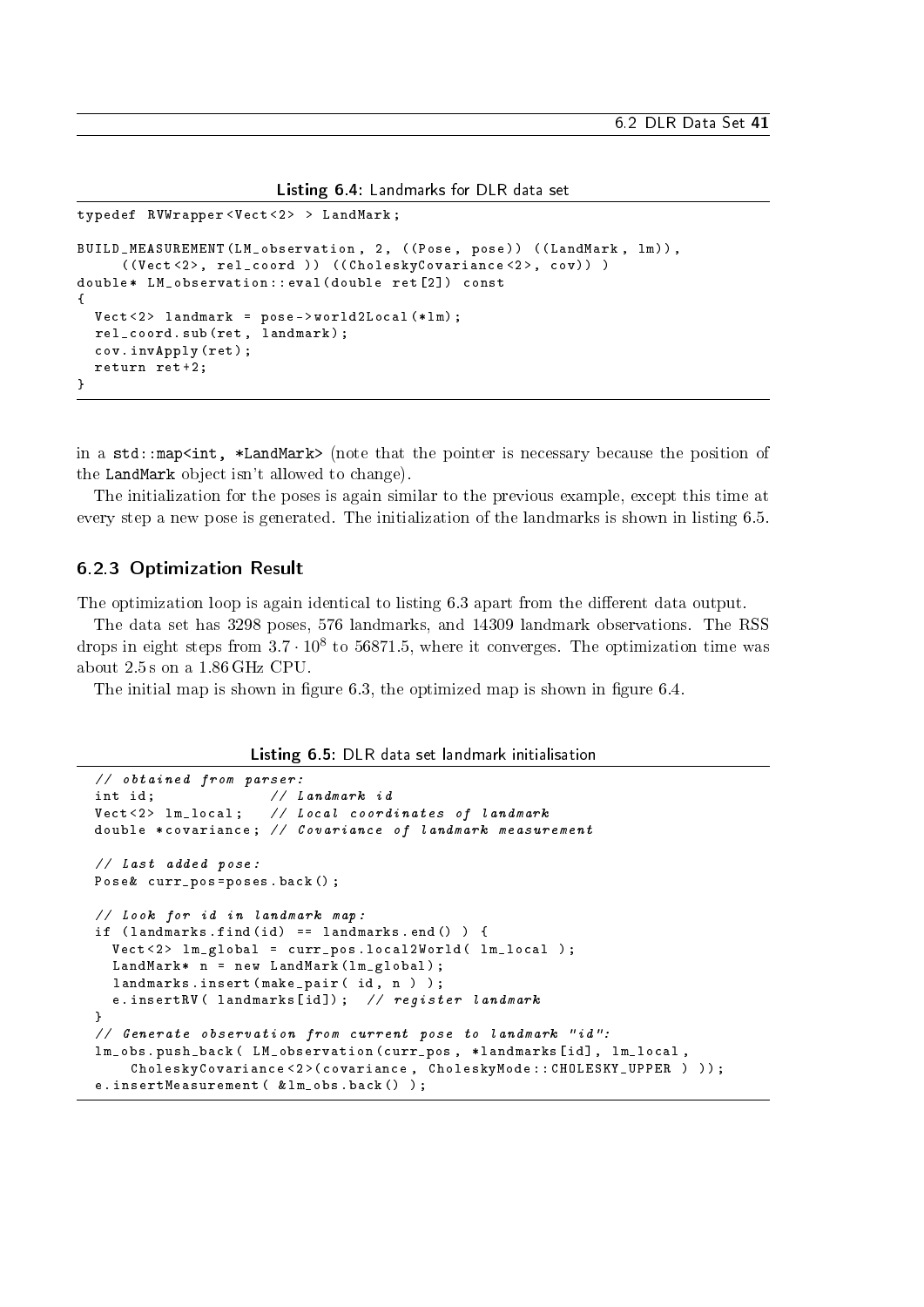<span id="page-45-0"></span>

Figure 6.3: DLR data set with raw odometry.

<span id="page-45-1"></span>

Figure 6.4: DLR data set after optimization.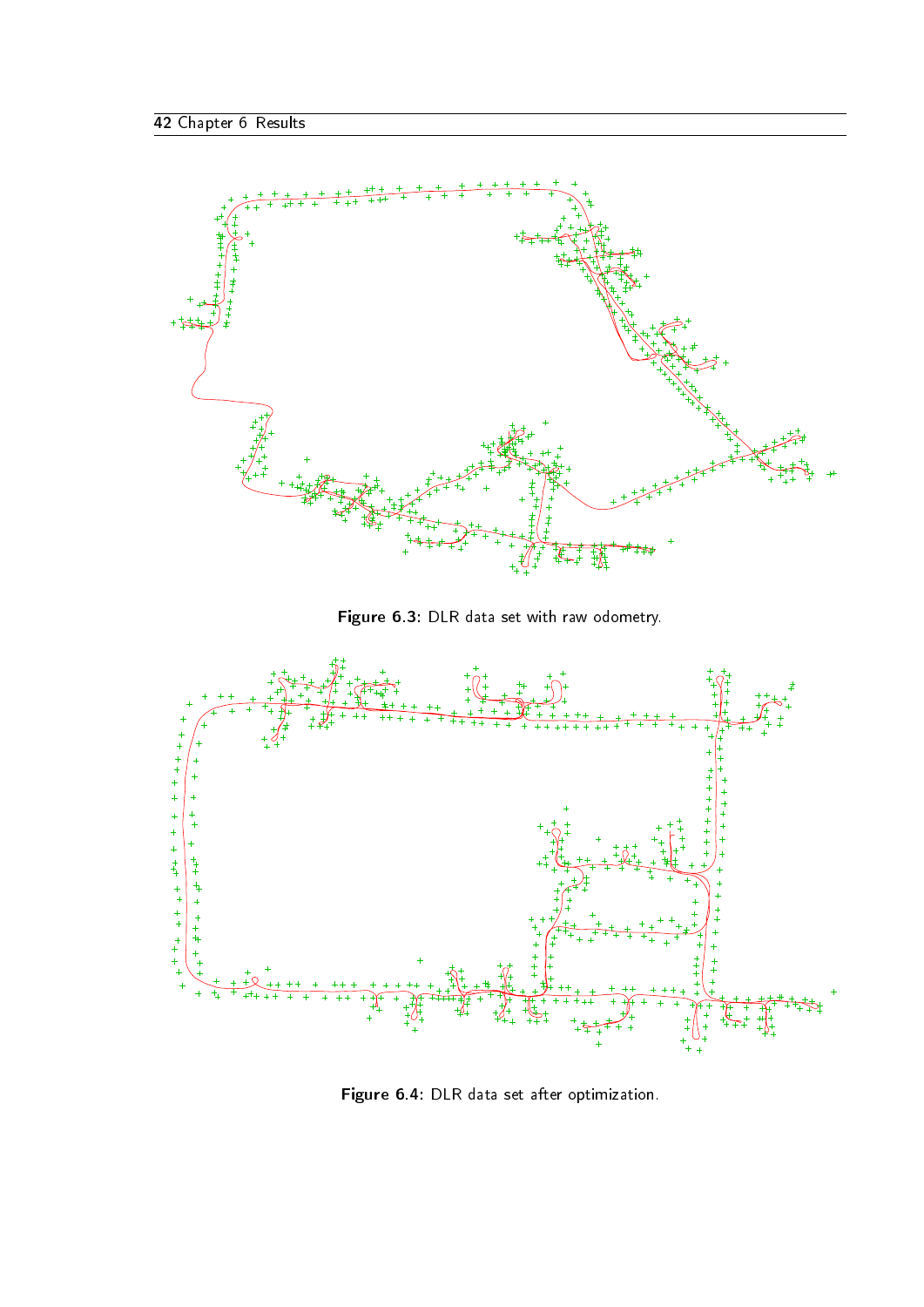#### <span id="page-46-0"></span>6.2.4 Partial Optimization

A nice feature of the framework is to optimize only parts of a data set. A possible use case for this is the evaluation of algorithms which perform some kind of data reduction, e. g. combine local sub maps and lose the pose information therein before doing a global optimization.

If the result of such an algorithm shall be compared with the optimal solution, one has to reestimate the poses afterwards. This can be done by the framework, by inserting the landmarks as fixed variables into the algorithm:<sup>[1](#page-46-2)</sup>

```
int id;
Vect <2> data; // read from logfile
// Do not optimize n :
LandMark* n=new LandMark (data, false);
// store and register to algorithm
landmarks.insert (make_pair ( id, n ) );
e.insertRV(n);
```
This was done for several data sets. The optimization time was slightly faster than the full optimization. The [RSS](#page-5-7) was not surprisingly always bigger than the optimal result. The actual results are not that important within this thesis.

#### <span id="page-46-1"></span>6.2.5 Calibration Problems

A class of problems which can't be solved by standard [SLAM](#page-5-5) algorithms are calibration problems. When miscalibrated sensors are used, they can be calibrated simultaneously with optimizing the SLAM problem, using this framework.

Suppose for example, the odometry has an unknown scale factor for each component, i. e. for the measured odometry  $\tilde{u} = [\tilde{x}, \tilde{y}, \tilde{\alpha}]^\top$ , the real odometry would be (neglecting noise):

$$
\hat{u} = [c_0 \tilde{x}, c_1 \tilde{y}, c_2 \tilde{\alpha}]^\top. \tag{6.1}
$$

This can easily be modelled in the framework by introducing a new variable Calibration which holds a Vect<3>, and adapting the Odo measurement as shown in [listing 6.6.](#page-47-0)

During initialization this time a Calibration object has to be instantiated and registered to the framework. This object has then to be passed to every odometry measurement, as shown in [listing 6.7.](#page-47-1)

The initialization of landmarks and the optimization is still the same. Amazingly the [RSS](#page-5-7) of the optimized problem dropped signicantly from 56871.5 to 42933.1 using the original data.

After optimizing, the values from calib were displayed:

$$
c_0 = 1.05704 \qquad \qquad c_1 = 0.924149 \qquad \qquad c_3 = 1.00269, \tag{6.2}
$$

which means that there might be a systematic error of over  $5\%$  in the translation, and  $0.2\%$  in the orientation. However this can't be said for sure, as the error theoretically might be caused by miscalibrated landmark measurements as well. Note that simultaneously applying the same

<span id="page-46-2"></span> $1$ This has to be done before the "other" initialization. Note that the later initialization does not overwrite the landmarks.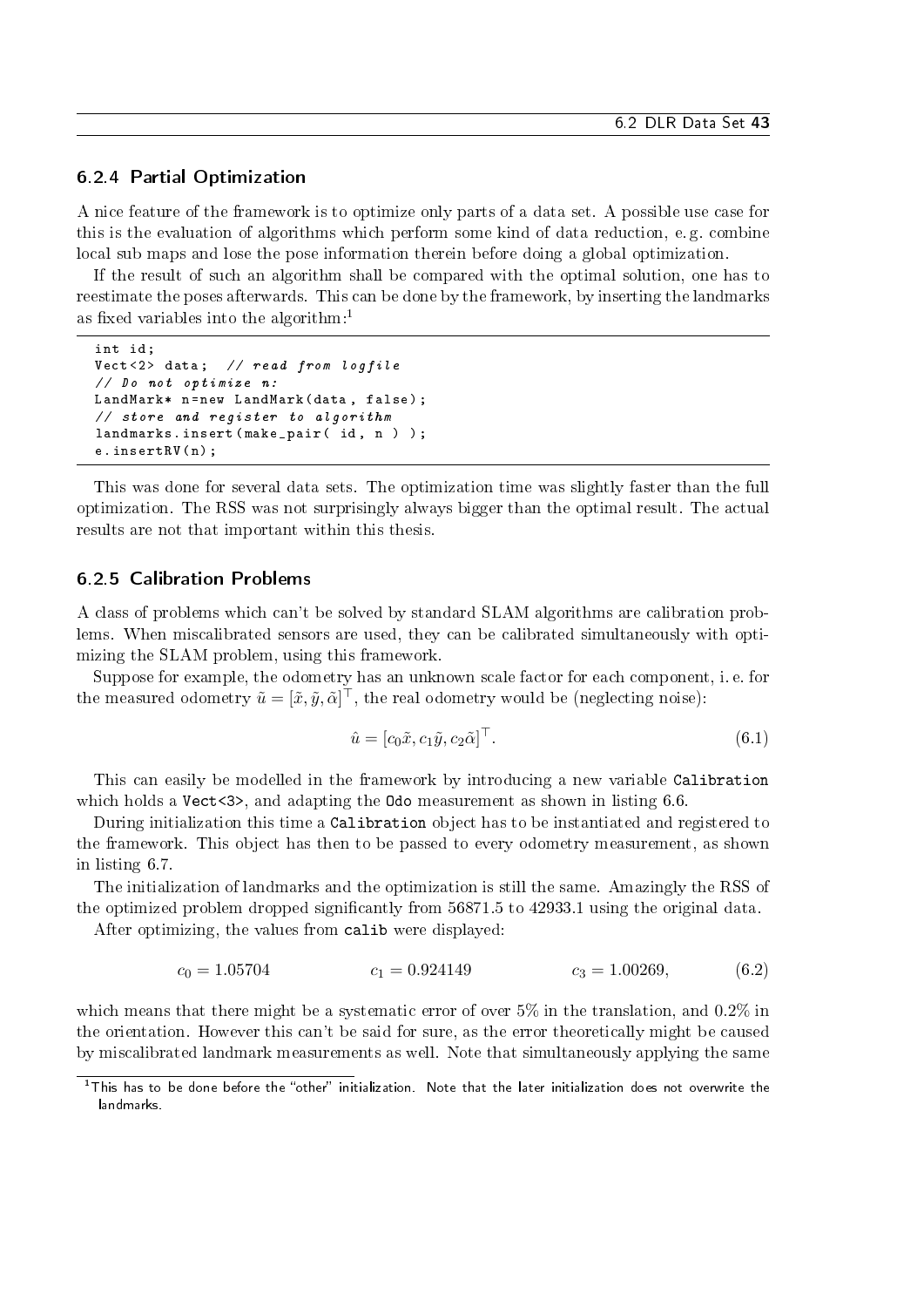44 Chapter 6 Results

```
Listing 6.6: Odometry with calibration
```

```
typedef RVWrapper < Vect < 3> > Calibration;
BUILD_MEASUREMENT ( Odo, 3, (( Pose, t0) ) ( ( Pose, t1) ) ( ( Calibration, calib ) ),
        ((Pose_T, odo)) ((CholeskyCovariance<3>, cov)) )
double* Odo:: eval (double ret [3]) const{
  // Apply calibration to odo :
 Pose_T odoC = odo ;
  const double* cal = calib -> data;
  odoC . pos [0] *= cal [0];
  odoC . pos [1] *= cal [1];
  odoC . orientation . angle *= cal [2];
 Pose_T diff = t0->world2Local (*t1);
 diff. sub (ret, odoC); // subtract calibrated data.
  cov . invApply ( ret ) ;
 return ret +3;
}
```
Listing 6.7: Registering odometry with calibration

```
Estimator e (Estimator:: Cholesky, Estimator:: GaussNewton);
Calibration calib; // Calibration object
e . insertRV (& calib ) ;
while (1) {
  Pose_T rel_pose; //
  double *covariance; // read from logfile
  Pose_T next_pos = poses . back () -> local2World ( tmp_pose ) ;
  poses . push_back ( next_pos ) ;
  odometry . push_back ( Odo ( *( poses . end () -2) , *( poses . end () -1) , calib ,
      rel_pose ,
      CholeskyCovariance <3 >( cov , CholeskyMode :: CHOLESKY_UPPER ) )
  ) ;
  e . insertRV ( & poses . back () ) ;
  e . insertMeasurement ( & odometry . back () ) ;
  // process landmarks ...
}
```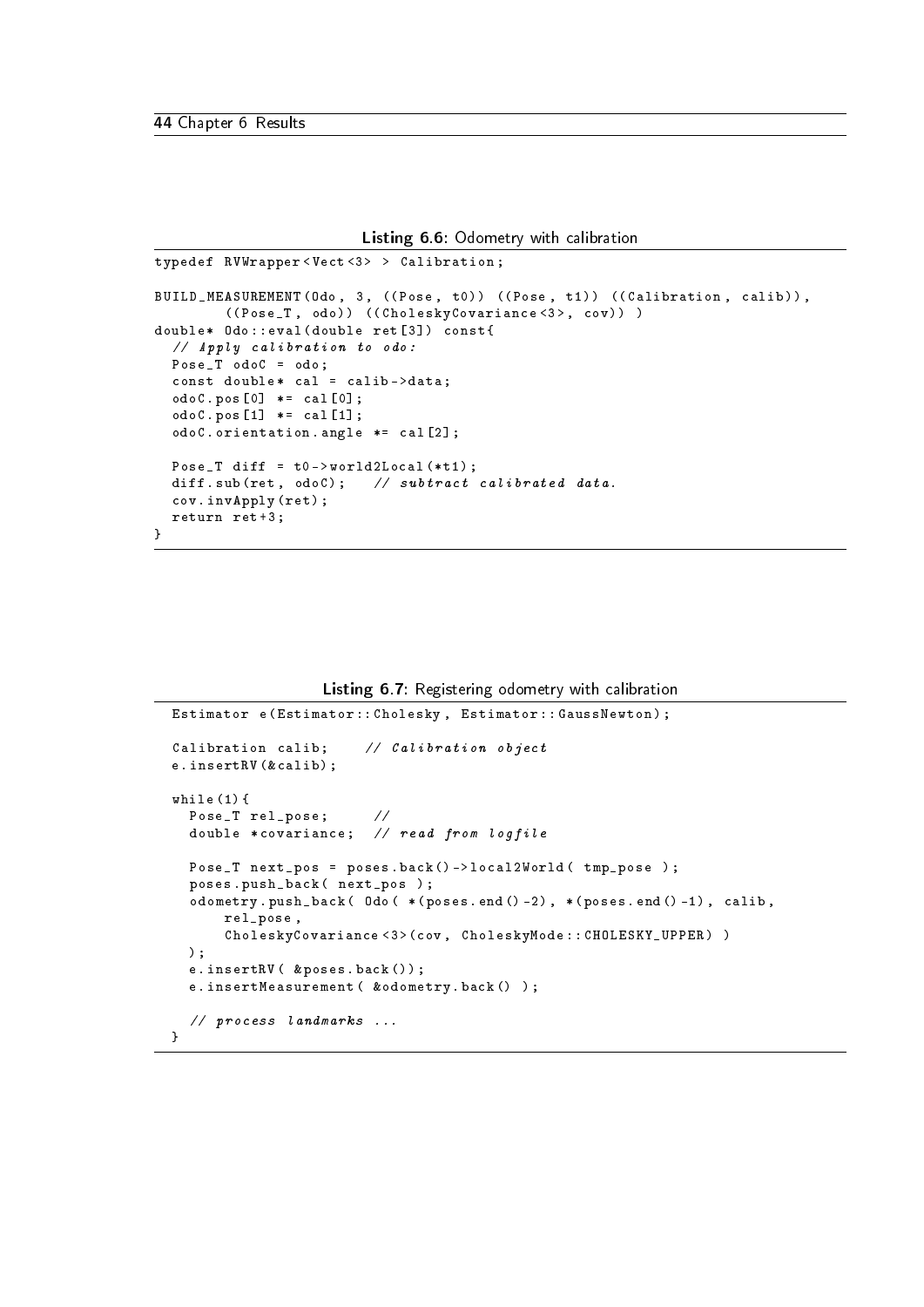calibration strategy to the landmarks will not give meaningful results, as this gives the whole system at least one undefined [DOF](#page-5-2) namely an over all scale factor.<sup>[2](#page-48-0)</sup>

The calibration problem was repeated by intentionally scaling each odometry value after reading it from the logfile. For the translational scale quite arbitrary factors could be used, while still obtaining the same results (when scaled by the same factor). For the orientational part however too big errors could not be compensated and let the algorithm get stuck in local minima.

<span id="page-48-0"></span> $^2$ In that case the optimal result would be to set every factor to 0.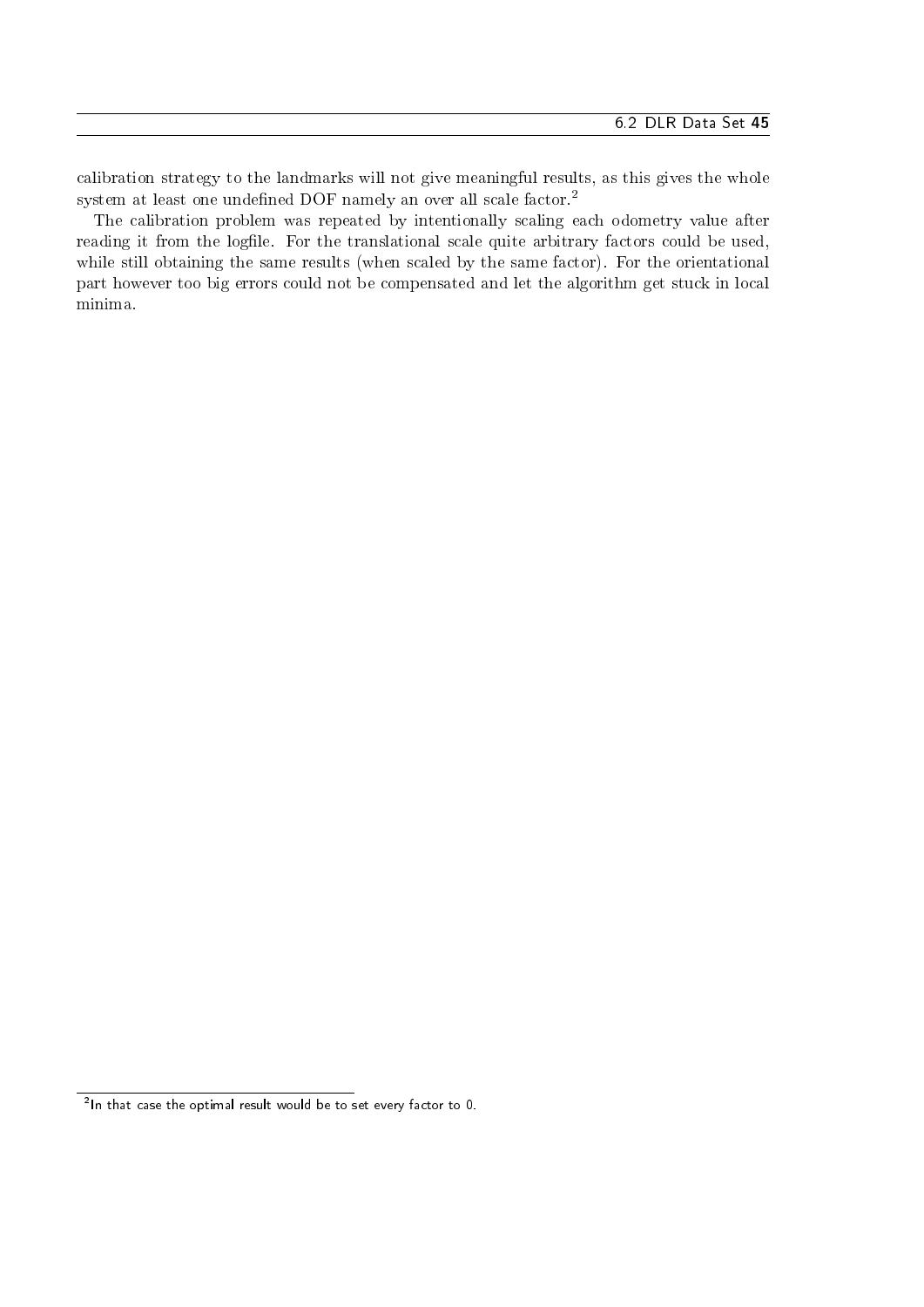Chapter 6 Results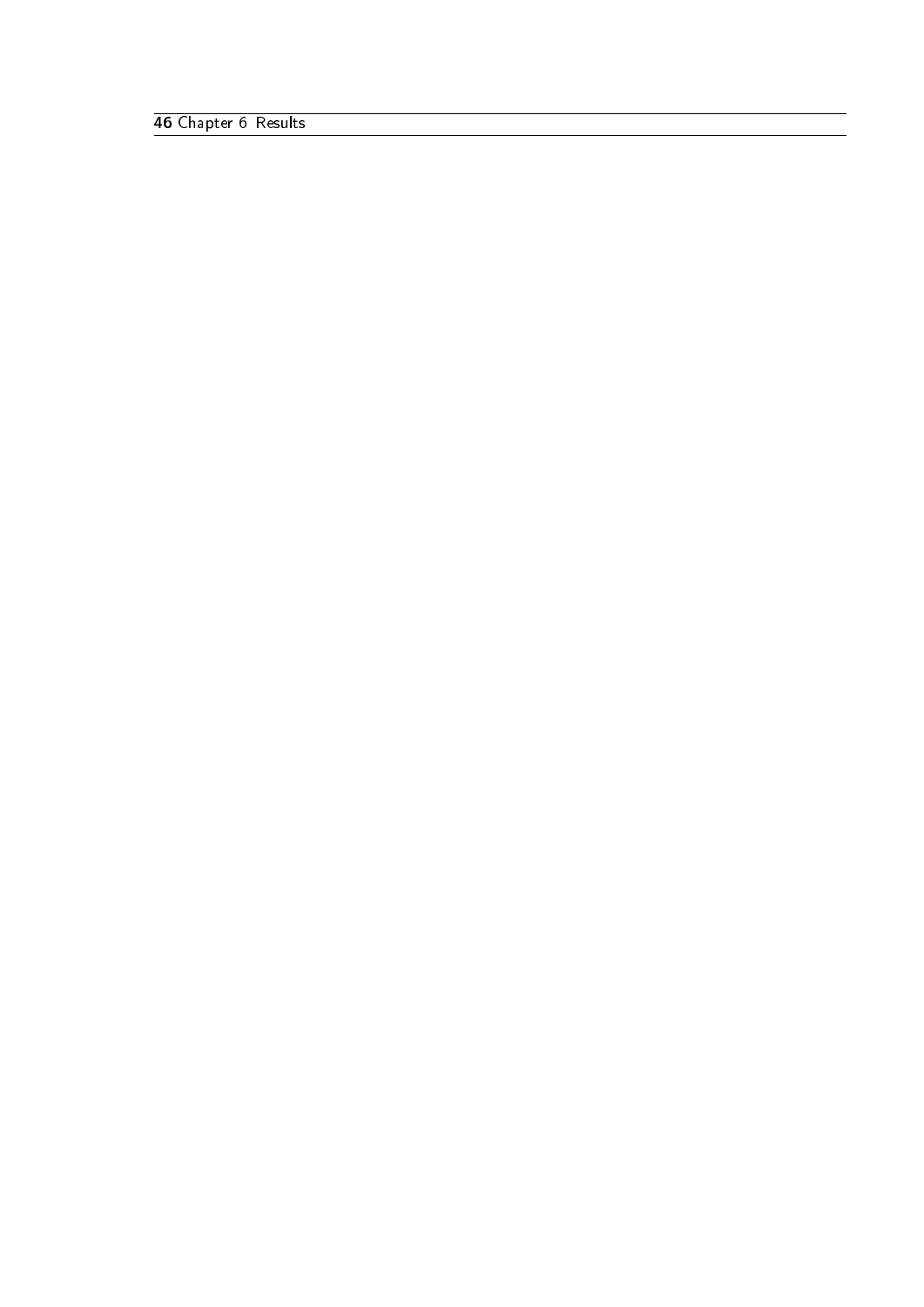

## <span id="page-50-1"></span><span id="page-50-0"></span>7.1 Achieve Goals

This thesis provided a formalization of manifolds and the encapsulation operators  $\boxplus$ ,  $\boxminus$  proposed in [\[FS\]](#page-52-3).

It was shown that using these encapsulation operators functions between manifolds can be normalized such that they behave like general functions locally and standard optimization algorithms can be applied.

This was used this to solve arbitrary least squares problems on manifolds, first theoretically, and later in practice.

Exploiting the sparseness of the least squares problem and using a sparse library package for direct methods leads to rather fast optimization times, which even outperforms some specialized offline SLAM algorithms.

It was showed that using this framework it is possible to

- solve an offline [SLAM](#page-5-5) problem with very little implementation necessary.
- $\bullet$  just partly optimize problems (e.g. keep some variables fixed).
- solve calibration problems (which is hard to do with standard SLAM algorithms).
- test the accuracy of other [LS](#page-5-3) algorithms.

## <span id="page-50-2"></span>7.2 Outlook

Unfortunately it wasn't possible in the end to implement a good 3D example, which would have demonstrated the usefulness of manifolds better.

Some possibilities for further research arose during the development of this thesis:

Give the framework the possibility to handle online problems better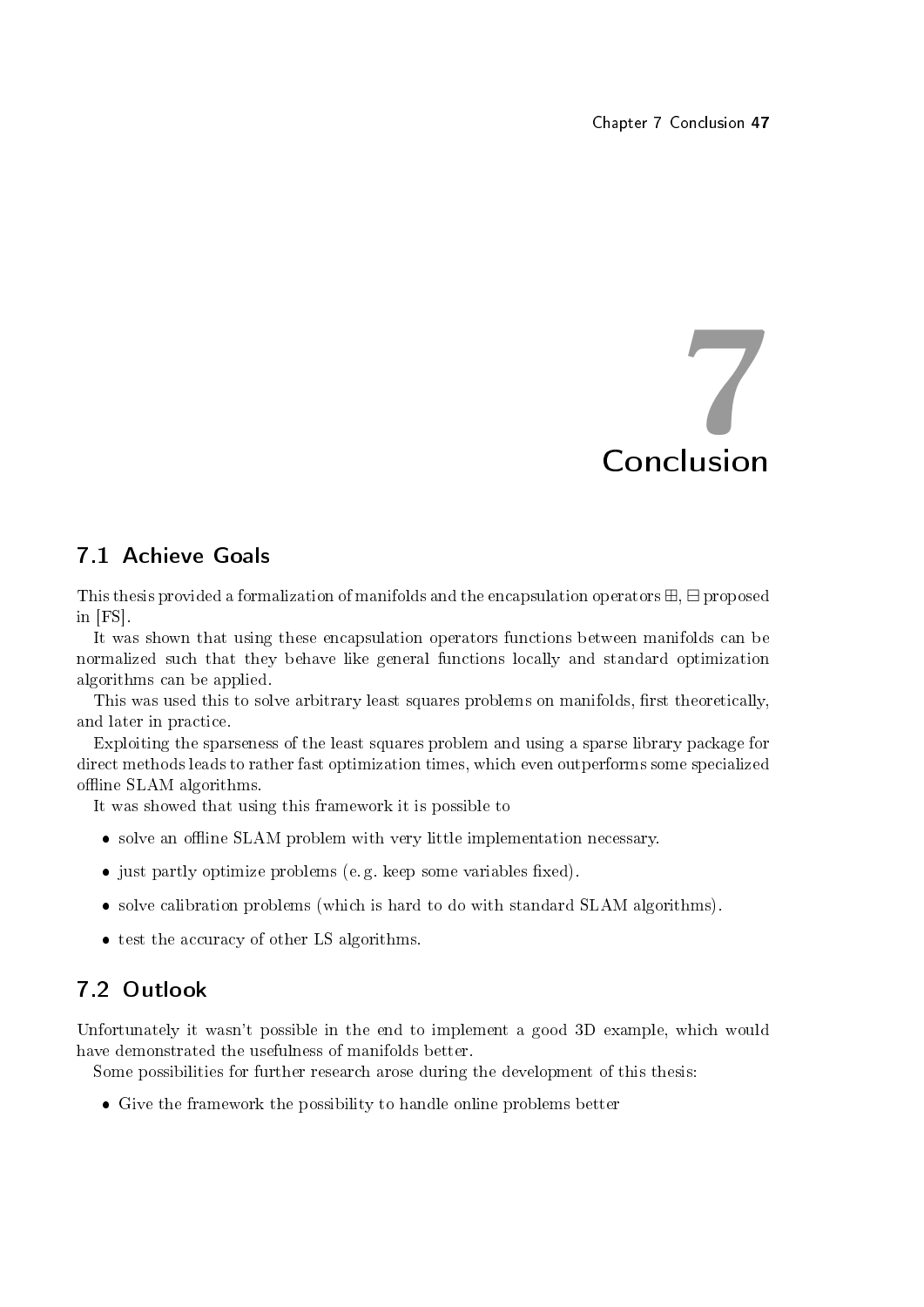## 48 Chapter 7 Conclusion

- Make it possible to change correspondences between variables and measurements between optimizations
- maybe use another backend like Treemap [\[Fre07\]](#page-52-12) for the optimization.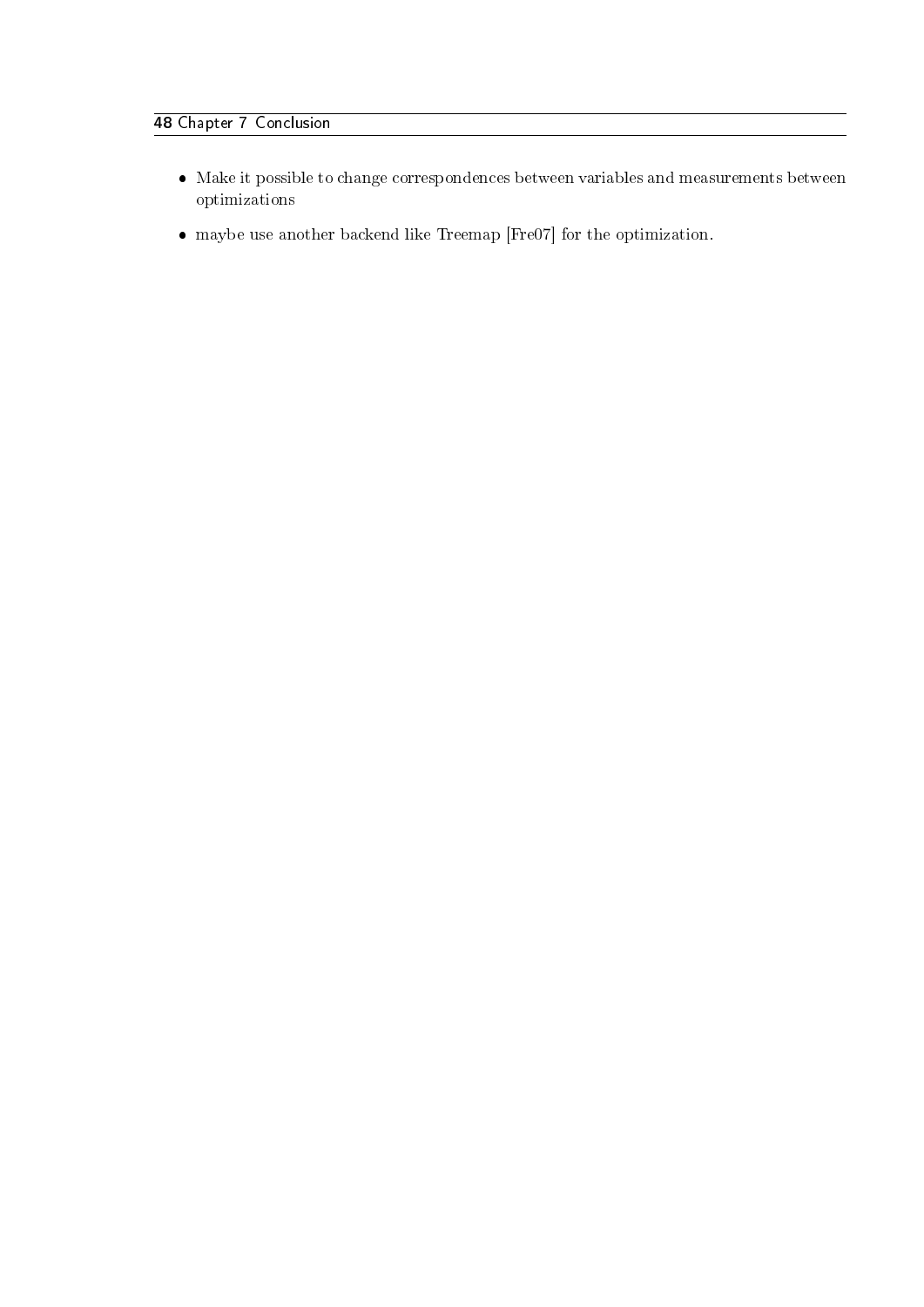## Bibliography

- <span id="page-52-2"></span><span id="page-52-0"></span>[Cop95] COPLIEN, James O.: Curiously recurring template patterns. In:  $C++ Rep. 7$  $(1995)$ , Nr. 2, S. 24-27. - ISSN 1040-6042
- <span id="page-52-8"></span>[Dav] Davis, Timothy A.: Direct Methods for Sparse Linear Systems, and the CSparse Package. [http://www.cise.ufl.edu/research/sparse/CSparse/,](http://www.cise.ufl.edu/research/sparse/CSparse/) Last checked: 2008-11-01
- <span id="page-52-9"></span>[Dav06] Davis, Timothy A.: Direct Methods for Sparse Linear Systems. Philadelphia : siam, 2006 (Fundamentals of Algorithms)
- <span id="page-52-11"></span>[Fre] Frese, Udo: Deutsches Zentrum für Luft- und Raumfahrt (DLR) dataset. [http:](http://www.sfbtr8.spatial-cognition.de/insidedataassociation/data.html) [//www.sfbtr8.spatial-cognition.de/insidedataassociation/data.html,](http://www.sfbtr8.spatial-cognition.de/insidedataassociation/data.html) Last checked: 2008-11-01
- <span id="page-52-12"></span>[Fre07] FRESE, U.: Efficient 6-DOF SLAM with Treemap as a Generic Backend. In: Procedings of International Conference on Robotics and Automation, Rome, 2007
- <span id="page-52-3"></span>[FS] Frese, Udo ; Schröder, Lutz: Theorie der Sensorfusion Skript 2006. [http://](http://www.informatik.uni-bremen.de/agebv/de/VeranstaltungTDS06) [www.informatik.uni-bremen.de/agebv/de/VeranstaltungTDS06,](http://www.informatik.uni-bremen.de/agebv/de/VeranstaltungTDS06) Last checked: 2008-11-01
- <span id="page-52-1"></span>[HZ03] Hartley, Richard ; Zisserman, Andrew: Multiple View Geometry in Computer Vision. Cambridge University Press, 2003. - ISBN 0521540518
- <span id="page-52-10"></span>[KM] Karvonen, Vesa ; Mensonides, Paul: The Boost Library, Preprocessor Subset for  $C/C++$ . [http://www.boost.org/doc/libs/1\\_36\\_0/libs/preprocessor/](http://www.boost.org/doc/libs/1_36_0/libs/preprocessor/doc/index.html) [doc/index.html,](http://www.boost.org/doc/libs/1_36_0/libs/preprocessor/doc/index.html) Last checked: 2008-11-01
- <span id="page-52-5"></span>[Lee03] LEE, John M.: *Introduction to Smooth Manifolds*. Springer Verlag, 2003
- <span id="page-52-6"></span>[Lev44] LEVENBERG, Kenneth: A Method for the Solution of Certain Non-Linear Problems in Least Squares. In: The Quarterly of Applied Mathematics (1944), Nr. 2, S.  $164-168$
- <span id="page-52-7"></span>[Mar63] MARQUARDT, D. W.: An Algorithm for Least-Squares Estimation of Nonlinear Parameters. In: Journal of the Society for Industrial and Applied Mathematics (1963)
- <span id="page-52-4"></span>[MYB+01] Marins, João L. ; Yun, Xiaoping ; Bachmann, Eric R. ; Mcghee, Robert B. ;  $ZYDA$ , Michael J.: An extended Kalman filter for quaternion-based orientation estimation using MARG sensors. In: *Engineer's Thesis, Naval Postgraduate School*, 2001, 2003-2011